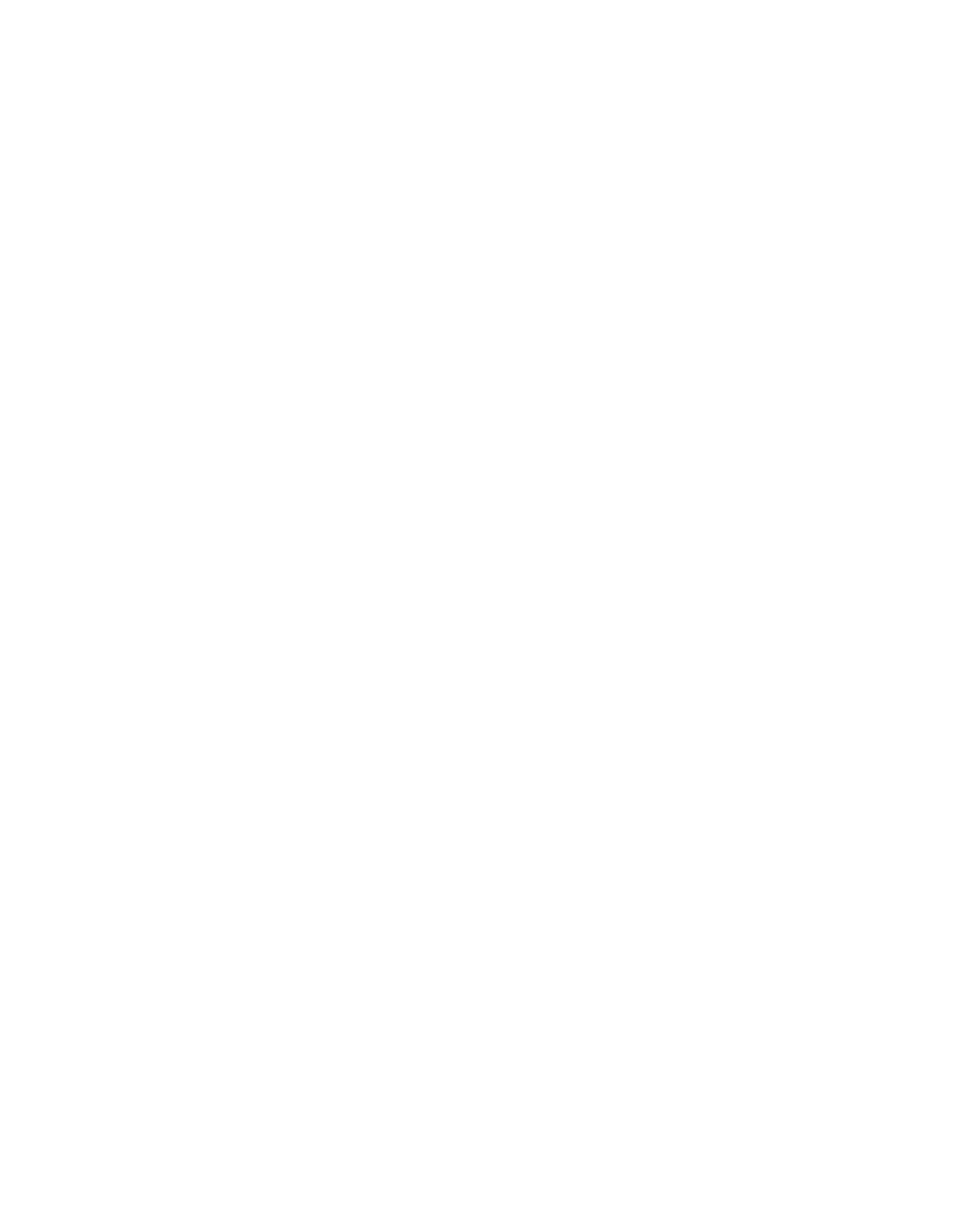# **GROWING UP NEW MEXICO For the Year Ended June 30, 2021, With Comparative Totals for 2020**

# Page Official Roster ii Management Review of Operations 1-5 Report by Management 6 Independent Auditor's Report 7-8 Financial Statements: Statement of Financial Position 9 Statement of Activities 10 Statement of Functional Expenses 11 Statement of Cash Flows 12 Notes to Financial Statements 13-35 Other Reports Independent Auditor's Report on Internal Control over Financial Reporting and on Compliance and Other Matters Based on an Audit of Financial Statements Performed in Accordance with *Government Auditing Standards* 36-37

#### **TABLE OF CONTENTS**

Schedule of Findings and Responses 38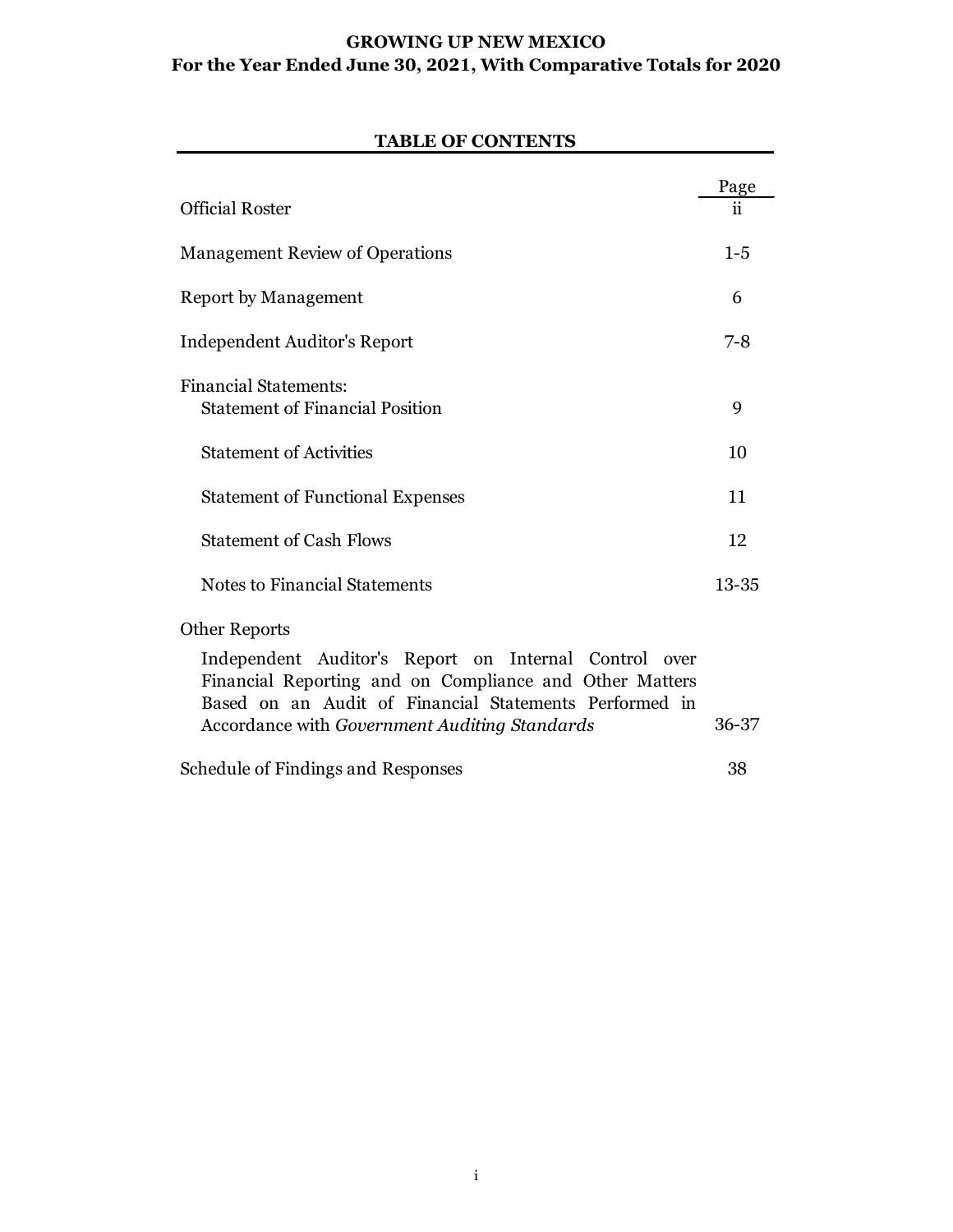# **GROWING UP NEW MEXICO OFFICIAL ROSTER As of June 30, 2021**

|                    | <b>Board of Directors</b> |
|--------------------|---------------------------|
| Barbara Rand       | Chair                     |
| Brian Lewis        | Treasurer                 |
| Lynda Gavioli      | Secretary                 |
| Alicia Bertram     | Member                    |
| Katherine Freeman  | Member                    |
| William E. Garcia  | Member                    |
| Bud Hamilton       | Member                    |
| Susie Harburg      | Member                    |
| Anne W. Honstein   | Member                    |
| Carol Johnson      | Member                    |
| Nancy King         | Member                    |
| <b>Kelly Pope</b>  | Member                    |
| <b>Stacy Quinn</b> | Member                    |
| <b>Trudy Swint</b> | Member                    |
| Wendy Trevisani    | Member                    |
|                    |                           |

# Administrative Personnel

| Katherine Freeman<br>CEO                             |  |
|------------------------------------------------------|--|
| Chief of Staff<br>Marisol Baird                      |  |
| Abby Bordner<br>VP of Resource Development           |  |
| Maia Cortissoz<br>VP of Strategy & Grants Management |  |
| Pattie Ravenheart<br>Controller                      |  |
| Elisa Minerich<br><b>Executive Assistant</b>         |  |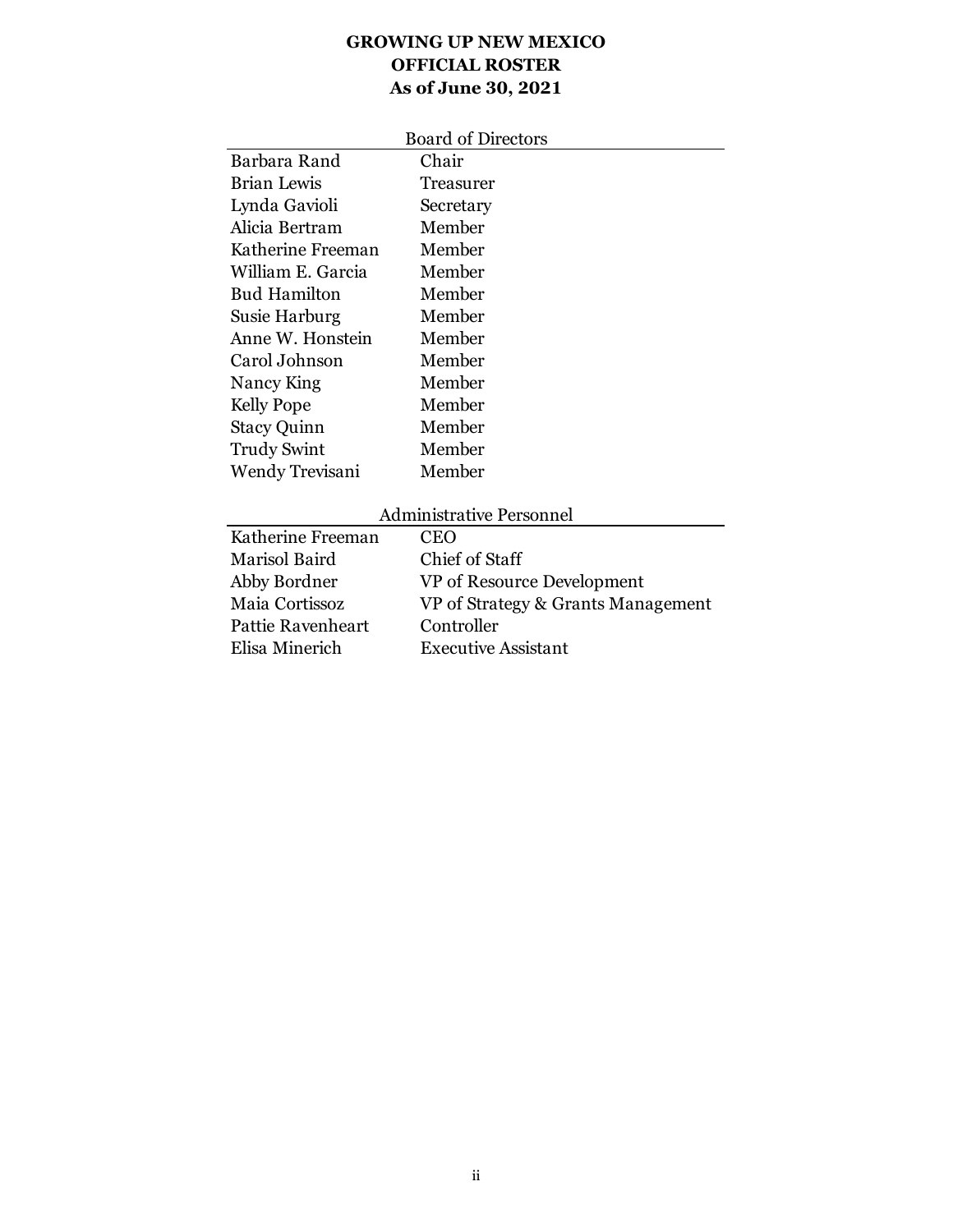#### **Name Change**

To better represent its commitment to New Mexico's families, in January 2021 United Way of Santa Fe County changed its name to Growing Up New Mexico: The Early Childhood Partnership.

Despite the name change, Growing Up New Mexico will continue with the same mission and vision of the past two decades. The organization, which is exclusively focused on early childhood education and care, designs and provides multi-generational family support and opportunity building programs for families with young children, while influencing statewide policy that prioritizes children, prenatal through age five, and the adults in their lives.

#### **Financial Condition**

Growing Up New Mexico, Inc. finished fiscal year 2021 with an increase in net assets of \$1,362,325. Growing Up New Mexico's cash balance was \$824,822. We expect \$148,243 in pledges from the 2021 campaign to be paid during fiscal year 2022. Our liabilities total \$430,019, consisting of funds in the amount of \$76 held for other organizations for which Growing Up New Mexico continued to act as fiscal sponsor, a note payable for building upgrades in the amount of \$166,716 and \$263,227 of payables, accrued expenses and other liabilities. Our net assets are \$5,353,922, of which \$279,718 are capital campaign funds to complete the upgrades for the Early Learning Center at Kaune, which began operations in August 2018.

# **Results of Operations**

For Growing Up New Mexico, Inc., the COVID-19 pandemic presented challenges and opportunities for our resilient and vision-focused management team, staff and Board of Directors. The increased awareness of the shortage of high-quality child care nationally, as well as locally, provided new federal and state funding opportunities that we embraced. Growing Up New Mexico was also able to expand our Navigation services in FY21 through municipal funding and private foundations such as CHRISTUS and Anchorum St. Vincent. In addition, we have also been supported with continued and new funding from private donors like the Brindle Foundation, the Frost Foundation, the Anderson Family Foundation, the Thornburg Foundation, the Daniels Fund, the Delle Foundation, the Prtizker Family Foundation, and the W.K. Kellogg Foundation. Therefore, sustained and new grant revenue, in combination with giving through our annual campaign, has enabled Growing Up New Mexico's Early Learning Programs to continue its momentum.

# **Capital Campaign**

Our Capital Campaign launched in fiscal year 2015 to create an Early Leaning Center for children aged six months to five years is nearing completion with the final pledges of \$32,800 expected to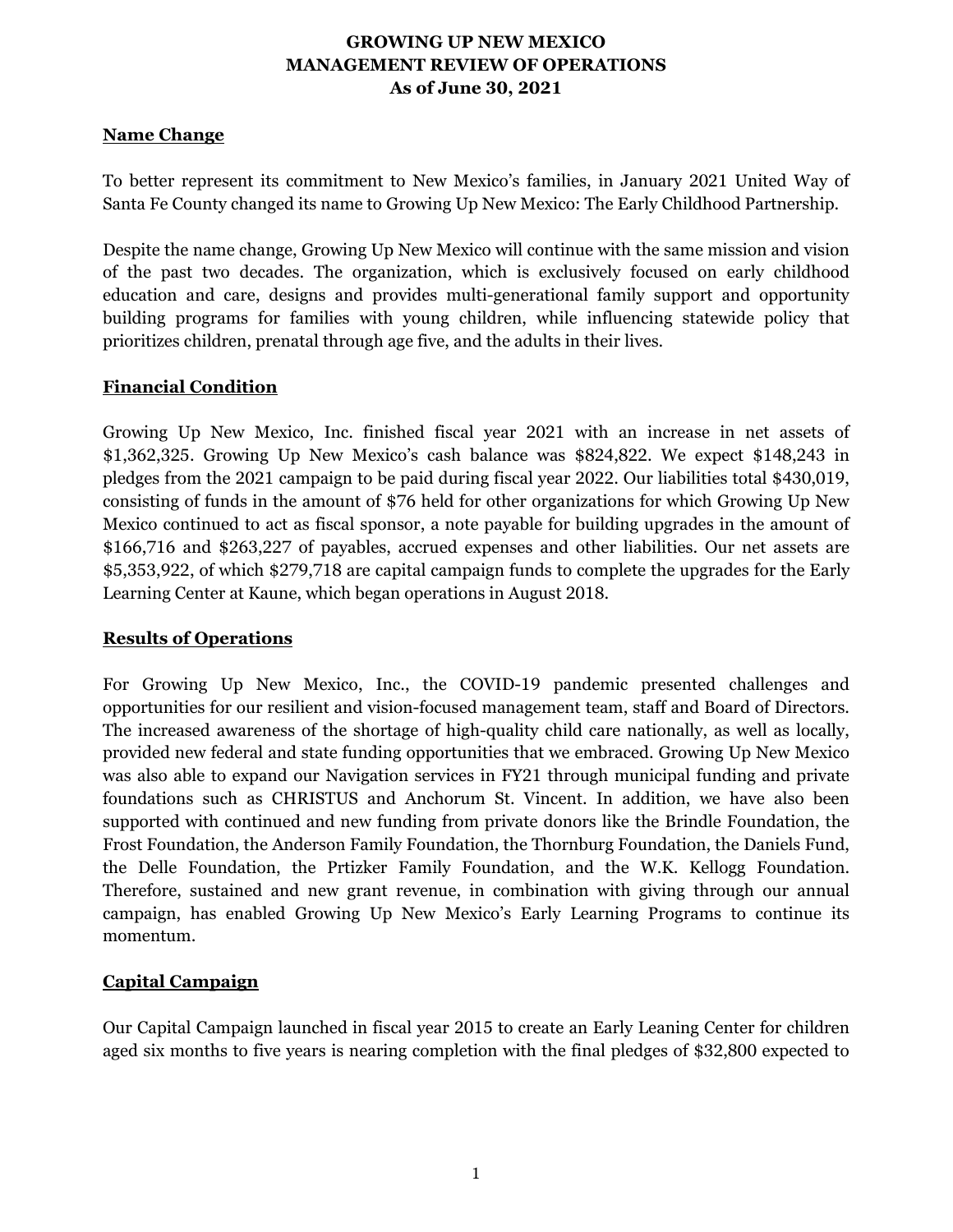be paid by the end of 2022. In fiscal year 2016, United Way of Santa Fe County (now Growing Up New Mexico) purchased Kaune Elementary School from Santa Fe Public Schools (SFPS) and entered into a ground lease with SFPS for the school's land. The \$8 million capital campaign funded the purchase and interior remodeling of Kaune to house early learning classrooms and a variety of adult learning programs to be provided by Growing Up New Mexico.

# **Designated Pledges**

Until our official legal name change to Growing Up New Mexico, Inc. in January 2021, individuals were able to designate donations to specific non-profit agencies through us as United Way of Santa Fe County, Inc. Under accounting principles generally accepted in the United States of America, these donations are not recognized as revenue since we acted as a pass-through agent. The amount of designated pledges was \$3,740 net of fees and were fully paid by January 2021.

# **Our Mission**

The mission of Growing Up New Mexico is to engage the whole community, bringing together people and resources to create increased opportunities for young children and the adults in their lives to achieve their dreams and aspirations. Growing Up New Mexico's Early Learning Programs are our vehicle for achieving that mission and as such represents our overall strategy. Listed here are the components of that strategy:

- **Home Visiting** First Born® home visiting serves families with children prenatal to three years old in Santa Fe and Rio Arriba Counties. The Great Start Family Support home visiting program provides any family experiencing a birth in Santa Fe County with three home visits within the first 30 postpartum days, if requested.
- **Family, Friends, & Neighbors** The Family, Friends & Neighbors Program supports community members providing informal child care in their homes with home visits and group activities to improve the quality of their care.
- **Parent Support** Growing Up New Mexico offers a series of workshops and support for parenting across the age spectrum.
- **Early Learning Programs** High-quality child care, Pre‐K classes, and Parent Support Program for 3- and 4‐year‐olds.
- **The Dolly Parton Imagination Library** Funded by Santa Fe County, Growing Up New Mexico administers the Dolly Parton Imagination Library, an early literacy program that sends each enrolled child an age-appropriate book every month, from birth to age five. Growing Up New Mexico utilizes additional funding sources for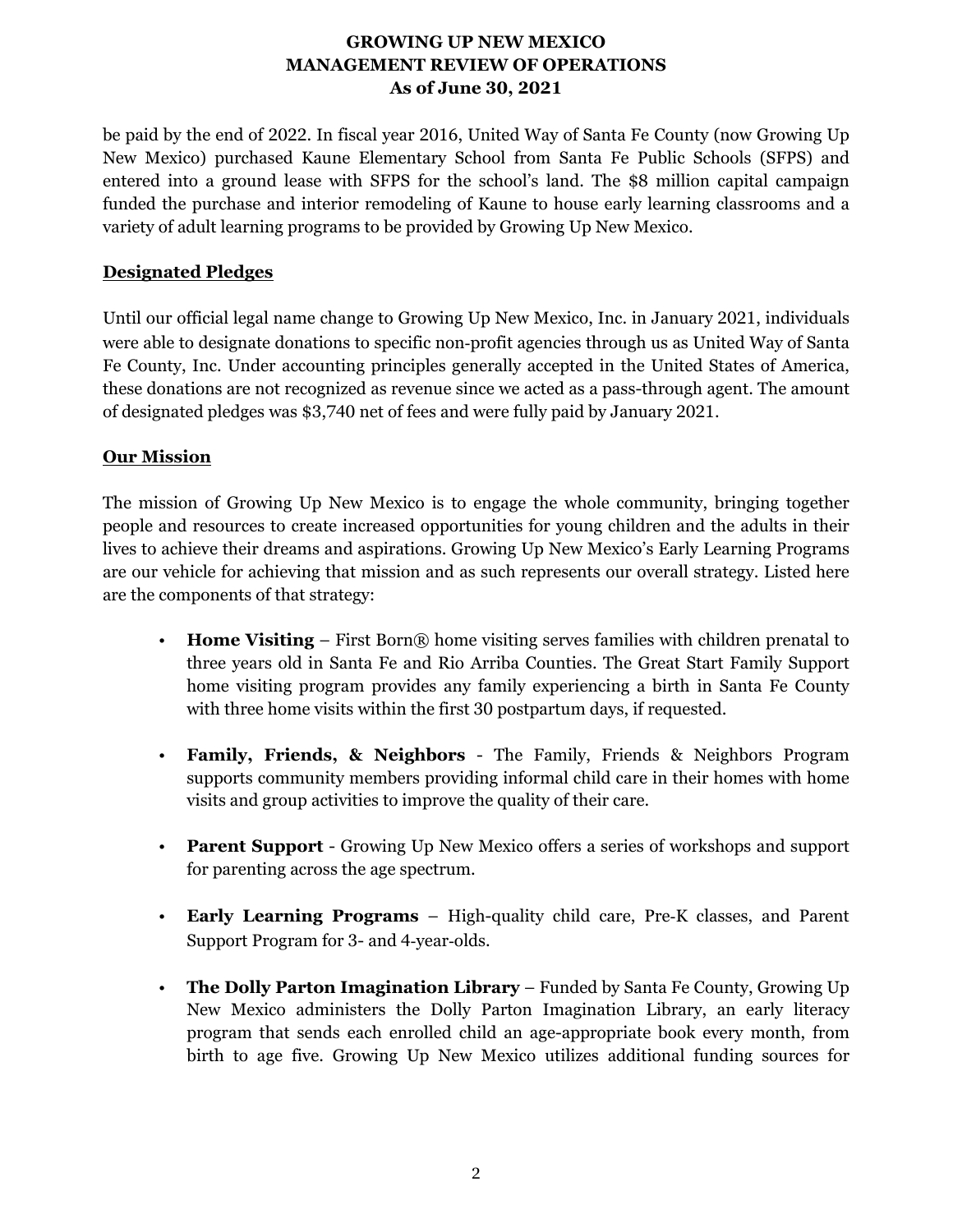Spanish language versions of these books.

- **Bridges to Opportunity** In Partnership with Christus St. Vincent Regional Medical Center, Anchorum St. Vincent, the City of Santa Fe, and Santa Fe County, Bridges to Opportunity provides short- and long- term support with one-on-one coaching for families with young children prenatal to five. Our coaches address immediate needs like emergency aid, food, transportation, housing and utility insecurity, childcare, and mental health services. Once these issues have been identified and addressed, a family can elect to receive multi-generational or "whole family" coaching to aid in setting and reaching self-identified goals in one or more of the following areas: social capital, early childhood education, post-secondary and employment pathways, economic assets, health and well-being.
- **Early Childhood Policy and Advocacy** Growing Up New Mexico is working on big, structural change to improve the lives of kids and families throughout New Mexico. We listen to the voices in our communities – policy makers and parents who share their aspirations and trust us to put them into action. This work involves identifying viable sources and strategies for increased public funding and then creating and supporting the necessary legislation and public policy to secure these funds in perpetuity. Not only are we educating and caring for young children, but we're also working to increase wages for professionals in a system that has historically undervalued and underpaid women, especially women of color. We're working on making big strides toward improving child and family well-being and manifesting our shared goal of giving New Mexico's children and their families the opportunities they need to succeed. Thriving working families are a cornerstone for strong economic development and growth in every community.
- **Volunteer Opportunities** Our volunteer community is committed to our mission. Due to the coronavirus pandemic, it has been necessary for Growing Up New Mexico to discontinue volunteer services directly with children and families. Volunteers have provided a much needed helping hand with administrative tasks, providing our staff with the support they need to deliver high quality programs for young children and their families.
- **Community Engagement** Our work centers on brokering smart, actionable initiatives and legislation while building trust and promoting equity through broad stakeholder engagement. We engage families, early childhood professionals, child care providers, researchers, government officials, and members of the community who are committed to improving the lives of the youngest New Mexicans. Either in large coalitions, community conversations, focus groups, key interviews or surveys, we listen deeply to diverse stakeholders to foster collaboration and build on the strengths of New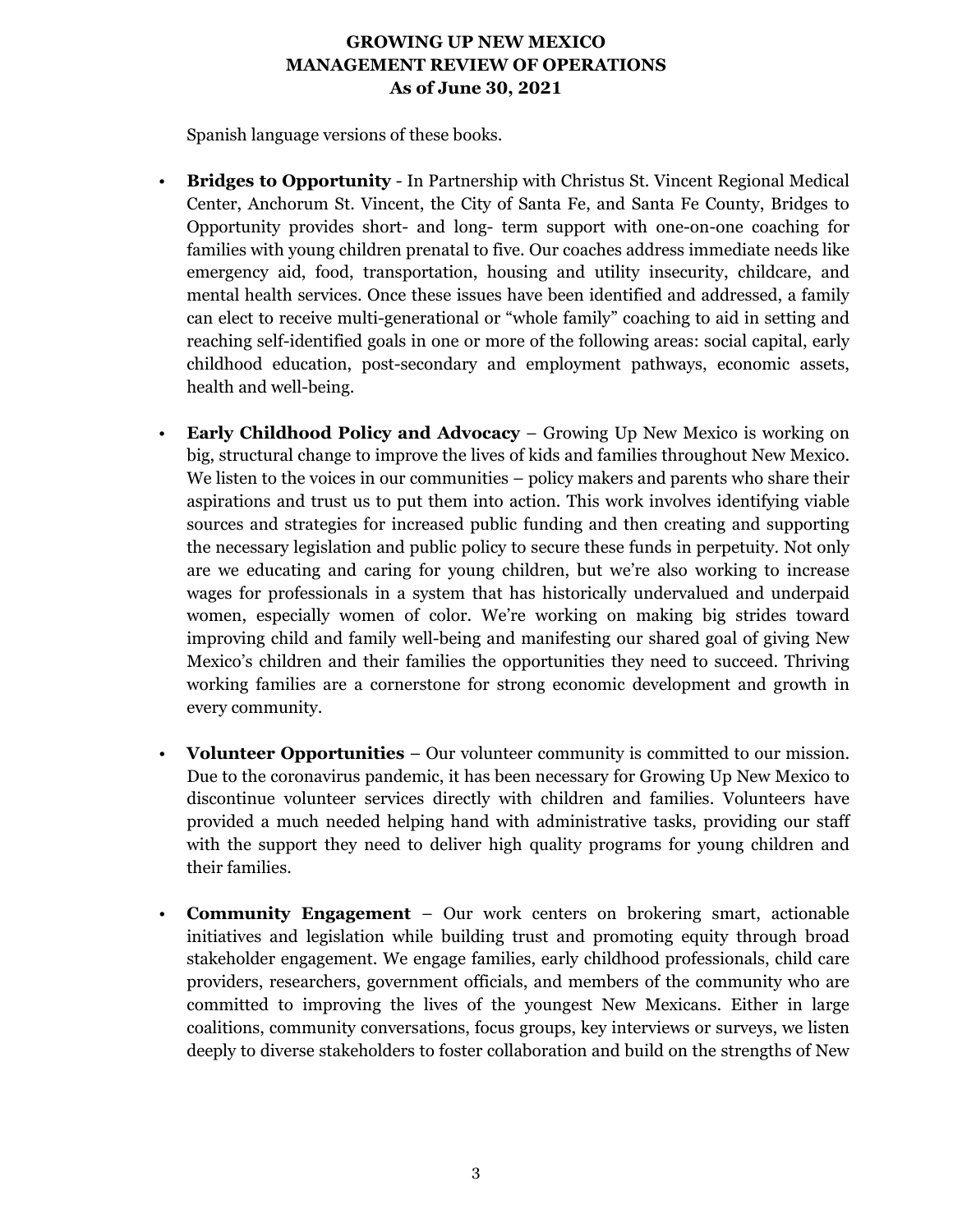Mexico's unique communities.

We also directly support the development of family leaders through a statewide Family Leadership Council. This inspiring group of parents and grandparents are paid a professional wage to set goals, build skills and advocate for change.

Within Growing Up New Mexico's Early Learning Programs there are five ways to partner with other community organizations:

- 1. Contracting for services with other organizations
- 2. Orchestrate collaborations that have two goals:
	- Leverage existing resources
	- Position collaboration to seek funding sources
- 3. Referral relationships
- 4. Program partnership
- 5. Mobilization of community around education
- 6. Advocacy for Policy Issues

The Board of Directors has determined that Growing Up New Mexico resources will support our Early Learning Programs and community engagement initiatives.

#### **Growing Up New Mexico Philosophy**

The mission of Growing Up New Mexico is to engage the whole community, bringing together people and resources to create increased opportunities for young children and the adults in their lives to achieve their dreams and aspirations. We achieve this mission through our Early Learning Programs. Our programs are an array of innovative child and family development initiatives that seeks to strengthen families, and the whole community, through a sequential pipeline of early intervention, education, and development opportunities.

The concept is really rather simple: if being born and raised in poverty imposes unfair conditions that decrease the likelihood of children's success compared to children born and raised in greater affluence, social justice requires the provision of supports to alleviate that disadvantage. The most just condition would be the provision of supports and resources equal to the supports and resources available to the more fortunate.

This simple notion has guided the design and implementation of our programs for the last 11 plus years. Growing Up New Mexico's Early Learning Programs are a complex network of sequential services, programs and opportunities – social, educational, and civic engagement – that, taken together, can change academic and social conditions, resulting in greatly increased community assets, family strengths and, ultimately, success for children.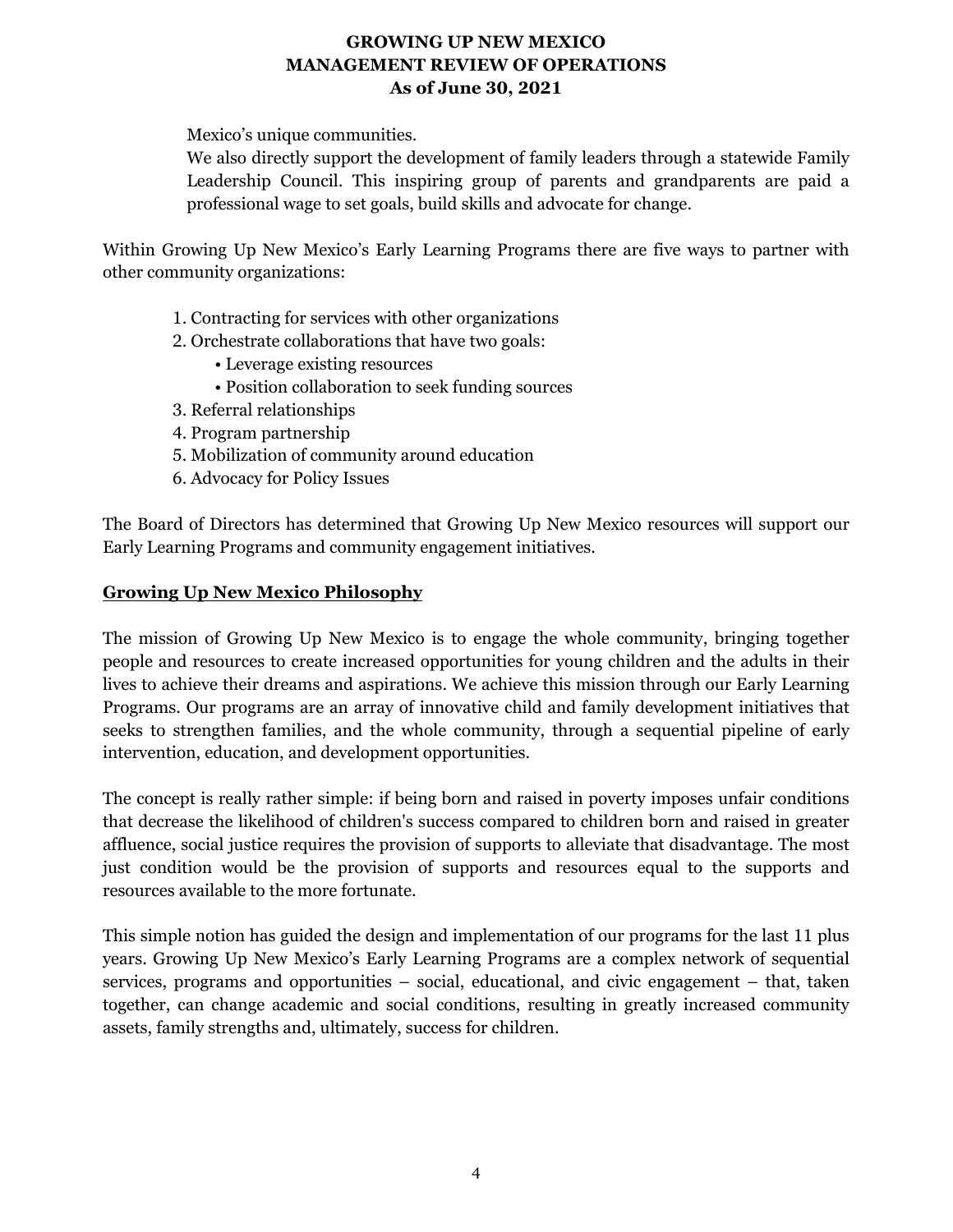#### **Outlook**

We have planned for several years to become an organization that truly has the ability to make an impact of lasting change in the community, rather than being the traditional fundraising organization passing funds through to other organizations. We believe we are making real and lasting changes for our families through our programs.

By creating new opportunities for children and families, we bring the community together to plan, advocate, and provide programs from birth to career. Our children become more successful in school and in life, our families become more resilient, our community becomes stronger both now and in the future.

Growing Up New Mexico has a bold outlook for the future. Several years ago, our campaign represented a substantial portion of our revenue. Today our campaign represents 21% of our operating budget with the remaining 79% coming from the combination of private foundations, individual donations, fees for services and state multi-year service awards.

Katherine Freeman

Katherine Freemen President & CEO

 $-\frac{\rho}{\sqrt{2}}$ 

Brian Lewis Treasurer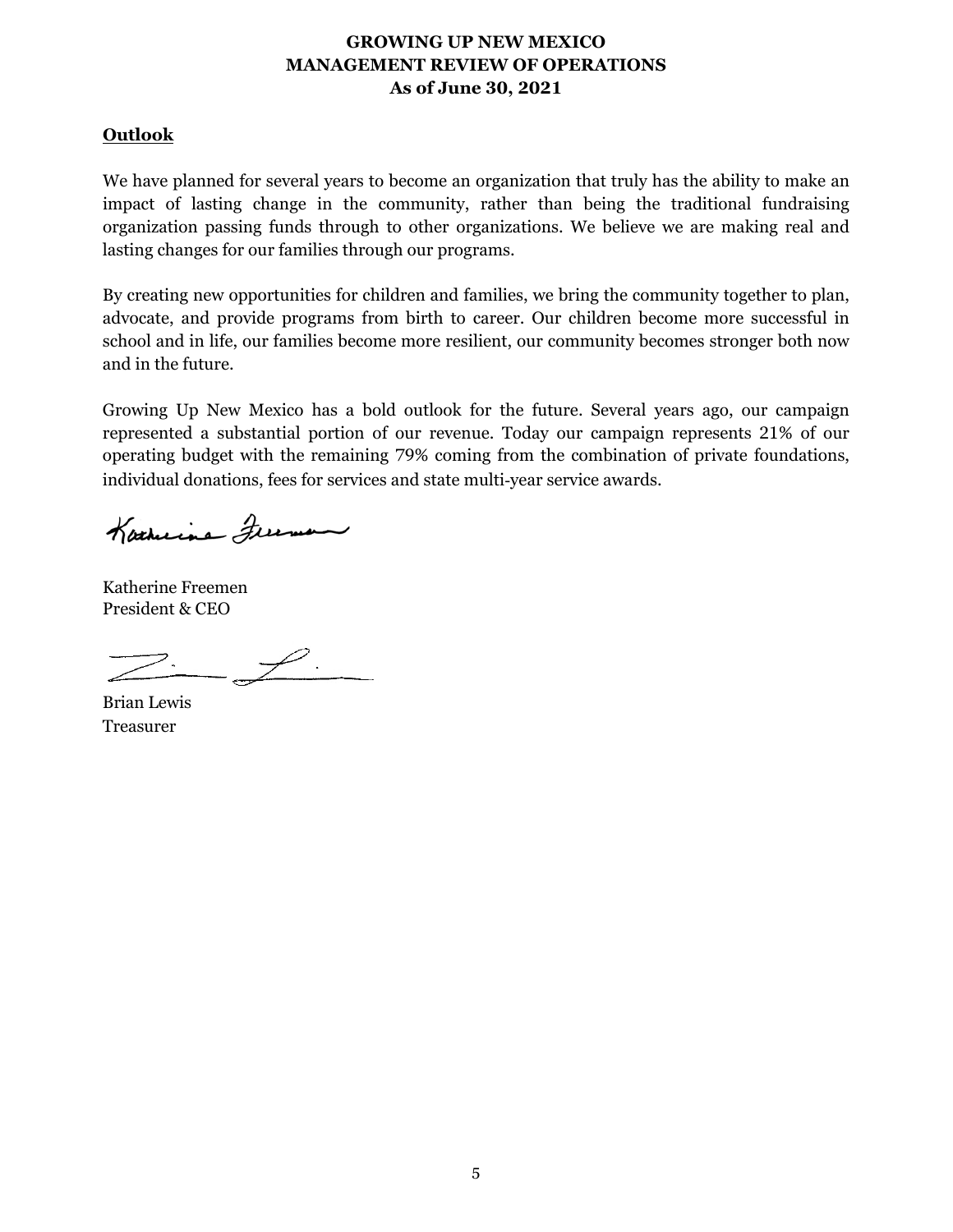# **GROWING UP NEW MEXICO REPORT BY MANAGEMENT June 30, 2021**

Management is responsible for the preparation and the integrity of the accompanying financial statements. These statements are prepared in accordance with accounting principles generally accepted in the United States of America and require the use of estimates and assumptions that affect the reported amounts of assets, liabilities, revenues and expenses. In management's opinion, the financial statements present fairly our financial position, changes in our net assets and cash flows. All financial information in this Annual Financial Report is consistent with the financial statements.

Management maintains and relies on a system of internal controls and related policies and procedures that provide reasonable assurance of the integrity and reliability of the financial statements. The system provides, at appropriate costs and within the inherent limitations of all internal control systems that transactions are executed in accordance with management's authorization and are properly recorded and reported in the financial statements and that assets are safeguarded. Our internal control system provides for careful selection and training of supervisory and management personnel and requires appropriate segregation of responsibilities and delegation of authority. In addition, we have prepared a corporate code of ethics for purposes of determining possible conflicts of interest, compliance with laws and confidentiality of proprietary information.

Our independent auditors, Hinkle + Landers, audited the annual financial statements as described in their report. They obtained an understanding of our internal control system to enable them to plan their audit and determine audit procedures to be performed.

The Board of Directors has established an Audit Committee. The Committee is appointed by the Board to assist the Board in its oversight function by monitoring, among other things, our financial reporting process and the independence and performance of our independent auditors. The Committee's activities include meeting periodically with management and the independent auditors to review audit results, financial reporting, internal controls and other financial matters. The independent auditors have full and free access to the Committee.

Karneine Freeman

Katherine Freeman President & CEO

 $Z - f$ 

Brian Lewis Treasurer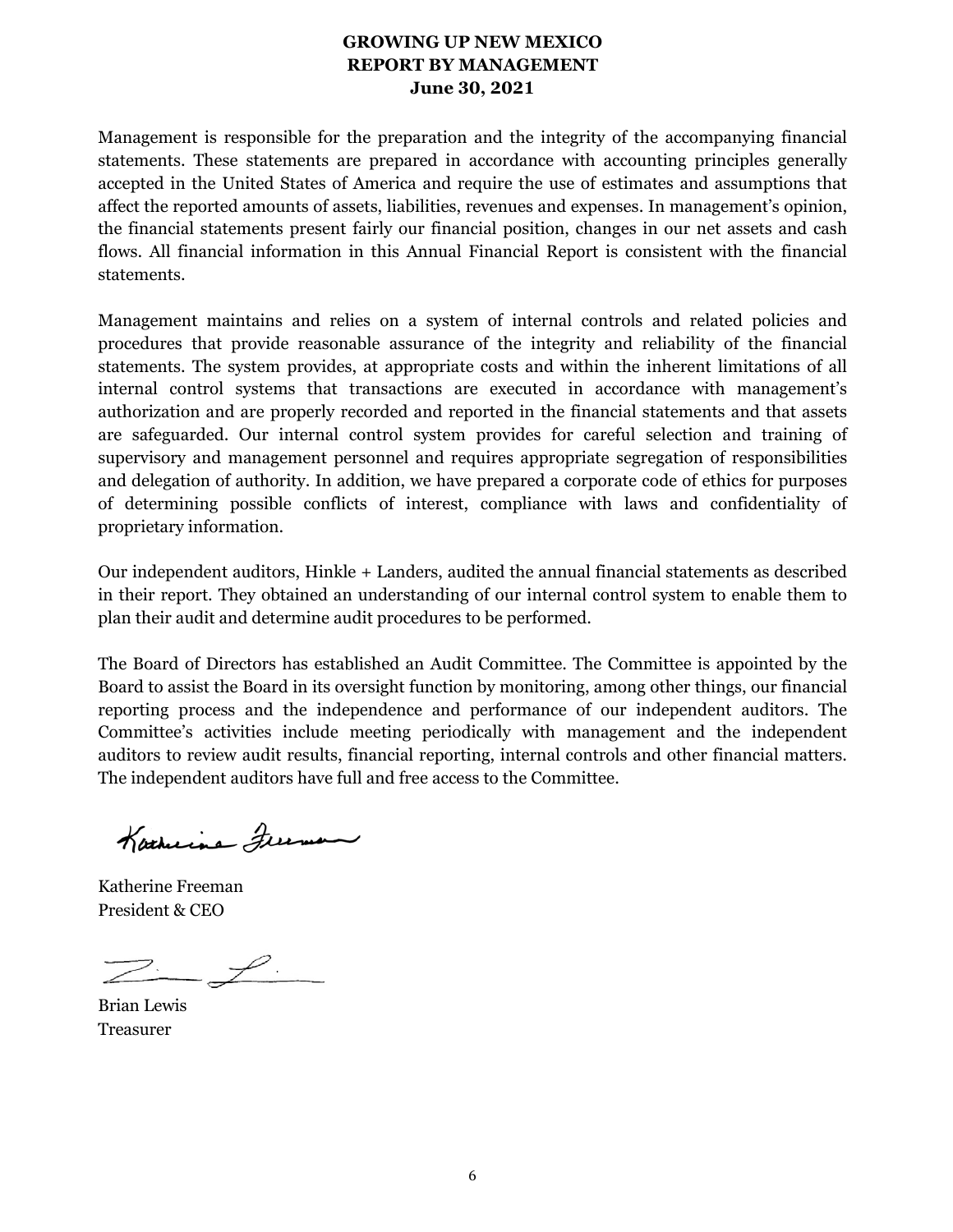Certified Public Accountants + Business Consultants



### **Independent Auditor's Report**

The Board of Directors of Growing Up New Mexico Santa Fe, New Mexico

#### **Report on Financial Statements**

We have audited the accompanying financial statements of Growing Up New Mexico (a nonprofit organization previously operating as United Way of Santa Fe County), which comprise the statement of financial position as of June 30, 2021, and the related statements of activities, functional expenses, and cash flows for the year then ended, and the related notes to the financial statements.

#### **Management's Responsibility for the Financial Statements**

Management is responsible for the preparation and fair presentation of these financial statements in accordance with accounting principles generally accepted in the United States of America; this includes the design, implementation, and maintenance of internal control relevant to the preparation and fair presentation of financial statements that are free from material misstatement, whether due to fraud or error.

#### **Auditor's Responsibility**

Our responsibility is to express an opinion on these financial statements based on our audit. We conducted our audit in accordance with auditing standards generally accepted in the United States of America and the standards applicable to financial audits contained in *Government Auditing Standards*, issued by the Comptroller General of the United States. Those standards require that we plan and perform the audit to obtain reasonable assurance about whether the financial statements are free of material misstatement.

An audit involves performing procedures to obtain audit evidence about the amounts and disclosures in the financial statements. The procedures selected depend on the auditor's judgment, including the assessment of the risks of material misstatement of the financial statements, whether due to fraud or error. In making those risk assessments, the auditor considers internal control relevant to the entity's preparation and fair presentation of the financial statements in order to design audit procedures that are appropriate in the circumstances, but not for the purpose of expressing an opinion on the effectiveness of the entity's internal control. Accordingly, we express no such opinion. An audit also includes evaluating the appropriateness of accounting policies used and the reasonableness of significant accounting estimates made by management, as well as evaluating the overall presentation of the financial statements.

We believe that the audit evidence we have obtained is sufficient and appropriate to provide a basis for our audit opinion.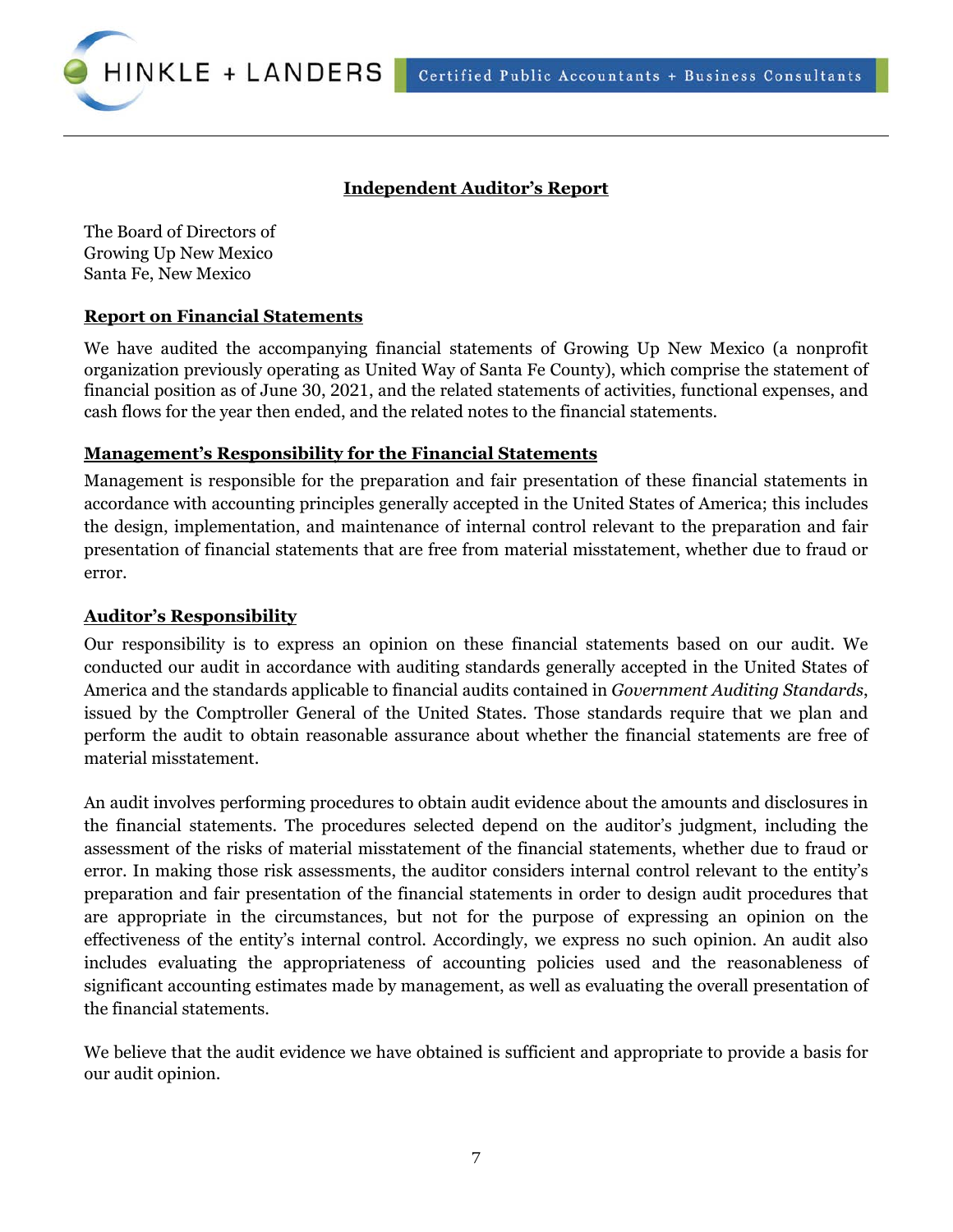# **Opinion**

In our opinion, the financial statements referred to above present fairly, in all material respects, the financial position of Growing Up New Mexico as of June 30, 2021, and the changes in its net assets and its cash flows for the year then ended in accordance with accounting principles generally accepted in the United States of America.

# **Report on Summarized Comparative Information**

The prior year summarized comparative information has been derived from the Growing Up New Mexico June 30, 2020 financial statements, which were issued under the name United Way of Santa Fe County. We have previously audited Growing Up New Mexico's 2020 financial statements, and we issued an unmodified opinion on those audited financial statements in our report dated November 17, 2020. In our opinion, the summarized comparative information presented herein as of and for the year ended June 30, 2020 is consistent, in all material respects, with the audited financial statements from which it has been derived.

# **Other Matters**

# *Management Review of Operations and Report by Management*

The introductory section identified in the table of contents as management review of operations and report by management have not been subjected to the auditing procedures applied in the audit of the Financial Statements and accordingly, we do not express an opinion or any assurance on them.

# *Other Reporting Required by Government Auditing Standards*

In accordance with *Government Auditing Standards*, we have also issued our report dated January 5, 2022, on our consideration of Growing Up New Mexico's internal control over financial reporting and on our tests of its compliance with certain provisions of laws, regulations, contracts, and grant agreements and other matters. The purpose of that report is to describe the scope of our testing of internal control over financial reporting and compliance and the results of that testing, and not to provide an opinion on internal control over financial reporting or on compliance. That report is an integral part of an audit performed in accordance with *Government Auditing Standards* in considering Growing Up New Mexico's internal control over financial reporting and compliance.

.<br>Tinkle & Zandeis, P.C.

Hinkle + Landers, P.C. Albuquerque, NM January 5, 2022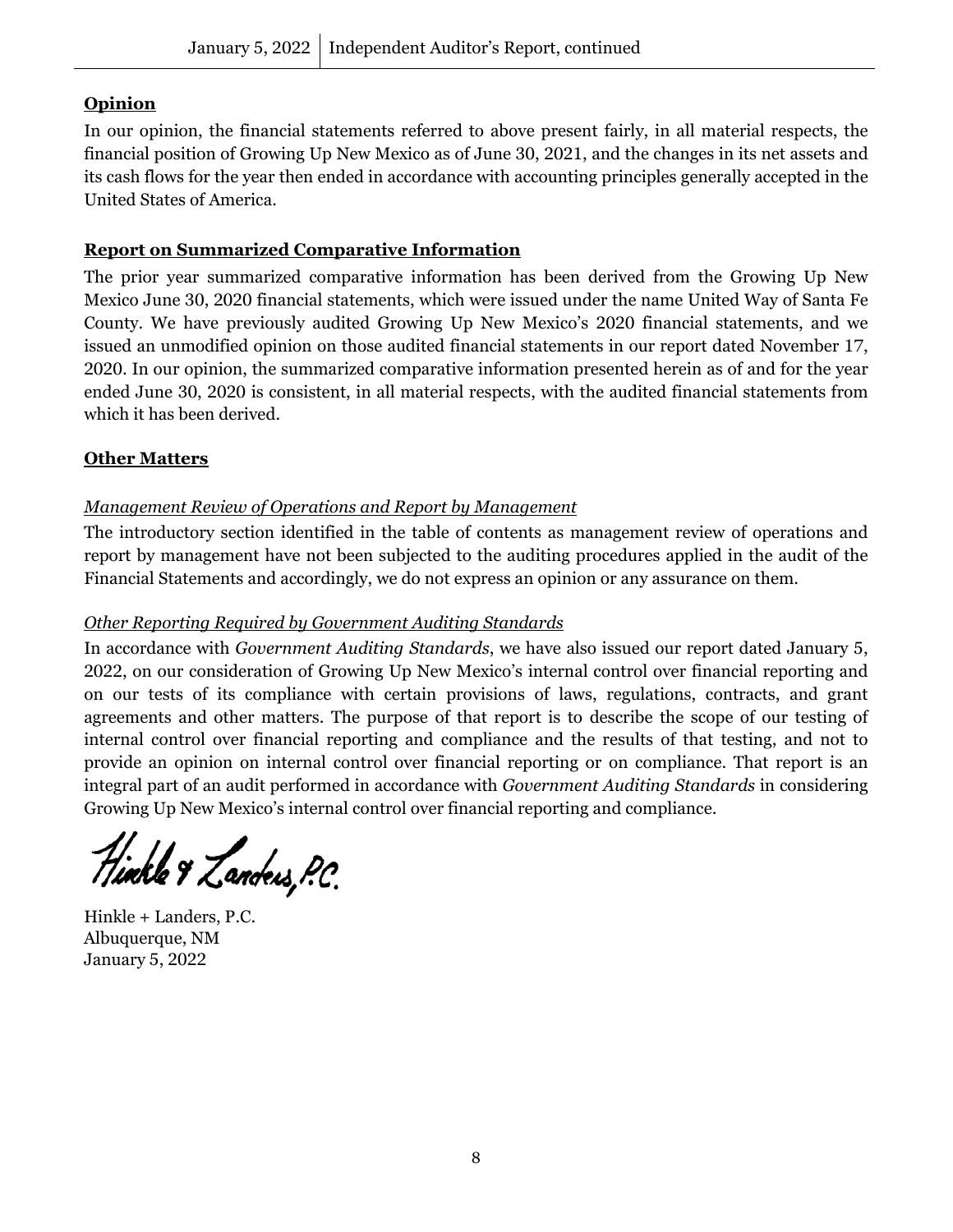#### GROWING UP NEW MEXICO STATEMENT OF FINANCIAL POSITION As of June 30, 2021, with Comparative Totals for 2020

|                                                        | <b>Notes</b> | 2021            | 2020        |
|--------------------------------------------------------|--------------|-----------------|-------------|
| <b>ASSETS</b>                                          |              |                 |             |
| <b>Current Assets</b>                                  |              |                 |             |
| Cash, restricted cash & cash equivalents               | C            | \$<br>824,822   | 689,477     |
| Campaign pledges receivable, net                       | H            | 148,243         | 124,479     |
| Capital campaign pledges receivable, net - current     | H            | 12,000          | 80,000      |
| Grants receivable                                      | $\mathbf G$  | 464,199         | 152,446     |
| Miscellaneous receivable                               | G            | 374             | 21,833      |
| Prepaid expenses and other                             |              | 51,265          | 52,188      |
| Total current assets                                   |              | 1,500,903       | 1,120,423   |
| Non-Current Assets                                     |              |                 |             |
| Grants receivable                                      | G            | 400,000         |             |
| Security and equipment deposit                         | $\mathbf{I}$ | 2,440           | 2,440       |
| Capital campaign pledges receivable, net - non-current | $\, {\rm H}$ | 20,800          | 31,773      |
| <b>Endowment investments</b>                           | D, E         | 268,665         | 168,742     |
| Property and equipment, net                            | J            | 3,591,133       | 3,776,375   |
| Total non-current assets                               |              | 4,283,038       | 3,979,330   |
| <b>TOTAL ASSETS</b>                                    |              | 5,783,941       | 5,099,753   |
| <b>LIABILITIES AND NET ASSETS</b>                      |              |                 |             |
| <b>Current Liabilities</b>                             |              |                 |             |
| Accounts payable                                       |              | \$<br>116,176   | 217,072     |
| <b>Accrued liabilities</b>                             | K            | 147,051         | 126,118     |
| Funds held for other organizations                     |              | 76              | 126         |
| Notes and loans payable (current portion)              | L            | 49,583          | 332,850     |
| Total current liabilities                              |              | 312,886         | 676,166     |
| Long-Term Liabilities:                                 |              |                 |             |
| Notes and loans payable                                | L            | 117,133         | 431,990     |
| <b>Total liabilities</b>                               |              | 430,019         | 1,108,156   |
| <b>Net Assets</b>                                      |              |                 |             |
| Net assets without donor restrictions                  |              |                 |             |
| Undesignated                                           |              | (1,959,676)     | (2,322,909) |
| Net investment in property and equipment               |              | 3,591,133       | 3,776,375   |
| Net assets with donor restrictions                     |              |                 |             |
| Purpose/time restricted net assets                     | М            | 2,087,070       | 902,736     |
| Restrictions perpetual in nature                       | E            | 1,635,395       | 1,635,395   |
| Total net assets                                       |              | 5,353,922       | 3,991,597   |
| TOTAL LIABILITIES AND NET ASSETS                       |              | \$<br>5,783,941 | 5,099,753   |
|                                                        |              |                 |             |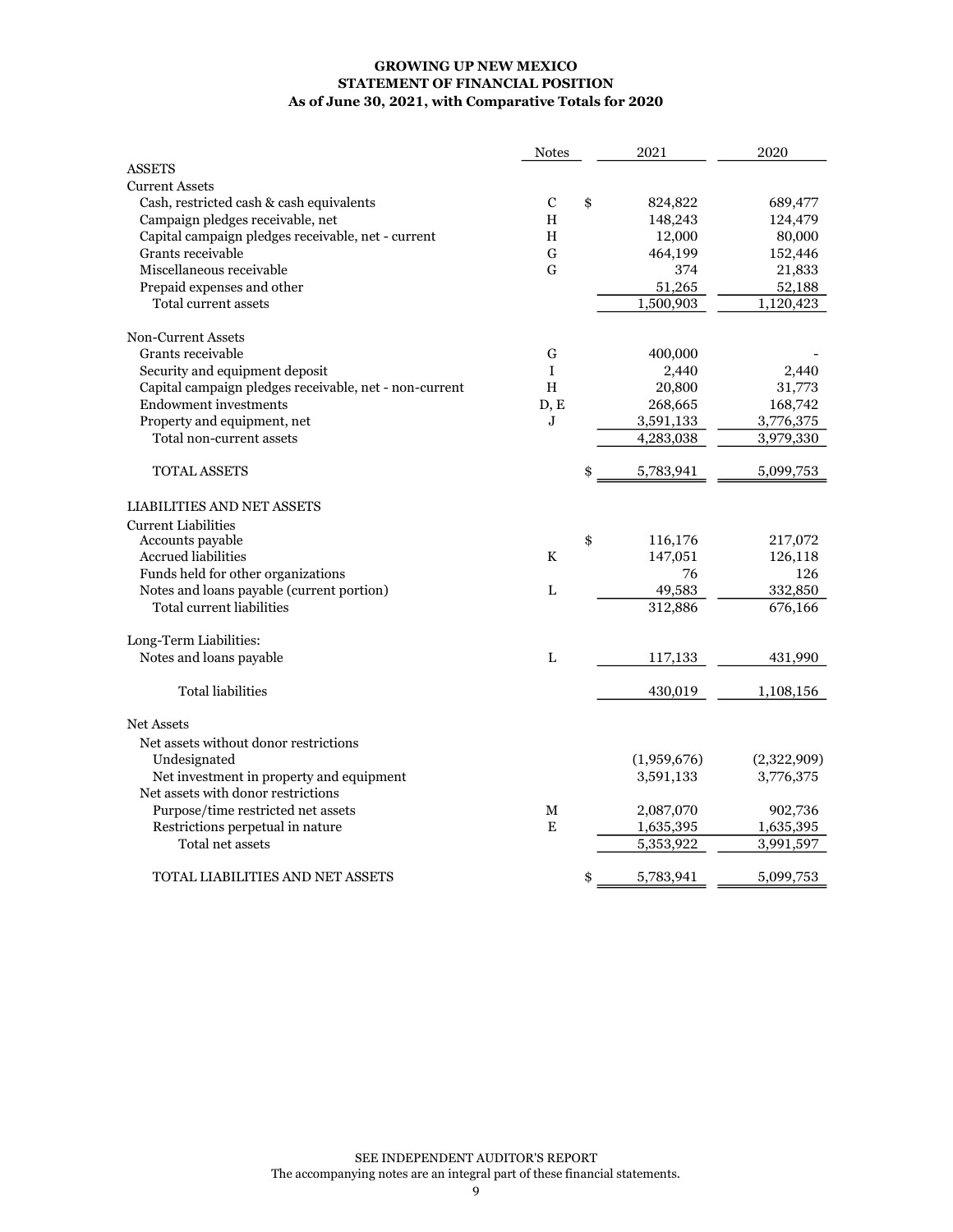#### GROWING UP NEW MEXICO STATEMENT OF ACTIVITIES For the Year Ended June 30, 2021, with Comparative Totals for 2020

| Without<br>Perpetual<br>2021<br>2020<br>Restrictions<br><b>Donor Restrictions</b><br>Restrictions<br>Totals<br>Totals<br>PUBLIC SUPPORT AND REVENUE<br>Campaign results and other support<br>Amounts raised and processed by Growing Up New<br>Mexico<br>\$<br>1,051,296<br>199,743<br>1,251,039<br>1,079,322<br>Amounts raised and processed for United Way<br>organizations<br>13,703<br>1,051,296<br>199,743<br>1,251,039<br>1,093,025<br>Campaign results<br>Less provision for uncollectible pledges<br>(12,650)<br>(12,650)<br>(11, 397)<br>199,743<br>1,238,389<br>1,038,646<br>Net campaign results before donor designations<br>1,081,628<br>$\overline{a}$<br>Less donor designations<br>(3,740)<br>(3,740)<br>(6,858)<br>199,743<br>1,234,649<br>1,034,906<br>1,074,770<br>Net campaign revenue<br>Capital campaign revenue, net of discount<br>9,027<br>9,027<br>23,240<br>8,298<br>8,298<br>10,000<br><b>Bequests</b><br>116,825<br>116,825<br>130,278<br>County grants<br>1,833,373<br>1,375,901<br>State grants<br>3,000<br>1,836,373<br>Federal grants<br>73,701<br>73,701<br>42,567<br>792,500<br>Federal contracts<br>584,753<br>Other grants<br>2,108,822<br>2,108,822<br>Use of facility in exchange for services<br>106,100<br>106,100<br>106,100<br>In-kind contributions<br>17,253<br>17,253<br>4,150<br>5,511,048<br>3,190,456<br>2,320,592<br>4,144,259<br>Total public support<br>$\overline{\phantom{a}}$<br>208,034<br>Other income<br>403,854<br>611,888<br>352,530<br>Dividends and interest<br>4,944<br>4,944<br>4,077<br>Investment (losses) gains<br>45,117<br>45,117<br>6,806<br>Gain (loss) on assets disposal<br>(114, 630)<br>(114, 630)<br>Net assets released from restrictions due to<br>satisfaction of program restrictions<br>1,344,292<br>(1,344,292)<br>547,319<br>Total revenue<br>1,683,577<br>(1, 136, 258)<br>363,413<br>4,874,033<br>6,058,367<br>Total public support and revenue<br>1,184,334<br>4,507,672<br><b>EXPENSES</b><br>Programs<br>Gross funds distributed<br>3,740<br>3,740<br>6,858<br>(Less donor designations)<br>(3,740)<br>(3,740)<br>(6,858)<br>Net funds distributed<br>Other program services<br>4,011,789<br>4,011,789<br>4,152,656<br>Total program services<br>4,011,789<br>4,011,789<br>4,152,656<br>General & administrative<br>368,680<br>408,091<br>368,680<br>Fundraising expense<br>285,763<br>315,573<br>315,573<br>United Way of America dues<br>32,536<br>Total expenses<br>$\overline{4,696,042}$<br>4,696,042<br>4,879,046<br>Change in net assets<br>177,991<br>1,184,334<br>(371, 374)<br>1,362,325<br>Net assets, beginning<br>1,453,466<br>902,736<br>1,635,395<br>3,991,597<br>4,362,971<br>Net assets, ending<br>1,631,457<br>2,087,070<br>1,635,395<br>5,353,922<br>3,991,597<br>\$ |  | With Donor Restrictions |  |  |
|---------------------------------------------------------------------------------------------------------------------------------------------------------------------------------------------------------------------------------------------------------------------------------------------------------------------------------------------------------------------------------------------------------------------------------------------------------------------------------------------------------------------------------------------------------------------------------------------------------------------------------------------------------------------------------------------------------------------------------------------------------------------------------------------------------------------------------------------------------------------------------------------------------------------------------------------------------------------------------------------------------------------------------------------------------------------------------------------------------------------------------------------------------------------------------------------------------------------------------------------------------------------------------------------------------------------------------------------------------------------------------------------------------------------------------------------------------------------------------------------------------------------------------------------------------------------------------------------------------------------------------------------------------------------------------------------------------------------------------------------------------------------------------------------------------------------------------------------------------------------------------------------------------------------------------------------------------------------------------------------------------------------------------------------------------------------------------------------------------------------------------------------------------------------------------------------------------------------------------------------------------------------------------------------------------------------------------------------------------------------------------------------------------------------------------------------------------------------------------------------------------------------------------------------------------------------------------------------------------------------------------------------------------------------------------------------------------------------------------------------------------------------------------|--|-------------------------|--|--|
|                                                                                                                                                                                                                                                                                                                                                                                                                                                                                                                                                                                                                                                                                                                                                                                                                                                                                                                                                                                                                                                                                                                                                                                                                                                                                                                                                                                                                                                                                                                                                                                                                                                                                                                                                                                                                                                                                                                                                                                                                                                                                                                                                                                                                                                                                                                                                                                                                                                                                                                                                                                                                                                                                                                                                                                 |  | Purpose/Time            |  |  |
|                                                                                                                                                                                                                                                                                                                                                                                                                                                                                                                                                                                                                                                                                                                                                                                                                                                                                                                                                                                                                                                                                                                                                                                                                                                                                                                                                                                                                                                                                                                                                                                                                                                                                                                                                                                                                                                                                                                                                                                                                                                                                                                                                                                                                                                                                                                                                                                                                                                                                                                                                                                                                                                                                                                                                                                 |  |                         |  |  |
|                                                                                                                                                                                                                                                                                                                                                                                                                                                                                                                                                                                                                                                                                                                                                                                                                                                                                                                                                                                                                                                                                                                                                                                                                                                                                                                                                                                                                                                                                                                                                                                                                                                                                                                                                                                                                                                                                                                                                                                                                                                                                                                                                                                                                                                                                                                                                                                                                                                                                                                                                                                                                                                                                                                                                                                 |  |                         |  |  |
|                                                                                                                                                                                                                                                                                                                                                                                                                                                                                                                                                                                                                                                                                                                                                                                                                                                                                                                                                                                                                                                                                                                                                                                                                                                                                                                                                                                                                                                                                                                                                                                                                                                                                                                                                                                                                                                                                                                                                                                                                                                                                                                                                                                                                                                                                                                                                                                                                                                                                                                                                                                                                                                                                                                                                                                 |  |                         |  |  |
|                                                                                                                                                                                                                                                                                                                                                                                                                                                                                                                                                                                                                                                                                                                                                                                                                                                                                                                                                                                                                                                                                                                                                                                                                                                                                                                                                                                                                                                                                                                                                                                                                                                                                                                                                                                                                                                                                                                                                                                                                                                                                                                                                                                                                                                                                                                                                                                                                                                                                                                                                                                                                                                                                                                                                                                 |  |                         |  |  |
|                                                                                                                                                                                                                                                                                                                                                                                                                                                                                                                                                                                                                                                                                                                                                                                                                                                                                                                                                                                                                                                                                                                                                                                                                                                                                                                                                                                                                                                                                                                                                                                                                                                                                                                                                                                                                                                                                                                                                                                                                                                                                                                                                                                                                                                                                                                                                                                                                                                                                                                                                                                                                                                                                                                                                                                 |  |                         |  |  |
|                                                                                                                                                                                                                                                                                                                                                                                                                                                                                                                                                                                                                                                                                                                                                                                                                                                                                                                                                                                                                                                                                                                                                                                                                                                                                                                                                                                                                                                                                                                                                                                                                                                                                                                                                                                                                                                                                                                                                                                                                                                                                                                                                                                                                                                                                                                                                                                                                                                                                                                                                                                                                                                                                                                                                                                 |  |                         |  |  |
|                                                                                                                                                                                                                                                                                                                                                                                                                                                                                                                                                                                                                                                                                                                                                                                                                                                                                                                                                                                                                                                                                                                                                                                                                                                                                                                                                                                                                                                                                                                                                                                                                                                                                                                                                                                                                                                                                                                                                                                                                                                                                                                                                                                                                                                                                                                                                                                                                                                                                                                                                                                                                                                                                                                                                                                 |  |                         |  |  |
|                                                                                                                                                                                                                                                                                                                                                                                                                                                                                                                                                                                                                                                                                                                                                                                                                                                                                                                                                                                                                                                                                                                                                                                                                                                                                                                                                                                                                                                                                                                                                                                                                                                                                                                                                                                                                                                                                                                                                                                                                                                                                                                                                                                                                                                                                                                                                                                                                                                                                                                                                                                                                                                                                                                                                                                 |  |                         |  |  |
|                                                                                                                                                                                                                                                                                                                                                                                                                                                                                                                                                                                                                                                                                                                                                                                                                                                                                                                                                                                                                                                                                                                                                                                                                                                                                                                                                                                                                                                                                                                                                                                                                                                                                                                                                                                                                                                                                                                                                                                                                                                                                                                                                                                                                                                                                                                                                                                                                                                                                                                                                                                                                                                                                                                                                                                 |  |                         |  |  |
|                                                                                                                                                                                                                                                                                                                                                                                                                                                                                                                                                                                                                                                                                                                                                                                                                                                                                                                                                                                                                                                                                                                                                                                                                                                                                                                                                                                                                                                                                                                                                                                                                                                                                                                                                                                                                                                                                                                                                                                                                                                                                                                                                                                                                                                                                                                                                                                                                                                                                                                                                                                                                                                                                                                                                                                 |  |                         |  |  |
|                                                                                                                                                                                                                                                                                                                                                                                                                                                                                                                                                                                                                                                                                                                                                                                                                                                                                                                                                                                                                                                                                                                                                                                                                                                                                                                                                                                                                                                                                                                                                                                                                                                                                                                                                                                                                                                                                                                                                                                                                                                                                                                                                                                                                                                                                                                                                                                                                                                                                                                                                                                                                                                                                                                                                                                 |  |                         |  |  |
|                                                                                                                                                                                                                                                                                                                                                                                                                                                                                                                                                                                                                                                                                                                                                                                                                                                                                                                                                                                                                                                                                                                                                                                                                                                                                                                                                                                                                                                                                                                                                                                                                                                                                                                                                                                                                                                                                                                                                                                                                                                                                                                                                                                                                                                                                                                                                                                                                                                                                                                                                                                                                                                                                                                                                                                 |  |                         |  |  |
|                                                                                                                                                                                                                                                                                                                                                                                                                                                                                                                                                                                                                                                                                                                                                                                                                                                                                                                                                                                                                                                                                                                                                                                                                                                                                                                                                                                                                                                                                                                                                                                                                                                                                                                                                                                                                                                                                                                                                                                                                                                                                                                                                                                                                                                                                                                                                                                                                                                                                                                                                                                                                                                                                                                                                                                 |  |                         |  |  |
|                                                                                                                                                                                                                                                                                                                                                                                                                                                                                                                                                                                                                                                                                                                                                                                                                                                                                                                                                                                                                                                                                                                                                                                                                                                                                                                                                                                                                                                                                                                                                                                                                                                                                                                                                                                                                                                                                                                                                                                                                                                                                                                                                                                                                                                                                                                                                                                                                                                                                                                                                                                                                                                                                                                                                                                 |  |                         |  |  |
|                                                                                                                                                                                                                                                                                                                                                                                                                                                                                                                                                                                                                                                                                                                                                                                                                                                                                                                                                                                                                                                                                                                                                                                                                                                                                                                                                                                                                                                                                                                                                                                                                                                                                                                                                                                                                                                                                                                                                                                                                                                                                                                                                                                                                                                                                                                                                                                                                                                                                                                                                                                                                                                                                                                                                                                 |  |                         |  |  |
|                                                                                                                                                                                                                                                                                                                                                                                                                                                                                                                                                                                                                                                                                                                                                                                                                                                                                                                                                                                                                                                                                                                                                                                                                                                                                                                                                                                                                                                                                                                                                                                                                                                                                                                                                                                                                                                                                                                                                                                                                                                                                                                                                                                                                                                                                                                                                                                                                                                                                                                                                                                                                                                                                                                                                                                 |  |                         |  |  |
|                                                                                                                                                                                                                                                                                                                                                                                                                                                                                                                                                                                                                                                                                                                                                                                                                                                                                                                                                                                                                                                                                                                                                                                                                                                                                                                                                                                                                                                                                                                                                                                                                                                                                                                                                                                                                                                                                                                                                                                                                                                                                                                                                                                                                                                                                                                                                                                                                                                                                                                                                                                                                                                                                                                                                                                 |  |                         |  |  |
|                                                                                                                                                                                                                                                                                                                                                                                                                                                                                                                                                                                                                                                                                                                                                                                                                                                                                                                                                                                                                                                                                                                                                                                                                                                                                                                                                                                                                                                                                                                                                                                                                                                                                                                                                                                                                                                                                                                                                                                                                                                                                                                                                                                                                                                                                                                                                                                                                                                                                                                                                                                                                                                                                                                                                                                 |  |                         |  |  |
|                                                                                                                                                                                                                                                                                                                                                                                                                                                                                                                                                                                                                                                                                                                                                                                                                                                                                                                                                                                                                                                                                                                                                                                                                                                                                                                                                                                                                                                                                                                                                                                                                                                                                                                                                                                                                                                                                                                                                                                                                                                                                                                                                                                                                                                                                                                                                                                                                                                                                                                                                                                                                                                                                                                                                                                 |  |                         |  |  |
|                                                                                                                                                                                                                                                                                                                                                                                                                                                                                                                                                                                                                                                                                                                                                                                                                                                                                                                                                                                                                                                                                                                                                                                                                                                                                                                                                                                                                                                                                                                                                                                                                                                                                                                                                                                                                                                                                                                                                                                                                                                                                                                                                                                                                                                                                                                                                                                                                                                                                                                                                                                                                                                                                                                                                                                 |  |                         |  |  |
|                                                                                                                                                                                                                                                                                                                                                                                                                                                                                                                                                                                                                                                                                                                                                                                                                                                                                                                                                                                                                                                                                                                                                                                                                                                                                                                                                                                                                                                                                                                                                                                                                                                                                                                                                                                                                                                                                                                                                                                                                                                                                                                                                                                                                                                                                                                                                                                                                                                                                                                                                                                                                                                                                                                                                                                 |  |                         |  |  |
|                                                                                                                                                                                                                                                                                                                                                                                                                                                                                                                                                                                                                                                                                                                                                                                                                                                                                                                                                                                                                                                                                                                                                                                                                                                                                                                                                                                                                                                                                                                                                                                                                                                                                                                                                                                                                                                                                                                                                                                                                                                                                                                                                                                                                                                                                                                                                                                                                                                                                                                                                                                                                                                                                                                                                                                 |  |                         |  |  |
|                                                                                                                                                                                                                                                                                                                                                                                                                                                                                                                                                                                                                                                                                                                                                                                                                                                                                                                                                                                                                                                                                                                                                                                                                                                                                                                                                                                                                                                                                                                                                                                                                                                                                                                                                                                                                                                                                                                                                                                                                                                                                                                                                                                                                                                                                                                                                                                                                                                                                                                                                                                                                                                                                                                                                                                 |  |                         |  |  |
|                                                                                                                                                                                                                                                                                                                                                                                                                                                                                                                                                                                                                                                                                                                                                                                                                                                                                                                                                                                                                                                                                                                                                                                                                                                                                                                                                                                                                                                                                                                                                                                                                                                                                                                                                                                                                                                                                                                                                                                                                                                                                                                                                                                                                                                                                                                                                                                                                                                                                                                                                                                                                                                                                                                                                                                 |  |                         |  |  |
|                                                                                                                                                                                                                                                                                                                                                                                                                                                                                                                                                                                                                                                                                                                                                                                                                                                                                                                                                                                                                                                                                                                                                                                                                                                                                                                                                                                                                                                                                                                                                                                                                                                                                                                                                                                                                                                                                                                                                                                                                                                                                                                                                                                                                                                                                                                                                                                                                                                                                                                                                                                                                                                                                                                                                                                 |  |                         |  |  |
|                                                                                                                                                                                                                                                                                                                                                                                                                                                                                                                                                                                                                                                                                                                                                                                                                                                                                                                                                                                                                                                                                                                                                                                                                                                                                                                                                                                                                                                                                                                                                                                                                                                                                                                                                                                                                                                                                                                                                                                                                                                                                                                                                                                                                                                                                                                                                                                                                                                                                                                                                                                                                                                                                                                                                                                 |  |                         |  |  |
|                                                                                                                                                                                                                                                                                                                                                                                                                                                                                                                                                                                                                                                                                                                                                                                                                                                                                                                                                                                                                                                                                                                                                                                                                                                                                                                                                                                                                                                                                                                                                                                                                                                                                                                                                                                                                                                                                                                                                                                                                                                                                                                                                                                                                                                                                                                                                                                                                                                                                                                                                                                                                                                                                                                                                                                 |  |                         |  |  |
|                                                                                                                                                                                                                                                                                                                                                                                                                                                                                                                                                                                                                                                                                                                                                                                                                                                                                                                                                                                                                                                                                                                                                                                                                                                                                                                                                                                                                                                                                                                                                                                                                                                                                                                                                                                                                                                                                                                                                                                                                                                                                                                                                                                                                                                                                                                                                                                                                                                                                                                                                                                                                                                                                                                                                                                 |  |                         |  |  |
|                                                                                                                                                                                                                                                                                                                                                                                                                                                                                                                                                                                                                                                                                                                                                                                                                                                                                                                                                                                                                                                                                                                                                                                                                                                                                                                                                                                                                                                                                                                                                                                                                                                                                                                                                                                                                                                                                                                                                                                                                                                                                                                                                                                                                                                                                                                                                                                                                                                                                                                                                                                                                                                                                                                                                                                 |  |                         |  |  |
|                                                                                                                                                                                                                                                                                                                                                                                                                                                                                                                                                                                                                                                                                                                                                                                                                                                                                                                                                                                                                                                                                                                                                                                                                                                                                                                                                                                                                                                                                                                                                                                                                                                                                                                                                                                                                                                                                                                                                                                                                                                                                                                                                                                                                                                                                                                                                                                                                                                                                                                                                                                                                                                                                                                                                                                 |  |                         |  |  |
|                                                                                                                                                                                                                                                                                                                                                                                                                                                                                                                                                                                                                                                                                                                                                                                                                                                                                                                                                                                                                                                                                                                                                                                                                                                                                                                                                                                                                                                                                                                                                                                                                                                                                                                                                                                                                                                                                                                                                                                                                                                                                                                                                                                                                                                                                                                                                                                                                                                                                                                                                                                                                                                                                                                                                                                 |  |                         |  |  |
|                                                                                                                                                                                                                                                                                                                                                                                                                                                                                                                                                                                                                                                                                                                                                                                                                                                                                                                                                                                                                                                                                                                                                                                                                                                                                                                                                                                                                                                                                                                                                                                                                                                                                                                                                                                                                                                                                                                                                                                                                                                                                                                                                                                                                                                                                                                                                                                                                                                                                                                                                                                                                                                                                                                                                                                 |  |                         |  |  |
|                                                                                                                                                                                                                                                                                                                                                                                                                                                                                                                                                                                                                                                                                                                                                                                                                                                                                                                                                                                                                                                                                                                                                                                                                                                                                                                                                                                                                                                                                                                                                                                                                                                                                                                                                                                                                                                                                                                                                                                                                                                                                                                                                                                                                                                                                                                                                                                                                                                                                                                                                                                                                                                                                                                                                                                 |  |                         |  |  |
|                                                                                                                                                                                                                                                                                                                                                                                                                                                                                                                                                                                                                                                                                                                                                                                                                                                                                                                                                                                                                                                                                                                                                                                                                                                                                                                                                                                                                                                                                                                                                                                                                                                                                                                                                                                                                                                                                                                                                                                                                                                                                                                                                                                                                                                                                                                                                                                                                                                                                                                                                                                                                                                                                                                                                                                 |  |                         |  |  |
|                                                                                                                                                                                                                                                                                                                                                                                                                                                                                                                                                                                                                                                                                                                                                                                                                                                                                                                                                                                                                                                                                                                                                                                                                                                                                                                                                                                                                                                                                                                                                                                                                                                                                                                                                                                                                                                                                                                                                                                                                                                                                                                                                                                                                                                                                                                                                                                                                                                                                                                                                                                                                                                                                                                                                                                 |  |                         |  |  |
|                                                                                                                                                                                                                                                                                                                                                                                                                                                                                                                                                                                                                                                                                                                                                                                                                                                                                                                                                                                                                                                                                                                                                                                                                                                                                                                                                                                                                                                                                                                                                                                                                                                                                                                                                                                                                                                                                                                                                                                                                                                                                                                                                                                                                                                                                                                                                                                                                                                                                                                                                                                                                                                                                                                                                                                 |  |                         |  |  |
|                                                                                                                                                                                                                                                                                                                                                                                                                                                                                                                                                                                                                                                                                                                                                                                                                                                                                                                                                                                                                                                                                                                                                                                                                                                                                                                                                                                                                                                                                                                                                                                                                                                                                                                                                                                                                                                                                                                                                                                                                                                                                                                                                                                                                                                                                                                                                                                                                                                                                                                                                                                                                                                                                                                                                                                 |  |                         |  |  |
|                                                                                                                                                                                                                                                                                                                                                                                                                                                                                                                                                                                                                                                                                                                                                                                                                                                                                                                                                                                                                                                                                                                                                                                                                                                                                                                                                                                                                                                                                                                                                                                                                                                                                                                                                                                                                                                                                                                                                                                                                                                                                                                                                                                                                                                                                                                                                                                                                                                                                                                                                                                                                                                                                                                                                                                 |  |                         |  |  |
|                                                                                                                                                                                                                                                                                                                                                                                                                                                                                                                                                                                                                                                                                                                                                                                                                                                                                                                                                                                                                                                                                                                                                                                                                                                                                                                                                                                                                                                                                                                                                                                                                                                                                                                                                                                                                                                                                                                                                                                                                                                                                                                                                                                                                                                                                                                                                                                                                                                                                                                                                                                                                                                                                                                                                                                 |  |                         |  |  |
|                                                                                                                                                                                                                                                                                                                                                                                                                                                                                                                                                                                                                                                                                                                                                                                                                                                                                                                                                                                                                                                                                                                                                                                                                                                                                                                                                                                                                                                                                                                                                                                                                                                                                                                                                                                                                                                                                                                                                                                                                                                                                                                                                                                                                                                                                                                                                                                                                                                                                                                                                                                                                                                                                                                                                                                 |  |                         |  |  |
|                                                                                                                                                                                                                                                                                                                                                                                                                                                                                                                                                                                                                                                                                                                                                                                                                                                                                                                                                                                                                                                                                                                                                                                                                                                                                                                                                                                                                                                                                                                                                                                                                                                                                                                                                                                                                                                                                                                                                                                                                                                                                                                                                                                                                                                                                                                                                                                                                                                                                                                                                                                                                                                                                                                                                                                 |  |                         |  |  |
|                                                                                                                                                                                                                                                                                                                                                                                                                                                                                                                                                                                                                                                                                                                                                                                                                                                                                                                                                                                                                                                                                                                                                                                                                                                                                                                                                                                                                                                                                                                                                                                                                                                                                                                                                                                                                                                                                                                                                                                                                                                                                                                                                                                                                                                                                                                                                                                                                                                                                                                                                                                                                                                                                                                                                                                 |  |                         |  |  |
|                                                                                                                                                                                                                                                                                                                                                                                                                                                                                                                                                                                                                                                                                                                                                                                                                                                                                                                                                                                                                                                                                                                                                                                                                                                                                                                                                                                                                                                                                                                                                                                                                                                                                                                                                                                                                                                                                                                                                                                                                                                                                                                                                                                                                                                                                                                                                                                                                                                                                                                                                                                                                                                                                                                                                                                 |  |                         |  |  |
|                                                                                                                                                                                                                                                                                                                                                                                                                                                                                                                                                                                                                                                                                                                                                                                                                                                                                                                                                                                                                                                                                                                                                                                                                                                                                                                                                                                                                                                                                                                                                                                                                                                                                                                                                                                                                                                                                                                                                                                                                                                                                                                                                                                                                                                                                                                                                                                                                                                                                                                                                                                                                                                                                                                                                                                 |  |                         |  |  |
|                                                                                                                                                                                                                                                                                                                                                                                                                                                                                                                                                                                                                                                                                                                                                                                                                                                                                                                                                                                                                                                                                                                                                                                                                                                                                                                                                                                                                                                                                                                                                                                                                                                                                                                                                                                                                                                                                                                                                                                                                                                                                                                                                                                                                                                                                                                                                                                                                                                                                                                                                                                                                                                                                                                                                                                 |  |                         |  |  |
|                                                                                                                                                                                                                                                                                                                                                                                                                                                                                                                                                                                                                                                                                                                                                                                                                                                                                                                                                                                                                                                                                                                                                                                                                                                                                                                                                                                                                                                                                                                                                                                                                                                                                                                                                                                                                                                                                                                                                                                                                                                                                                                                                                                                                                                                                                                                                                                                                                                                                                                                                                                                                                                                                                                                                                                 |  |                         |  |  |
|                                                                                                                                                                                                                                                                                                                                                                                                                                                                                                                                                                                                                                                                                                                                                                                                                                                                                                                                                                                                                                                                                                                                                                                                                                                                                                                                                                                                                                                                                                                                                                                                                                                                                                                                                                                                                                                                                                                                                                                                                                                                                                                                                                                                                                                                                                                                                                                                                                                                                                                                                                                                                                                                                                                                                                                 |  |                         |  |  |
|                                                                                                                                                                                                                                                                                                                                                                                                                                                                                                                                                                                                                                                                                                                                                                                                                                                                                                                                                                                                                                                                                                                                                                                                                                                                                                                                                                                                                                                                                                                                                                                                                                                                                                                                                                                                                                                                                                                                                                                                                                                                                                                                                                                                                                                                                                                                                                                                                                                                                                                                                                                                                                                                                                                                                                                 |  |                         |  |  |
|                                                                                                                                                                                                                                                                                                                                                                                                                                                                                                                                                                                                                                                                                                                                                                                                                                                                                                                                                                                                                                                                                                                                                                                                                                                                                                                                                                                                                                                                                                                                                                                                                                                                                                                                                                                                                                                                                                                                                                                                                                                                                                                                                                                                                                                                                                                                                                                                                                                                                                                                                                                                                                                                                                                                                                                 |  |                         |  |  |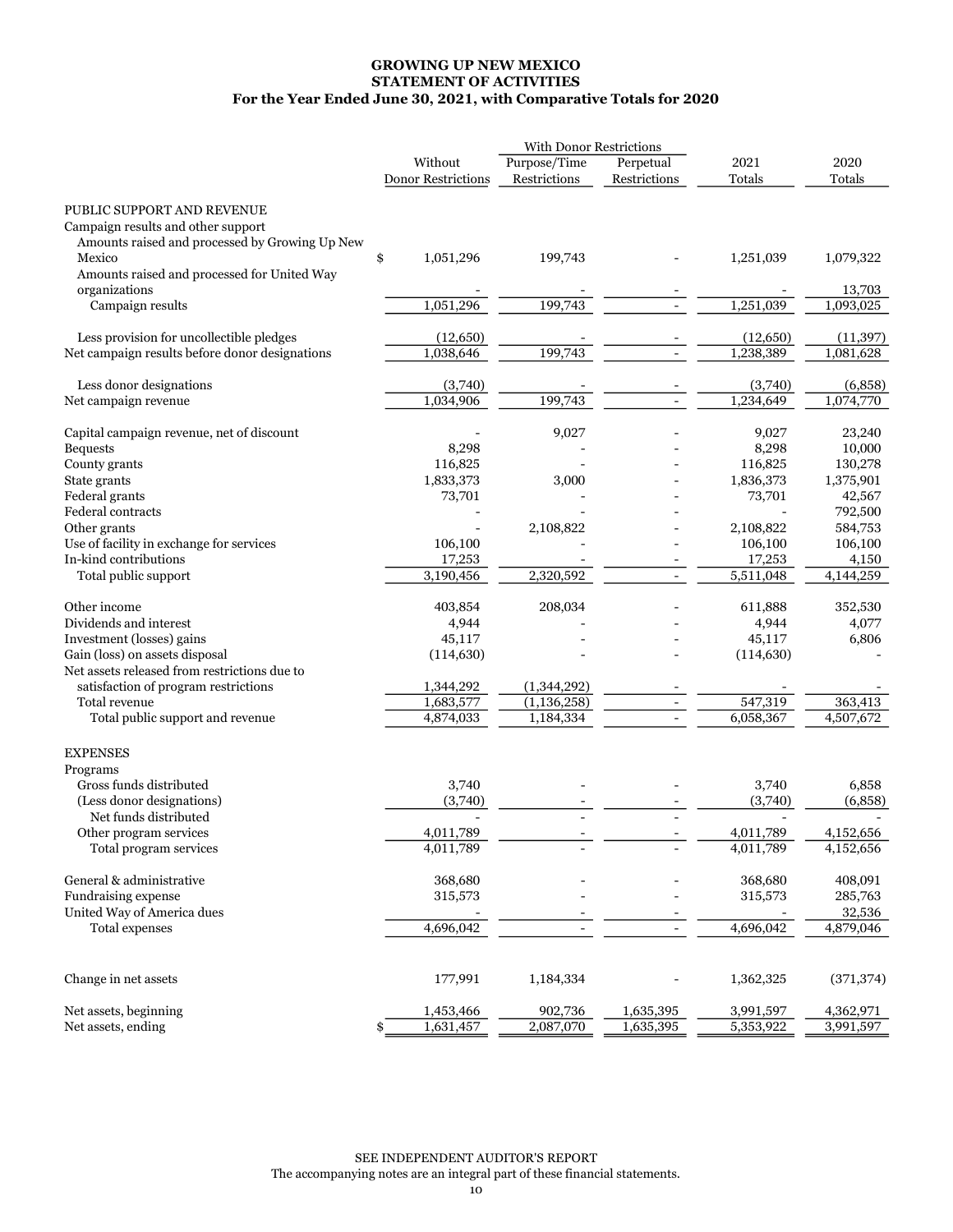#### For the Year Ended June 30, 2021, with Comparative Totals for 2020 STATEMENT OF FUNCTIONAL EXPENSES GROWING UP NEW MEXICO

|                                               |           | General &                  |         | 2021      | 2020      |
|-----------------------------------------------|-----------|----------------------------|---------|-----------|-----------|
|                                               | Program   | Administrative Fundraising |         | Total     | Total     |
| Personnel expenses:                           |           |                            |         |           |           |
| Salaries<br>\$                                | 2,204,587 | 271,906                    | 191,452 | 2,667,945 | 2,468,530 |
| Payroll taxes                                 | 168,092   | 20,732                     | 14,598  | 203,422   | 187,816   |
| Payroll benefits                              | 140,709   | 17,355                     | 12,220  | 170,284   | 136,648   |
| Retirement expense                            | 18,819    | 2,321                      | 1,634   | 22,774    | 17,310    |
| Total personnel                               | 2,532,207 | 312,314                    | 219,904 | 3,064,425 | 2,810,304 |
|                                               |           |                            |         |           |           |
| General expenses:                             |           |                            |         |           |           |
| Professional services                         | 375,473   | 24,831                     | 35,501  | 435,805   | 944,052   |
| Supplies                                      | 296,396   | 4,262                      | 4,775   | 305,433   | 157,108   |
| Repairs and maintenance                       | 164,791   | 6,825                      |         | 171,616   | 140,652   |
| Office rent expense                           | 103,976   | 6,534                      | 4,601   | 115,111   | 115,425   |
| Insurance                                     | 57,989    | 3,787                      | 2,667   | 64,443    | 62,917    |
| Telephone and internet                        | 50,041    | 839                        | 591     | 51,471    | 51,547    |
| <b>Utilities</b>                              | 49,646    | 458                        | 322     | 50,426    | 54,724    |
| Printing & postage                            | 29,368    | 277                        | 9,312   | 38,957    | 43,137    |
| Software support and equipment                | 25,760    | 4,295                      | 4,965   | 35,020    | 40,501    |
| Lobbying                                      | 33,193    |                            |         | 33,193    | 34,271    |
| Dues and subscriptions                        | 11,915    | 380                        | 15,203  | 27,498    | 24,099    |
| Marketing and development                     | 9,977     | 1,469                      | 13,165  | 24,611    | 5,191     |
| Training and education                        | 21,998    | 588                        | 1,616   | 24,202    | 22,099    |
| <b>Equipment</b> leases                       | 11,708    | 557                        | 392     | 12,657    | 11,795    |
| Licenses, fees, permits, and taxes            | 9,669     | 685                        | 884     | 11,238    | 11,637    |
| Interest expense                              | 8,610     | 333                        | 235     | 9,178     | 12,782    |
| Travel                                        | 4,002     | 43                         | 1       | 4,046     | 62,882    |
| Capacity building                             | 1,400     |                            |         | 1,400     |           |
| Storage lease                                 | 475       | $\overline{a}$             |         | 475       | 110       |
| Meetings and events                           | 367       | 5                          |         | 372       | 18,548    |
| Miscellaneous                                 | 264       | 8                          | 5       | 277       |           |
| United Way of America membership dues         |           |                            |         |           | 32,536    |
| Subtotal general expenses before depreciation |           |                            |         |           |           |
| and in-kind expenses                          | 1,267,018 | 56,176                     | 94,235  | 1,417,429 | 1,846,013 |
| Depreciation                                  | 104,136   | 190                        | 134     | 104,460   | 112,479   |
| In-kind expense advertising                   |           |                            |         |           | 3,000     |
| In-kind goods and services                    | 2,328     |                            | 1,300   | 3,628     | 1,150     |
| Use of facility in exchange for services      | 106,100   |                            |         | 106,100   | 106,100   |
| Total in-kind and exchange for services       | 108,428   |                            | 1,300   | 109,728   | 110,250   |
| Total general expenses                        | 1,479,582 | 56,366                     | 95,669  | 1,631,617 | 2,068,742 |
| Total expenses<br>\$                          | 4,011,789 | 368,680                    | 315,573 | 4,696,042 | 4,879,046 |
|                                               |           |                            |         |           |           |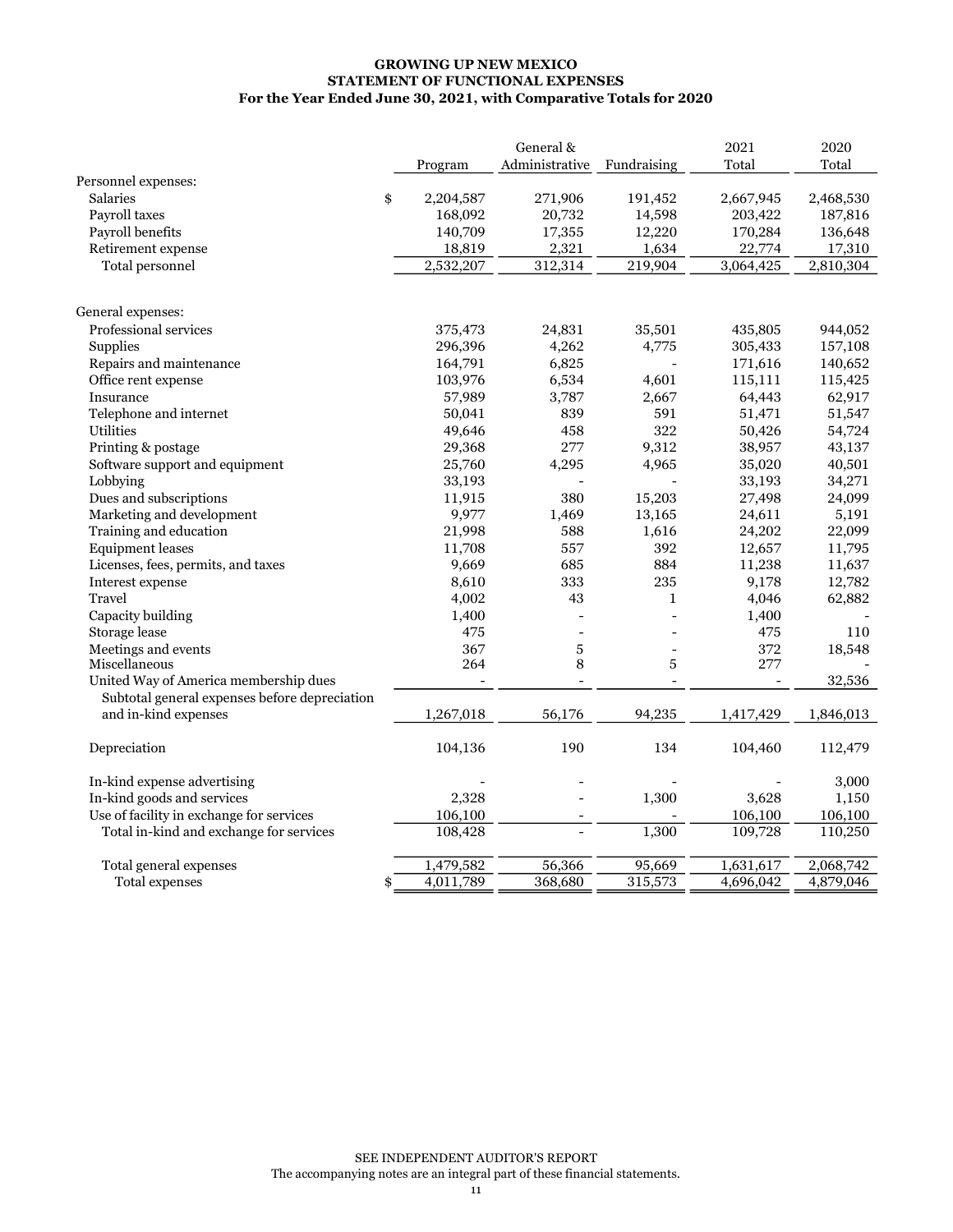#### GROWING UP NEW MEXICO STATEMENT OF CASH FLOWS For the Year Ended June 30, 2021, with Comparative Totals for 2020

| Cash received from grants and contracts<br>\$<br>3,423,968<br>2,419,054<br>Cash received from contributors & support<br>1,246,433<br>1,868,504<br>Cash received from other income<br>184,722<br>351,644<br>Interest income & dividends<br>4,944<br>4,077<br>Cash payments to vendors & contractors<br>(1,508,274)<br>(1,722,530)<br>(3,043,492)<br>Cash payments for wages & benefits<br>(2,764,140)<br>Interest paid<br>(9,178)<br>(118, 178)<br>299,123<br>Net cash provided/(used) by operating activities<br>38,431<br>CASH FLOWS FROM INVESTING ACTIVITIES:<br>Proceeds from sales of donated stock<br>13,625<br>Purchase of investments<br>(54, 806)<br>(25,036)<br>Purchase of property and equipment<br>(33, 848)<br>(229, 718)<br>Net cash provided/(used) by investing activities<br>(75,029)<br>(254, 754)<br>CASH FLOWS FROM FINANCING ACTIVITIES:<br>Capital campaign contributions<br>74,375<br>87,466<br>Proceeds from issuance of debt/line of credit<br>550,000<br>Principal payments<br>(163, 124)<br>(35, 160)<br>(88,749)<br>602,306<br>Net cash provided/(used) by financing activities<br>Net increase (decrease) in cash<br>135,345<br>385,983<br>Cash, restricted cash, & cash equivalents, beginning of year<br>689,477<br>303,494<br>824,822<br>Cash, restricted cash, & cash equivalents, end of year<br>689,477<br>RECONCILIATION OF CHANGE IN NET ASSETS TO CASH PROVIDED/(USED)<br>BY OPERATING ACTIVITIES<br>\$<br>Change in net assets<br>1,362,325<br>(371, 374)<br>Adjustments to reconcile change in net assets<br>to net cash provided (used) by operating activities:<br>Depreciation expense<br>104,460<br>112,479<br>Loss (gain) on disposal of assets<br>114,630<br>Donated stock (in-kind)<br>(13,625)<br>Investment losses (gains)<br>(45, 117)<br>(6,806)<br>(23, 240)<br>Capital campaign revenue<br>4,598<br>Changes in assets and liabilities:<br>Campaign pledges receivable<br>(23,764)<br>(8,766)<br>Grants receivable<br>(711, 753)<br>285,555<br>PPP loan forgiven<br>(435,000)<br>21.459<br>(886)<br>Miscellaneous receivable |                                       |      |      |
|-----------------------------------------------------------------------------------------------------------------------------------------------------------------------------------------------------------------------------------------------------------------------------------------------------------------------------------------------------------------------------------------------------------------------------------------------------------------------------------------------------------------------------------------------------------------------------------------------------------------------------------------------------------------------------------------------------------------------------------------------------------------------------------------------------------------------------------------------------------------------------------------------------------------------------------------------------------------------------------------------------------------------------------------------------------------------------------------------------------------------------------------------------------------------------------------------------------------------------------------------------------------------------------------------------------------------------------------------------------------------------------------------------------------------------------------------------------------------------------------------------------------------------------------------------------------------------------------------------------------------------------------------------------------------------------------------------------------------------------------------------------------------------------------------------------------------------------------------------------------------------------------------------------------------------------------------------------------------------------------------------------------------------------------------------------------------------------|---------------------------------------|------|------|
|                                                                                                                                                                                                                                                                                                                                                                                                                                                                                                                                                                                                                                                                                                                                                                                                                                                                                                                                                                                                                                                                                                                                                                                                                                                                                                                                                                                                                                                                                                                                                                                                                                                                                                                                                                                                                                                                                                                                                                                                                                                                                   | CASH FLOWS FROM OPERATING ACTIVITIES: | 2021 | 2020 |
|                                                                                                                                                                                                                                                                                                                                                                                                                                                                                                                                                                                                                                                                                                                                                                                                                                                                                                                                                                                                                                                                                                                                                                                                                                                                                                                                                                                                                                                                                                                                                                                                                                                                                                                                                                                                                                                                                                                                                                                                                                                                                   |                                       |      |      |
|                                                                                                                                                                                                                                                                                                                                                                                                                                                                                                                                                                                                                                                                                                                                                                                                                                                                                                                                                                                                                                                                                                                                                                                                                                                                                                                                                                                                                                                                                                                                                                                                                                                                                                                                                                                                                                                                                                                                                                                                                                                                                   |                                       |      |      |
|                                                                                                                                                                                                                                                                                                                                                                                                                                                                                                                                                                                                                                                                                                                                                                                                                                                                                                                                                                                                                                                                                                                                                                                                                                                                                                                                                                                                                                                                                                                                                                                                                                                                                                                                                                                                                                                                                                                                                                                                                                                                                   |                                       |      |      |
|                                                                                                                                                                                                                                                                                                                                                                                                                                                                                                                                                                                                                                                                                                                                                                                                                                                                                                                                                                                                                                                                                                                                                                                                                                                                                                                                                                                                                                                                                                                                                                                                                                                                                                                                                                                                                                                                                                                                                                                                                                                                                   |                                       |      |      |
|                                                                                                                                                                                                                                                                                                                                                                                                                                                                                                                                                                                                                                                                                                                                                                                                                                                                                                                                                                                                                                                                                                                                                                                                                                                                                                                                                                                                                                                                                                                                                                                                                                                                                                                                                                                                                                                                                                                                                                                                                                                                                   |                                       |      |      |
|                                                                                                                                                                                                                                                                                                                                                                                                                                                                                                                                                                                                                                                                                                                                                                                                                                                                                                                                                                                                                                                                                                                                                                                                                                                                                                                                                                                                                                                                                                                                                                                                                                                                                                                                                                                                                                                                                                                                                                                                                                                                                   |                                       |      |      |
|                                                                                                                                                                                                                                                                                                                                                                                                                                                                                                                                                                                                                                                                                                                                                                                                                                                                                                                                                                                                                                                                                                                                                                                                                                                                                                                                                                                                                                                                                                                                                                                                                                                                                                                                                                                                                                                                                                                                                                                                                                                                                   |                                       |      |      |
|                                                                                                                                                                                                                                                                                                                                                                                                                                                                                                                                                                                                                                                                                                                                                                                                                                                                                                                                                                                                                                                                                                                                                                                                                                                                                                                                                                                                                                                                                                                                                                                                                                                                                                                                                                                                                                                                                                                                                                                                                                                                                   |                                       |      |      |
|                                                                                                                                                                                                                                                                                                                                                                                                                                                                                                                                                                                                                                                                                                                                                                                                                                                                                                                                                                                                                                                                                                                                                                                                                                                                                                                                                                                                                                                                                                                                                                                                                                                                                                                                                                                                                                                                                                                                                                                                                                                                                   |                                       |      |      |
|                                                                                                                                                                                                                                                                                                                                                                                                                                                                                                                                                                                                                                                                                                                                                                                                                                                                                                                                                                                                                                                                                                                                                                                                                                                                                                                                                                                                                                                                                                                                                                                                                                                                                                                                                                                                                                                                                                                                                                                                                                                                                   |                                       |      |      |
|                                                                                                                                                                                                                                                                                                                                                                                                                                                                                                                                                                                                                                                                                                                                                                                                                                                                                                                                                                                                                                                                                                                                                                                                                                                                                                                                                                                                                                                                                                                                                                                                                                                                                                                                                                                                                                                                                                                                                                                                                                                                                   |                                       |      |      |
|                                                                                                                                                                                                                                                                                                                                                                                                                                                                                                                                                                                                                                                                                                                                                                                                                                                                                                                                                                                                                                                                                                                                                                                                                                                                                                                                                                                                                                                                                                                                                                                                                                                                                                                                                                                                                                                                                                                                                                                                                                                                                   |                                       |      |      |
|                                                                                                                                                                                                                                                                                                                                                                                                                                                                                                                                                                                                                                                                                                                                                                                                                                                                                                                                                                                                                                                                                                                                                                                                                                                                                                                                                                                                                                                                                                                                                                                                                                                                                                                                                                                                                                                                                                                                                                                                                                                                                   |                                       |      |      |
|                                                                                                                                                                                                                                                                                                                                                                                                                                                                                                                                                                                                                                                                                                                                                                                                                                                                                                                                                                                                                                                                                                                                                                                                                                                                                                                                                                                                                                                                                                                                                                                                                                                                                                                                                                                                                                                                                                                                                                                                                                                                                   |                                       |      |      |
|                                                                                                                                                                                                                                                                                                                                                                                                                                                                                                                                                                                                                                                                                                                                                                                                                                                                                                                                                                                                                                                                                                                                                                                                                                                                                                                                                                                                                                                                                                                                                                                                                                                                                                                                                                                                                                                                                                                                                                                                                                                                                   |                                       |      |      |
|                                                                                                                                                                                                                                                                                                                                                                                                                                                                                                                                                                                                                                                                                                                                                                                                                                                                                                                                                                                                                                                                                                                                                                                                                                                                                                                                                                                                                                                                                                                                                                                                                                                                                                                                                                                                                                                                                                                                                                                                                                                                                   |                                       |      |      |
|                                                                                                                                                                                                                                                                                                                                                                                                                                                                                                                                                                                                                                                                                                                                                                                                                                                                                                                                                                                                                                                                                                                                                                                                                                                                                                                                                                                                                                                                                                                                                                                                                                                                                                                                                                                                                                                                                                                                                                                                                                                                                   |                                       |      |      |
|                                                                                                                                                                                                                                                                                                                                                                                                                                                                                                                                                                                                                                                                                                                                                                                                                                                                                                                                                                                                                                                                                                                                                                                                                                                                                                                                                                                                                                                                                                                                                                                                                                                                                                                                                                                                                                                                                                                                                                                                                                                                                   |                                       |      |      |
|                                                                                                                                                                                                                                                                                                                                                                                                                                                                                                                                                                                                                                                                                                                                                                                                                                                                                                                                                                                                                                                                                                                                                                                                                                                                                                                                                                                                                                                                                                                                                                                                                                                                                                                                                                                                                                                                                                                                                                                                                                                                                   |                                       |      |      |
|                                                                                                                                                                                                                                                                                                                                                                                                                                                                                                                                                                                                                                                                                                                                                                                                                                                                                                                                                                                                                                                                                                                                                                                                                                                                                                                                                                                                                                                                                                                                                                                                                                                                                                                                                                                                                                                                                                                                                                                                                                                                                   |                                       |      |      |
|                                                                                                                                                                                                                                                                                                                                                                                                                                                                                                                                                                                                                                                                                                                                                                                                                                                                                                                                                                                                                                                                                                                                                                                                                                                                                                                                                                                                                                                                                                                                                                                                                                                                                                                                                                                                                                                                                                                                                                                                                                                                                   |                                       |      |      |
|                                                                                                                                                                                                                                                                                                                                                                                                                                                                                                                                                                                                                                                                                                                                                                                                                                                                                                                                                                                                                                                                                                                                                                                                                                                                                                                                                                                                                                                                                                                                                                                                                                                                                                                                                                                                                                                                                                                                                                                                                                                                                   |                                       |      |      |
|                                                                                                                                                                                                                                                                                                                                                                                                                                                                                                                                                                                                                                                                                                                                                                                                                                                                                                                                                                                                                                                                                                                                                                                                                                                                                                                                                                                                                                                                                                                                                                                                                                                                                                                                                                                                                                                                                                                                                                                                                                                                                   |                                       |      |      |
|                                                                                                                                                                                                                                                                                                                                                                                                                                                                                                                                                                                                                                                                                                                                                                                                                                                                                                                                                                                                                                                                                                                                                                                                                                                                                                                                                                                                                                                                                                                                                                                                                                                                                                                                                                                                                                                                                                                                                                                                                                                                                   |                                       |      |      |
|                                                                                                                                                                                                                                                                                                                                                                                                                                                                                                                                                                                                                                                                                                                                                                                                                                                                                                                                                                                                                                                                                                                                                                                                                                                                                                                                                                                                                                                                                                                                                                                                                                                                                                                                                                                                                                                                                                                                                                                                                                                                                   |                                       |      |      |
|                                                                                                                                                                                                                                                                                                                                                                                                                                                                                                                                                                                                                                                                                                                                                                                                                                                                                                                                                                                                                                                                                                                                                                                                                                                                                                                                                                                                                                                                                                                                                                                                                                                                                                                                                                                                                                                                                                                                                                                                                                                                                   |                                       |      |      |
|                                                                                                                                                                                                                                                                                                                                                                                                                                                                                                                                                                                                                                                                                                                                                                                                                                                                                                                                                                                                                                                                                                                                                                                                                                                                                                                                                                                                                                                                                                                                                                                                                                                                                                                                                                                                                                                                                                                                                                                                                                                                                   |                                       |      |      |
|                                                                                                                                                                                                                                                                                                                                                                                                                                                                                                                                                                                                                                                                                                                                                                                                                                                                                                                                                                                                                                                                                                                                                                                                                                                                                                                                                                                                                                                                                                                                                                                                                                                                                                                                                                                                                                                                                                                                                                                                                                                                                   |                                       |      |      |
|                                                                                                                                                                                                                                                                                                                                                                                                                                                                                                                                                                                                                                                                                                                                                                                                                                                                                                                                                                                                                                                                                                                                                                                                                                                                                                                                                                                                                                                                                                                                                                                                                                                                                                                                                                                                                                                                                                                                                                                                                                                                                   |                                       |      |      |
|                                                                                                                                                                                                                                                                                                                                                                                                                                                                                                                                                                                                                                                                                                                                                                                                                                                                                                                                                                                                                                                                                                                                                                                                                                                                                                                                                                                                                                                                                                                                                                                                                                                                                                                                                                                                                                                                                                                                                                                                                                                                                   |                                       |      |      |
|                                                                                                                                                                                                                                                                                                                                                                                                                                                                                                                                                                                                                                                                                                                                                                                                                                                                                                                                                                                                                                                                                                                                                                                                                                                                                                                                                                                                                                                                                                                                                                                                                                                                                                                                                                                                                                                                                                                                                                                                                                                                                   |                                       |      |      |
|                                                                                                                                                                                                                                                                                                                                                                                                                                                                                                                                                                                                                                                                                                                                                                                                                                                                                                                                                                                                                                                                                                                                                                                                                                                                                                                                                                                                                                                                                                                                                                                                                                                                                                                                                                                                                                                                                                                                                                                                                                                                                   |                                       |      |      |
|                                                                                                                                                                                                                                                                                                                                                                                                                                                                                                                                                                                                                                                                                                                                                                                                                                                                                                                                                                                                                                                                                                                                                                                                                                                                                                                                                                                                                                                                                                                                                                                                                                                                                                                                                                                                                                                                                                                                                                                                                                                                                   |                                       |      |      |
|                                                                                                                                                                                                                                                                                                                                                                                                                                                                                                                                                                                                                                                                                                                                                                                                                                                                                                                                                                                                                                                                                                                                                                                                                                                                                                                                                                                                                                                                                                                                                                                                                                                                                                                                                                                                                                                                                                                                                                                                                                                                                   |                                       |      |      |
|                                                                                                                                                                                                                                                                                                                                                                                                                                                                                                                                                                                                                                                                                                                                                                                                                                                                                                                                                                                                                                                                                                                                                                                                                                                                                                                                                                                                                                                                                                                                                                                                                                                                                                                                                                                                                                                                                                                                                                                                                                                                                   |                                       |      |      |
|                                                                                                                                                                                                                                                                                                                                                                                                                                                                                                                                                                                                                                                                                                                                                                                                                                                                                                                                                                                                                                                                                                                                                                                                                                                                                                                                                                                                                                                                                                                                                                                                                                                                                                                                                                                                                                                                                                                                                                                                                                                                                   |                                       |      |      |
|                                                                                                                                                                                                                                                                                                                                                                                                                                                                                                                                                                                                                                                                                                                                                                                                                                                                                                                                                                                                                                                                                                                                                                                                                                                                                                                                                                                                                                                                                                                                                                                                                                                                                                                                                                                                                                                                                                                                                                                                                                                                                   |                                       |      |      |
|                                                                                                                                                                                                                                                                                                                                                                                                                                                                                                                                                                                                                                                                                                                                                                                                                                                                                                                                                                                                                                                                                                                                                                                                                                                                                                                                                                                                                                                                                                                                                                                                                                                                                                                                                                                                                                                                                                                                                                                                                                                                                   |                                       |      |      |
|                                                                                                                                                                                                                                                                                                                                                                                                                                                                                                                                                                                                                                                                                                                                                                                                                                                                                                                                                                                                                                                                                                                                                                                                                                                                                                                                                                                                                                                                                                                                                                                                                                                                                                                                                                                                                                                                                                                                                                                                                                                                                   |                                       |      |      |
|                                                                                                                                                                                                                                                                                                                                                                                                                                                                                                                                                                                                                                                                                                                                                                                                                                                                                                                                                                                                                                                                                                                                                                                                                                                                                                                                                                                                                                                                                                                                                                                                                                                                                                                                                                                                                                                                                                                                                                                                                                                                                   |                                       |      |      |

| Miscellaneous receivable                         | 21.459        | (886)      |
|--------------------------------------------------|---------------|------------|
| Prepaid expenses                                 | 923           | (11,319)   |
| Accounts payable                                 | (100, 896)    | 121,970    |
| Accrued expenses                                 | 20,933        | 46,164     |
| Interest payable                                 |               | (105, 396) |
| Funds held for other organizations               | (50)          | 50         |
| Net cash provided (used) by operating activities | \$<br>299,123 | 38,431     |
|                                                  |               |            |
| Supplementary Information                        |               |            |
| Use of facility in exchange for services         | \$<br>106,100 | 106,100    |
| In-kind expense advertising                      |               | 3,000      |
| In-kind goods and services                       | 3,628         | 1,150      |
| In-kind contributions-stock donation             | 13,625        |            |
|                                                  | \$<br>123.353 | 110.250    |

#### SEE INDEPENDENT AUDITOR'S REPORT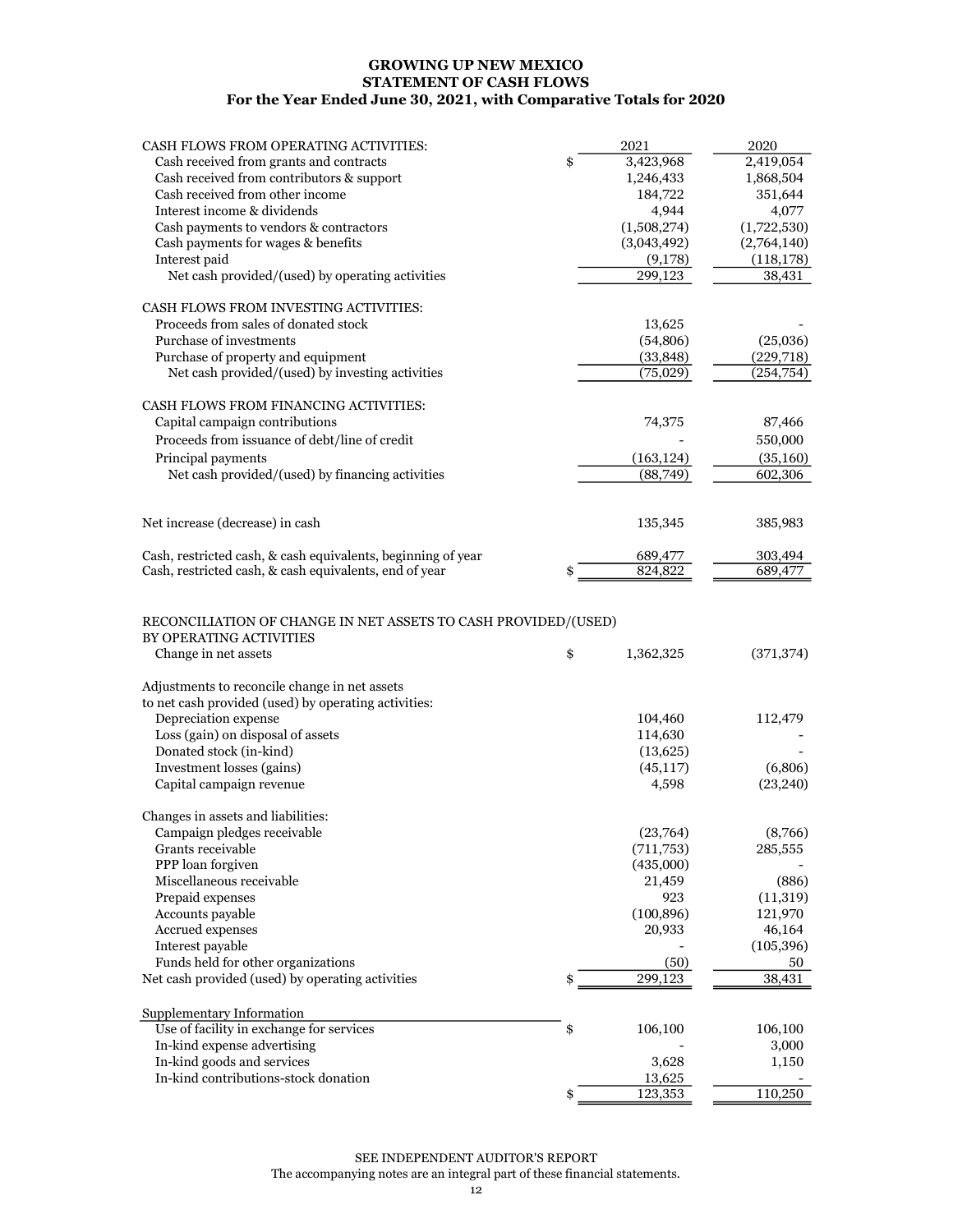#### **NOTE A – NATURE OF OPERATIONS**

Growing Up New Mexico is a New Mexico not-for-profit corporation, chartered in 1954 as United Way of Santa Fe County, with governance by a volunteer Board of Directors. In 2021, the organization underwent a name change and rebranding to more closely align with its mission and goal. Growing Up New Mexico is organized to create lasting change that improves the quality of life and health in our community. Additionally, Growing Up New Mexico has developed a comprehensive innovative community development model of early learning programs, serving as the vehicle to help achieve the organization's goal. To accomplish this goal, Growing Up New Mexico is involved in a variety of activities including provision of services, creating collaborations civic engagement and community organizing, policy and advocacy, and fundraising.

#### **NOTE B – SUMMARY OF SIGNIFICANT ACCOUNTING POLICIES**

The significant accounting policies followed are described below to enhance the usefulness of the financial statements to the reader.

#### **Basis of Accounting**

The accompanying financial statements have been prepared using the accrual basis of accounting. Under this method, all revenues earned, determinable in amount, and receivable by the organization are recognized. Expenses incurred but not paid as of the close of business at June 30 are accrued.

#### **Financial Statement Presentation**

The financial statements are presented in accordance with Financial Accounting Standards Board (FASB) Accounting Standards Codification (ASC) 958, *Financial Statements of Not-for-Profit Organizations*. Under FASB ASC 958, the Organization is required to report information regarding its financial position and activities according to two classes of net assets: Net assets with donor restrictions and net assets without donor restrictions. These are defined as follows:

#### Without Donor Restrictions

Amounts without donor restrictions are those net assets currently available at the discretion of the Board for use in Growing Up New Mexico's programs, and those resources invested in land, buildings and equipment. There were no Board designated net assets held during fiscal year 2021 and 2020, and accordingly, these financials do not reflect any activity related to this class of net assets.

#### Net Assets with Donor Restrictions – Temporary in Nature

Net assets with temporary donor restrictions are the result of contributions and other inflows of assets that are subject to stipulations imposed by donors and grantors. Some donor restrictions are temporary in nature; those restrictions can be fulfilled and removed by actions of the organization pursuant to those stipulations or by the passage of time. Other donor restrictions are perpetual in nature. Net assets with restrictions perpetual in nature result from contributions and other inflows of assets, the use of which is limited by donor-imposed stipulations that cannot be removed by actions of Growing Up New Mexico. See Note N for more detail.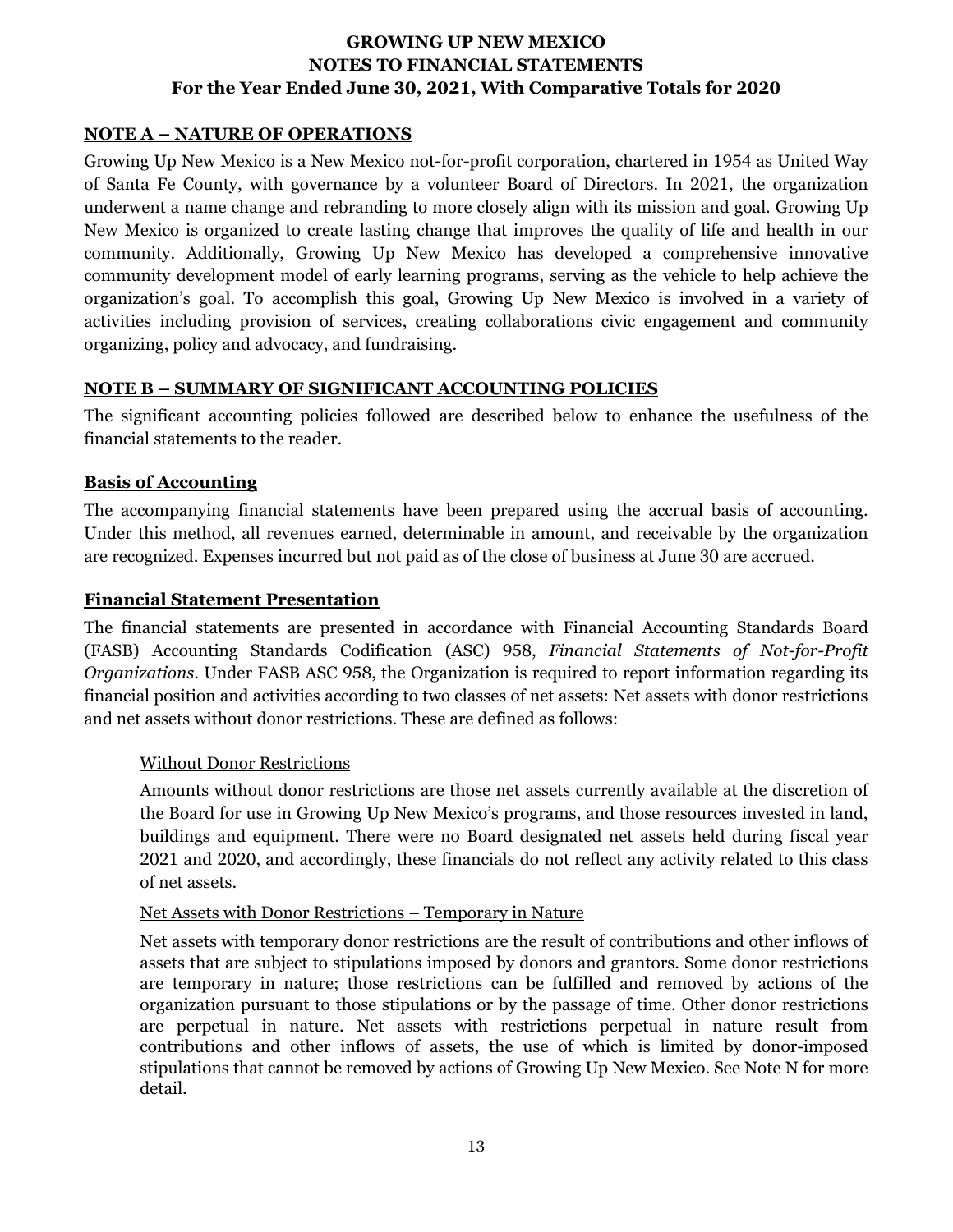#### Net Assets with Donor Restrictions – Perpetual in Nature

Net assets with perpetual donor restrictions result from contributions and other inflows of assets, the use of which is limited by donor-imposed stipulations that cannot be removed by actions of Growing Up New Mexico.

Growing Up New Mexico had net assets with permanent donor restrictions related to their Endowment Fund. See Note E for more detail.

#### **Liquidity and Availability of Financial Resources**

Growing Up New Mexico regularly monitors liquidity to meet cash flow requirements and operating needs. The availability of financial assets is primarily affected by management designations, the nature of the underlying assets, external limitations imposed by donors or contracts with others. Growing Up New Mexico is substantially supported by restricted grants. Because a donor's restriction requires resources to be used in a particular manner or in a future period, Growing Up New Mexico must maintain sufficient resources to meet those responsibilities to its donors. These financial assets may not be available for general expenditure within one year. As part of Growing Up New Mexico's liquidity management, it has a policy to structure its financial assets to be available as its general expenditures, liabilities, and other obligations come due. In addition, Growing Up New Mexico can invest cash in excess of daily requirements in short-term investments. Occasionally, if the opportunity arises, the board may designate a portion of any operation surplus to its liquidity reserve.

Liquidity is as follows:

|                                                                                        | 2021          | 2020       |
|----------------------------------------------------------------------------------------|---------------|------------|
| Financial assets, at year end                                                          |               |            |
| Cash and cash equivalents                                                              | \$<br>824,822 | 689,477    |
| Campaign pledges receivable                                                            | 148.243       | 124,479    |
| Capital campaign pledges receivable                                                    | 12,000        | 80,000     |
| Grants receivable                                                                      | 464.199       | 152,446    |
| Miscellaneous receivables                                                              | 374           | 21,833     |
| Financial assets available to meet cash needs for general expenditures within one year | 1,449,638     | 1,068,235  |
| Less amounts not available to be used within one year:                                 |               |            |
| Net assets with donor restrictions                                                     | (2,087,070)   | (902, 737) |
| Less net assets with purpose and time restrictions to be met in less than a year       | 1,666,270     | 934,510    |
|                                                                                        | (420, 800)    | 31,773     |
| Current assets available to meet cash needs for general expenditures within one year   | 1.028.838     | 1.100.008  |

Donor restricted funds are available for expenditure upon satisfaction of the restriction, the expected timing of which is not generally determinable in advance. In addition, Growing Up New Mexico has a revolving line of credit of \$250,000, with \$250,000 available as of June 30, 2021 and \$135,000 available as of June 30, 2020.

#### **Cash, Restricted Cash, and Cash Equivalents**

Growing Up New Mexico considers all highly liquid investments with an original maturity of three months or less when purchased to be cash equivalents. Cash includes money market funds and interest-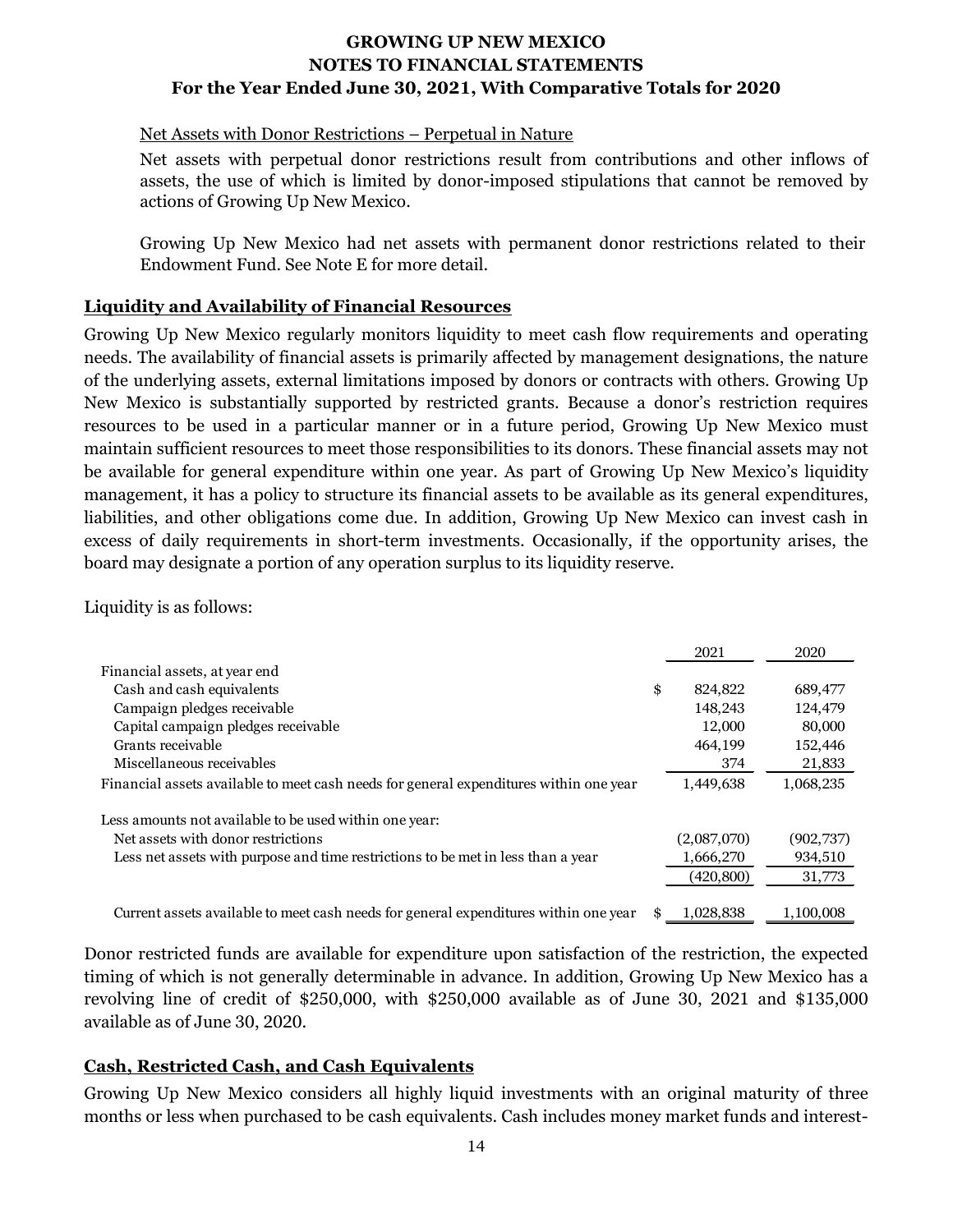bearing instruments with maturities of three months or less at the date of purchase. Growing Up New Mexico maintains deposits in financial institutions that at times exceed amounts covered by insurance provided by the U.S. Federal Deposit Insurance Corporation (FDIC). Management believes that there is not a significant risk with respect to these deposits.

#### **Concentration of Credit Risk – Uninsured Cash Balances**

Growing Up New Mexico maintains cash funds in five separate financial institutions located in Santa Fe, New Mexico. Currently, the FDIC insures bank balances up to \$250,000, per institution. The SIPC insures money market balances up to \$500,000, however SIPC does not protect the value of the balances. As of June 30, 2021, Growing Up New Mexico's New Mexico Bank and Trust cash balances were underinsured by \$198,354.

#### **Investments**

Investments are carried at fair value. Fair value is the price that would be received to sell an asset or paid to transfer a liability in an orderly transaction between market participants at the measurement date. Realized gains and losses are recorded on a specific identification method upon the sale of investment assets. Realized and unrealized gains and losses, as well as investment expenses are reflected within the investment return, net, in the statement of activities. Investment income and gains (losses) restricted by donors are reported as increases (decreases) in net assets without donor restrictions unless donor-imposed restrictions have not been met in the reporting period in which the income and gains are recognized.

Investments are exposed to various risks such as significant world events, interest rate, credit, and overall market volatility risks. Due to the level of risk associated with certain investment securities, it is reasonably possible that changes in the fair value of investments will occur in the near term and that such changes could materially affect the amounts reported in the statement of financial position.

The fair value of investments is subject to ongoing fluctuation. The amount ultimately realized upon disposition may differ from the amounts reported in these financial statements. Fair value estimates for securities are currently volatile, difficult to predict, and subject to material changes that could affect Growing Up New Mexico's financial condition and results of operations in the future.

# **Prepaid Expenses**

Prepaid expenses consist of insurance that is paid ahead of time and reduced throughout the fiscal year.

# **Accounts, Grants and Contracts Receivables**

Contracts, grants, and other receivables are stated as unpaid balances, less a discount for doubtful accounts. Management estimates the adequacy of the discounted amount of net receivables based on historical collections, specific impaired receivables, and other situations that may affect the collection of the receivables. Receivables are charged off in the period in which the management determines the receivable is uncollectible. As of June 30, 2021 and 2020, management estimates all contract, grant, and net contribution receivables to be fully collectible; therefore, no provision for an allowance for uncollectible receivables has been recorded.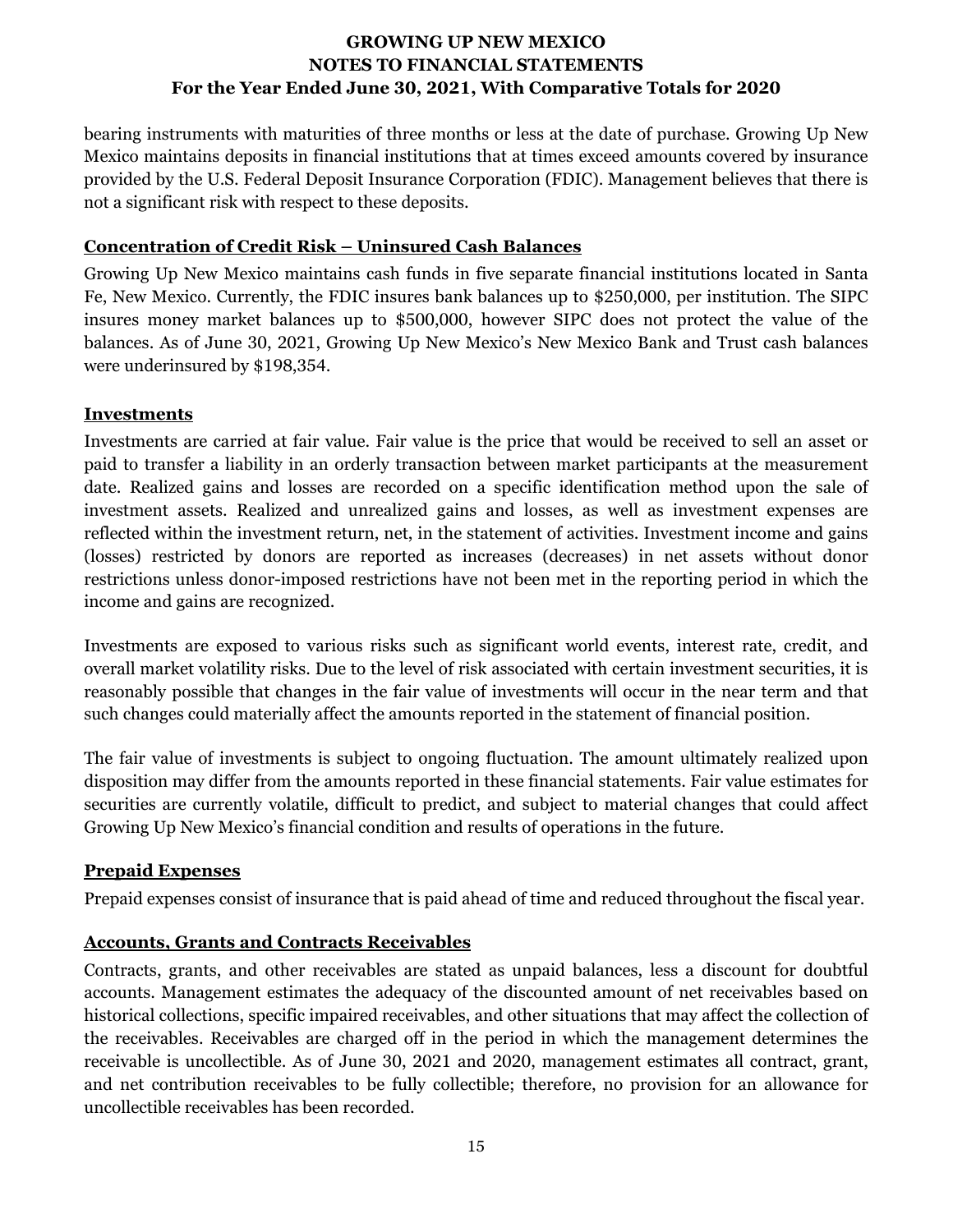# **Pledged Receivables**

Unconditional pledges to give are recognized as contribution revenues and receivables in the period the pledge is made. Conditional pledges to give are recognized when the conditions on which they depend are substantially met. Pledged receivables are allowance based on the receivables that have gone uncollected by the fiscal year end. Additionally, the non-current capital campaign pledge receivables are discounted by 3% each year, to reflect present value based on a 5-year average.

# **Fair Value Measurement**

Fair value is the price that would be received to sell an asset or paid to transfer a liability in an orderly transaction between market participants at the measurement date.

The fair value of investments is subject to ongoing fluctuation. The amount ultimately realized upon disposition may differ from the amounts reported in these financial statements. Fair value estimates for securities are currently volatile, difficult to predict, and subject to material changes that could affect Growing Up New Mexico's financial condition and results of operations in the future.

# **Revenue Recognition**

Growing Up New Mexico has adopted ASC 606 "Revenue from Contracts with Customers" and ASU 2018-08, "Clarifying the Scope and the Accounting Guidance for Contributions Received and Contributions Made" in accordance with accounting principles generally accepted in the United States of America.

The following summarizes the revenue recognition policies for major classifications of revenue:

• **Grants and Contributions**—Grants and contributions of cash and other assets received without donor stipulations are reported as revenue and net assets without donor restrictions. Grants and contributions received with a donor stipulation that limits their use are reported as revenue and net assets with donor restrictions. When a donor‐stipulated time restriction ends or purpose restriction is satisfied, net assets with donor restrictions are reclassified to net assets without donor restrictions and reported in the statement of activities as net assets released from restrictions. Grants and contributions received with donor stipulations that are met in the same year are initially identified as restricted and then released (as shown in Note M). There may be other donor restricted funds with donor stipulations that are met in the same year in which the contributions are received; these are classified as revenue and net assets without donor restrictions.

Unconditional promises to give that are expected to be collected within one year are recorded at net realizable value. Unconditional promises to give that are expected to be collected in future years are computed using risk free interest rates applicable to the years in which the promises are received. Amortization of the discounts is included in contribution revenue. Conditional promises to give are not included as support until the conditions are substantially met.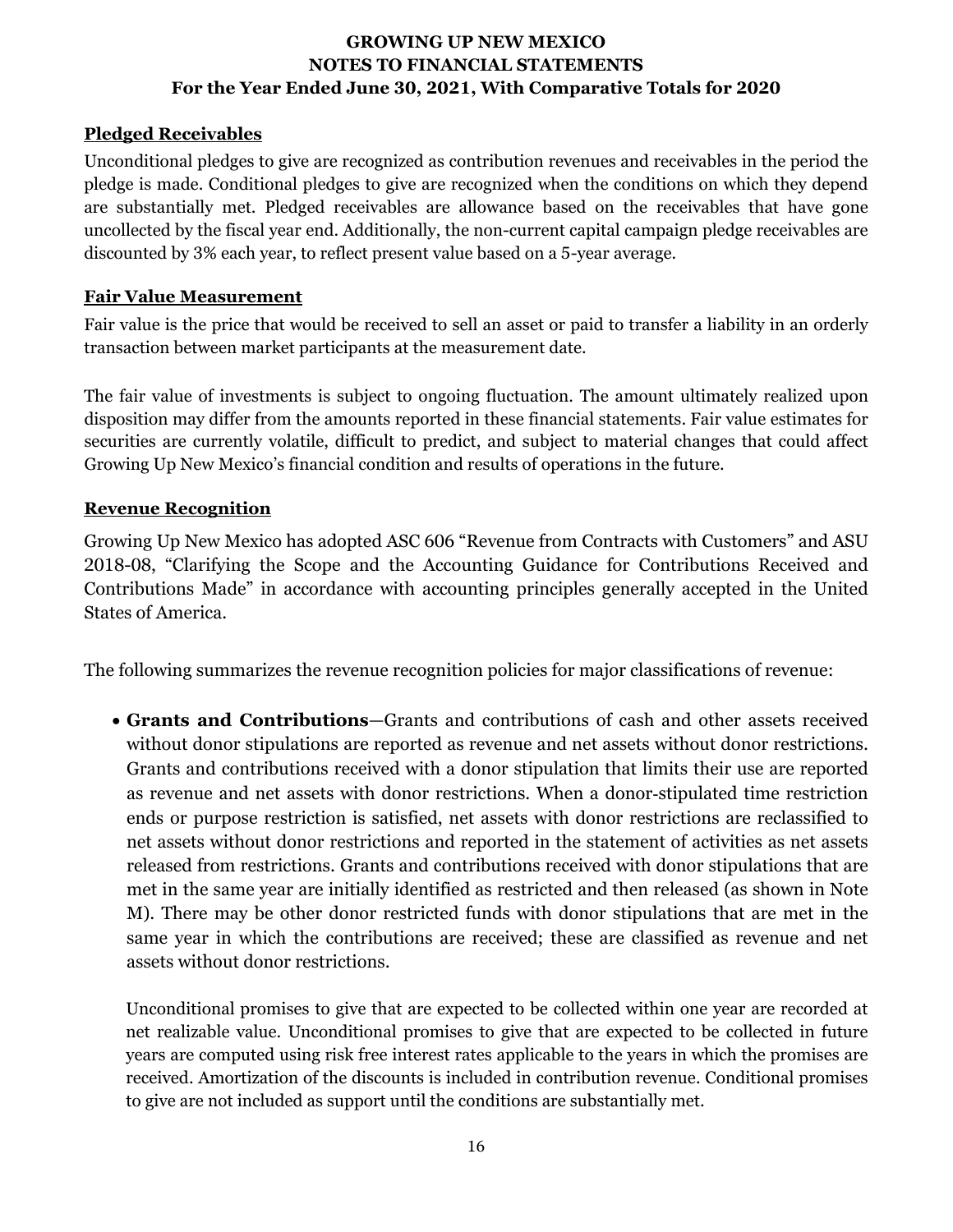- **Donated Materials and Services**—Donated services and materials are recorded as both revenue and expense in the accompanying statement of activities at their estimated values. Contributions of services are recognized if the services received (a) create or enhance nonfinancial assets or (b) require specialized skills, are provided by individuals possessing those skills, and would typically need to be purchased if not provided by donations. If donors of property or equipment stipulate how long these assets must be used, the contributions are recorded as support with donor restrictions. In the absence of such stipulations, contributions of property and equipment are recorded as support without donor restrictions.
- **Contract Revenue—**Contract revenue is recorded at the time the services are provided and the performance obligation is satisfied. Some contracts are fee for service and other contracts are on a reimbursement basis. For these contracts, the performance obligation is the delivery of the services supplied to the customer. The transaction price is established by Growing Up New Mexico and the contracting entity per an agreement. No allocation of the transaction price of the services is necessary. Specifically, when Growing Up New Mexico has incurred expenses or provided services in compliance with the general and specific requirements of the funding source, both the receivable from the government agency and offsetting contract revenue are recorded.
- **Payroll Protection Program (PPP) Loan Revenue** Growing Up New Mexico applied for and received forgiveness during 2021 for a PPP loan which it obtained in 2020. Upon receipt of approval for forgiveness, Growing Up New Mexico accounted for the loan in accordance with FASB ASC 958-605, Not-for-Profit Entities—Revenue Recognition, as a conditional contribution under which (1) proceeds from the loan were initially recorded as a refundable advance, and (2) the refundable advance was reduced and the contribution was recognized when the conditions of release were substantially met or explicitly waived. Growing Up New Mexico recognized \$435,000, the entirety of the original PPP loan amount, as revenue in FY21.
- **Donor Designated Funds**  Annual fundraising campaigns are conducted each year to carry out Growing Up New Mexico's mission. Pledges from campaigns continue to be received into the following calendar year. Pledges that are donor designated for payment to specific agencies or other third parties are accounted for as agency transactions, rather than as revenue and expense of Growing Up New Mexico. Amounts representing pledges designated by donors to specific agencies (and thus, not included in net revenue or expense) totaled, net of fees, \$3,740 in 2021 and \$6,858 in 2020.

# **Property, Equipment, and Depreciation**

Property and equipment are carried at cost or, if donated, at the approximate fair value at the date of donation. Such donations are reported as support without donor restrictions unless the donor has restricted the donated asset to a specific purpose. Assets donated with explicit restrictions regarding their use and contributions of cash that must be used to acquire property are reported as support with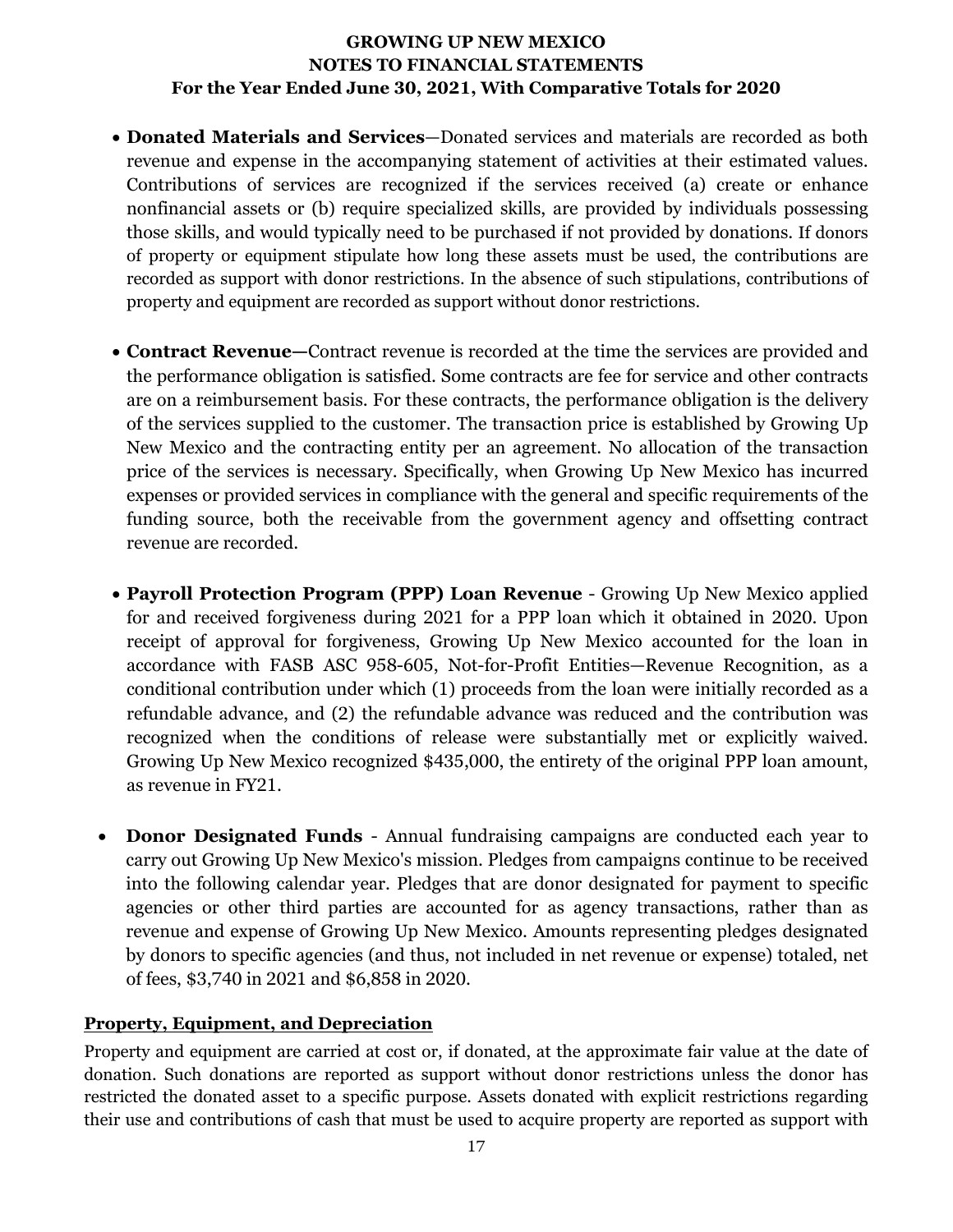donor restrictions. Depreciation is computed using the straight-line method. Growing Up New Mexico capitalizes all expenditures for property and equipment with a cost of \$5,000 or more with useful lives in excess of two years. Items with a cost of less than \$5,000 are expensed in the year of acquisition. Repairs and maintenance expenses are charged to operations when incurred and major betterments and replacements are capitalized.

The major classifications of property and equipment and the related depreciable lives are as follows:

| Type                               | <b>Useful Lives</b> |
|------------------------------------|---------------------|
| Building and building improvements | $10-39$ years       |
| Leasehold improvements             | $2 - 39$ years      |
| Furniture & equipment              | $3 - 5$ years       |
| Computer equipment and other       | $3 - 5$ years       |

#### **Impairment of Long-Lived Assets**

Growing Up New Mexico accounts for long-lived assets in accordance with the provisions of FASB ASC 360-10 and subsections. ASC 360-10 requires that long-lived assets be reviewed for impairment whenever events or changes in circumstances indicate that the carrying amount of an asset may not be recoverable. Recoverability of assets to be held and used is measured by a comparison of the carrying amount of an asset to future undiscounted net cash flows expected to be generated by the asset. If such assets are considered to be impaired, the impairment to be recognized is measured by the amount by which the carrying amount of the assets exceeds the fair value of the assets. Assets to be disposed of are reported at the lower of the carrying amount or the fair value less costs to sell. Management does not believe impairment indicators are present as of June 30, 2021.

#### **Accrued Leave**

For full-time employees whose work does not adhere to the annually established school year schedule, PTO will be accrued at the rate of 6.15 hours per pay period, to be pro-rated for employees working less than 40 hours per week, down to 20 hours per week. PTO balances will carry forward from year to year, but an employee may not, unless otherwise approved by the President or the Board of Directors, exceed the amount that he or she would accrue over the course of one year of work. When this limit is reached, the employee's accrued PTO balance will remain at this cap until such time that the balance us lowered by the employee using PTO. This policy is not applicable to employees of the PreK Program whose work necessitates their consistent presence, and as these employees do not accrue PTO.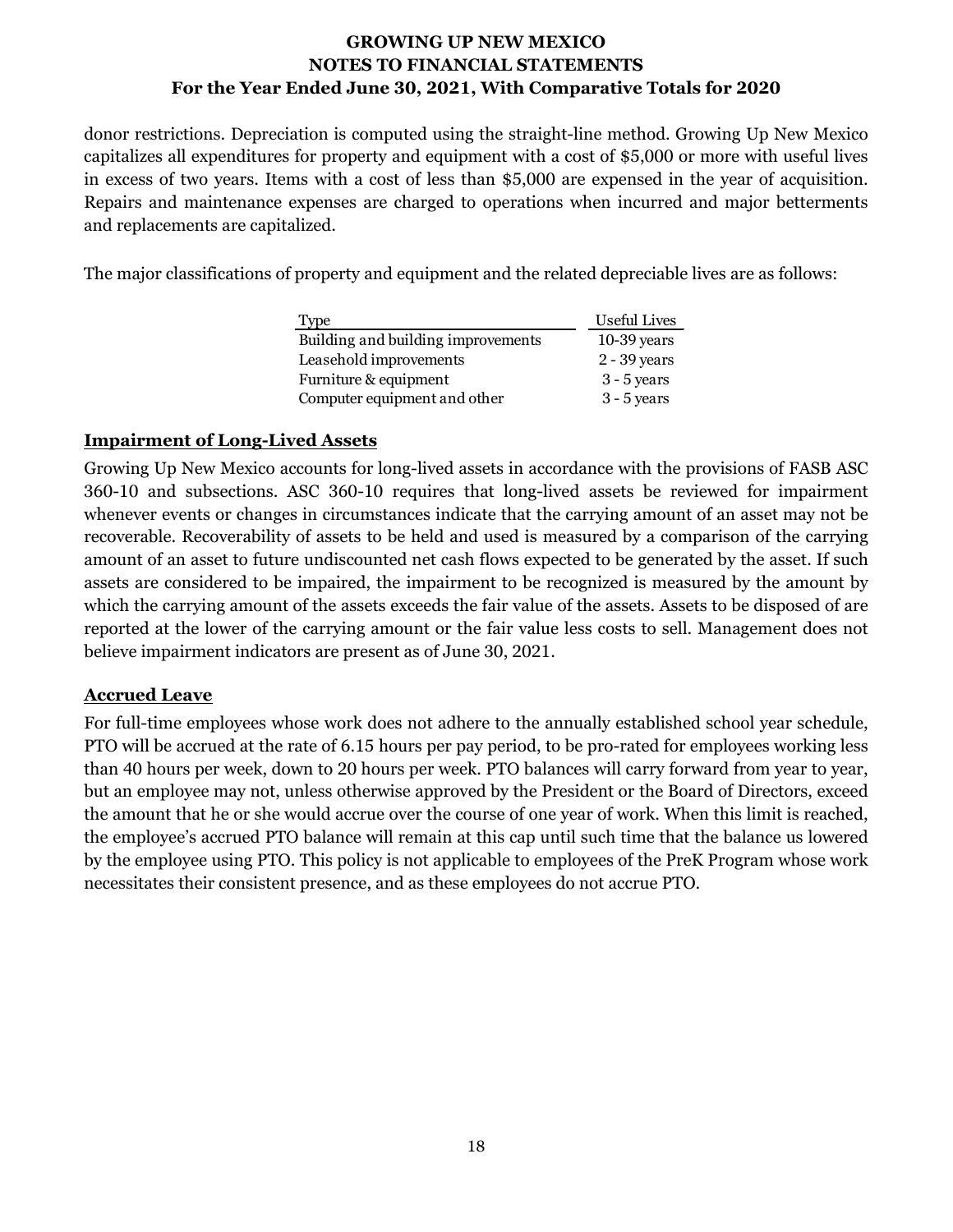The following table outlines the accrual rates:

| <b>Employee Classification</b>                                         | Computation of PTO                      |
|------------------------------------------------------------------------|-----------------------------------------|
| Full-time (40 hrs)                                                     |                                         |
| Professional and Admin Staff (1st to 5th years)                        | 20 days                                 |
| Full-time (40 hrs)                                                     |                                         |
| Professional and Admin Staff (5th year plus)                           | 25 days                                 |
| Permanent part-time staff                                              |                                         |
| (any permanent employee who works less<br>than 40 hrs, down to 20 hrs) | accrued at a prorated<br>full-time rate |

The annual leave balance at year end was \$70,809 in 2021 and \$58,597 in 2020.

#### **Support**

Growing Up New Mexico reports contributions of cash and other assets as support with donor restrictions if they are received with donor stipulations that limit the use of the donated assets. When a donor restriction expires, net assets with donor restrictions are reclassified to net assets without donor restrictions and reported in the statement of activities as net assets released from restrictions.

# **Contributed (Donated) Services**

Contributions of services are recognized in the accompanying financial statements in accordance with FASB ASC 958-605-25-16; if the services received:

- enhance or create non-financial assets,
- require specialized skills, are provided by individuals possessing those skills and would typically need to be purchased if not provided by donation.

A substantial number of unpaid volunteers have made significant contributions of their time to develop Growing Up New Mexico's programs, principally in board activities, fundraising and programs. The value of this contributed time is not reflected in these financial statements. Donated goods and services are recorded at their estimated fair value at the date of donation. Services that require specific expertise are recorded when received. See Note N for a summary of in-kind contributions.

#### **Contributed (Donated) Assets**

Growing Up New Mexico may receive contributions of non-cash assets and use of facilities in return for services provided. Donated marketable securities and other non-cash donations are recorded as in-kind contributions at their estimated fair values at the date of donation. Donations of property and equipment are recorded as support at their estimated fair value at the date of donation. Absent donor stipulations regarding how long those donated assets must be maintained, Growing Up New Mexico reports the expiration of donor restrictions when the donated or acquired assets are placed in service as instructed by the donor. Growing Up New Mexico reclassifies net assets with donor restrictions to net assets without donor restrictions at that time unless the donor has restricted the donated asset to a specific purpose. See Note N for additional detail regarding donated assets and use of facilities.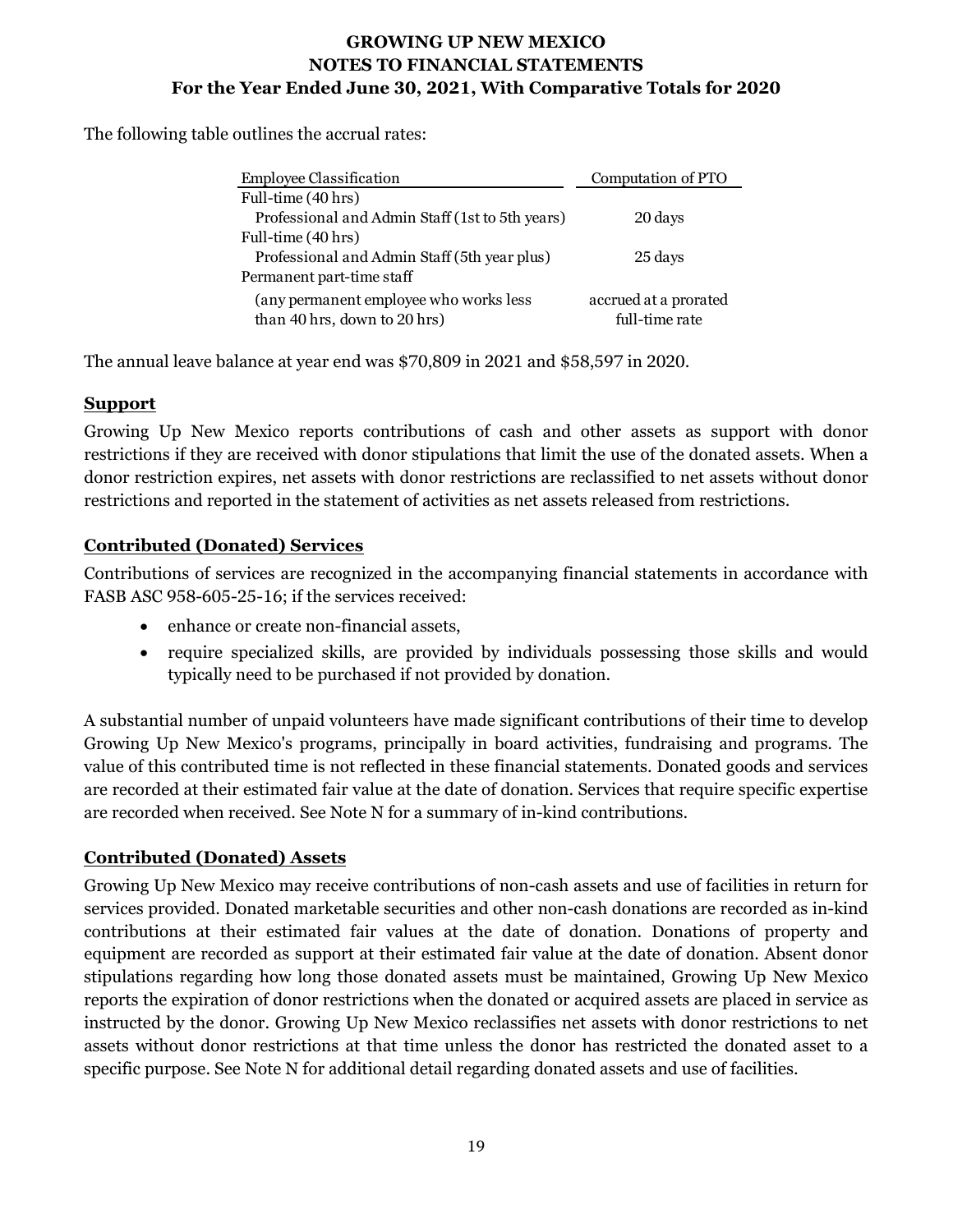# **Advertising**

Growing Up New Mexico expenses advertising costs as incurred. Advertising costs are incurred primarily for the dissemination of program information.

# **Retirement Benefits**

Growing Up New Mexico provides a retirement plan under Section 403(b) of the Internal Revenue Code. Eligible employees are entitled to immediately participate in the 403(b)-retirement plan, with the Organization matching their contributions up to 3% of their earnings after one year of employment. Employer contributions to the retirement plan were \$22,774 and \$17,310 for the years ended June 30, 2021 and 2020, respectively.

# **Functional Allocation of Expenses**

The costs of providing the various programs and other activities of Growing Up New Mexico have been summarized on a functional basis in the statement of functional expenses. Salary and other personnel costs that are not directly coded to a programmatic activity are allocated based on time certifications and the best estimate of employees. Bad debt is allocated to program expenses based on actuals. Repairs, maintenance and depreciation expenses are allocated among the programs, supporting services, and fundraising activities benefited.

Other operating costs are allocated using various allocation methodologies including allocations based on personnel, square footage, or revenue generated.

# **Use of Estimates in Preparing Financial Statements**

The preparation of financial statements in conformity with generally accepted accounting principles in the United States of America requires management to make estimates and assumptions that affect certain reported amounts and disclosures. Accordingly, actual results could differ from those estimates.

# **Income Taxes**

Growing Up New Mexico is a non-profit organization and is exempt from federal income taxes under Section 501(c)(3) of the Internal Revenue Code and has been classified by the Internal Revenue Service as an organization that is not a private foundation.

Growing Up New Mexico files its Federal Form 990 tax return in the U.S. federal jurisdiction and the online charitable registration in the Office of the Attorney General for the State of New Mexico. The organization is generally no longer subject to examination by the Internal Revenue Service and the New Mexico Taxation and Revenue Department for fiscal years before 2018. Growing Up New Mexico is not currently under audit nor has the organization been contacted by any of these jurisdictions. Management believes that they are operating within their tax-exempt purpose.

# **Comparative Financial Statements**

The financial statements include certain prior year summarized comparative information in total, but not by net asset class. Such information does not include sufficient detail to constitute a presentation in conformity with generally accepted accounting principles. Accordingly, such information should be read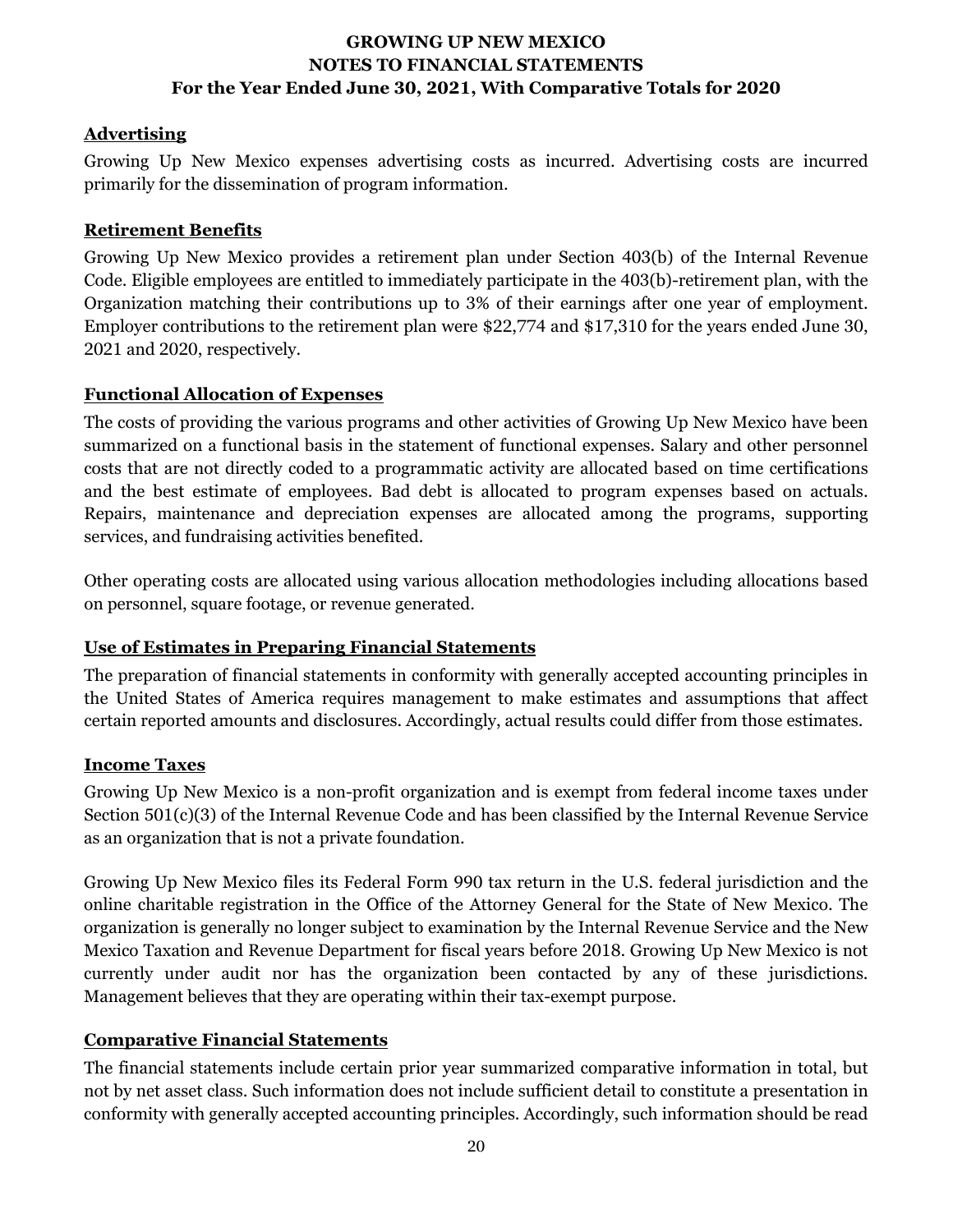in conjunction with Growing Up New Mexico's financial statements for the year ended June 30, 2020, from which the summarized information was derived.

#### **Reclassifications**

Certain reclassifications may have been made to 2020 amounts to conform to 2021 presentation.

### **NOTE C – CASH, RESTRICTED CASH, AND CASH EQUIVALENTS**

Cash and cash equivalents consist of the following at June 30:

|    | 2021    | 2020    |
|----|---------|---------|
|    | 824,772 | 689,402 |
|    | 50      |         |
| ŧВ | 824,822 |         |
|    |         |         |

Cash and restricted cash consist of the following at June 30:

| 2021          | 2020    |
|---------------|---------|
| (216, 632)    | 197.272 |
| 1,041,454     | 492,205 |
| \$<br>824.822 | 689.477 |
|               |         |

#### **Restricted Cash and Investments**

Cash and investments are restricted for the perpetually restricted endowment and to satisfy purpose or time restrictions.

Restricted cash is as follows:

| <b>Restricted Cash</b>                 | 2021            | 2020       |
|----------------------------------------|-----------------|------------|
| Net assets with purpose restrictions   | \$<br>2,087,070 | 902,736    |
| Less: outstanding receivables with     |                 |            |
| purpose restrictions                   | (1,045,616)     | (410, 531) |
| Total restricted cash                  | \$<br>1,041,454 | 492,205    |
| Restricted investments are as follows: |                 |            |
|                                        | 2021            | 2020       |
| Restricted endowment investments       | \$<br>268,665   | 168,742    |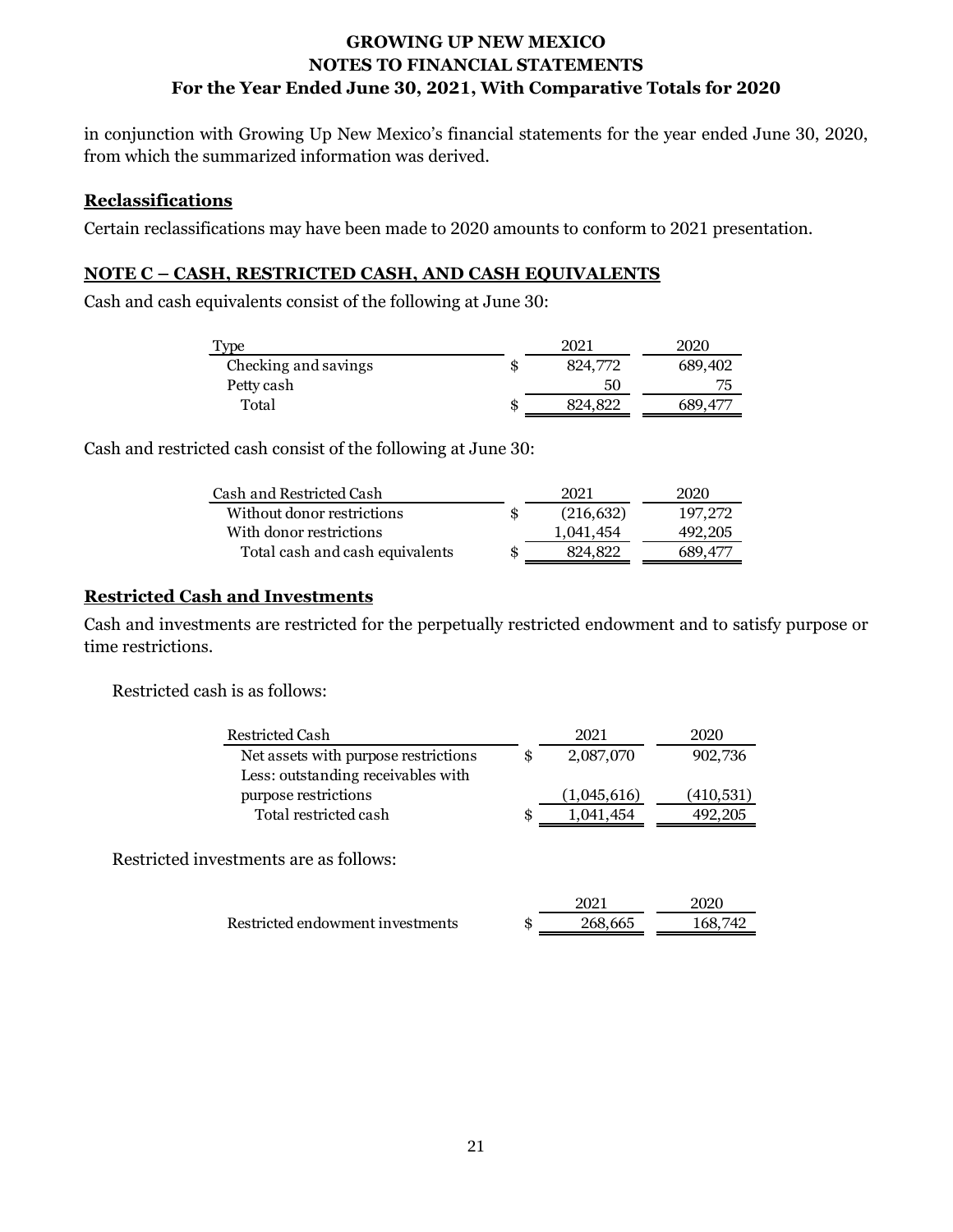#### **NOTE D – INVESTMENTS**

Investments at June 30, include:

|                           |    | 2021          |            | 2020     |            |  |
|---------------------------|----|---------------|------------|----------|------------|--|
|                           |    |               |            | Original |            |  |
|                           |    | Original Cost | Fair Value | Cost     | Fair Value |  |
| Investments               |    |               |            |          |            |  |
| Securities & equity funds | \$ | 110,275       | 156,135    | 79,502   | 82,154     |  |
| Bond & fixed income       |    | 109,204       | 112,530    | 79,801   | 86,588     |  |
| Total investments         | Ð  | 219,480       | 268,665    | 159,303  | 168,742    |  |

Investment activity for each fiscal year consists of the following:

|                               |   | 2021    | 2020    |
|-------------------------------|---|---------|---------|
| Beginning Balance             | S | 168,742 | 133,240 |
| Investment income (loss), net |   | 49.851  | 10,466  |
| Contributions                 |   | 50,072  | 25,036  |
| <b>Ending Balance</b>         | S | 268,665 | 168,742 |

#### **NOTE E – ENDOWMENT**

The endowment is made up of the following:

| Endowment       | 2021      | 2020      |
|-----------------|-----------|-----------|
| Investments     | 268,665   | 168,742   |
| Loan receivable | 1.427.047 | 1,477,119 |
| Total endowment | 1.695.712 | 1,645,861 |

#### **Interpretation of Relevant Law**

Growing Up New Mexico is subject to the State Prudent Management of Institutional Funds Act (SPMIFA) and, thus, classifies amounts in its donor-restricted endowment funds as net assets with donor restrictions because those net assets are time restricted until the Board of Directors appropriates such amounts for expenditure. Most of those net assets also are subject to purpose restrictions that must be met before reclassifying those net assets to net assets without donor restrictions. Growing Up New Mexico's Board of Directors has interpreted SPMIFA as not requiring the maintenance of purchasing power of the original gift amount contributed to an endowment fund, unless a donor stipulates the contrary. As a result of this interpretation, when reviewing its donor-restricted endowment funds, Growing Up New Mexico considers a fund to be underwater if the fair value of the fund is less than the sum of:

- a) the original value of initial and subsequent gift amounts donated to the fund and
- b) any accumulations to the fund that are required to be maintained in perpetuity in accordance with the direction of the applicable donor gift instrument.

Growing Up New Mexico has interpreted SPMIFA to permit spending from underwater funds in accordance with the prudent measures required under the law. Additionally, in accordance with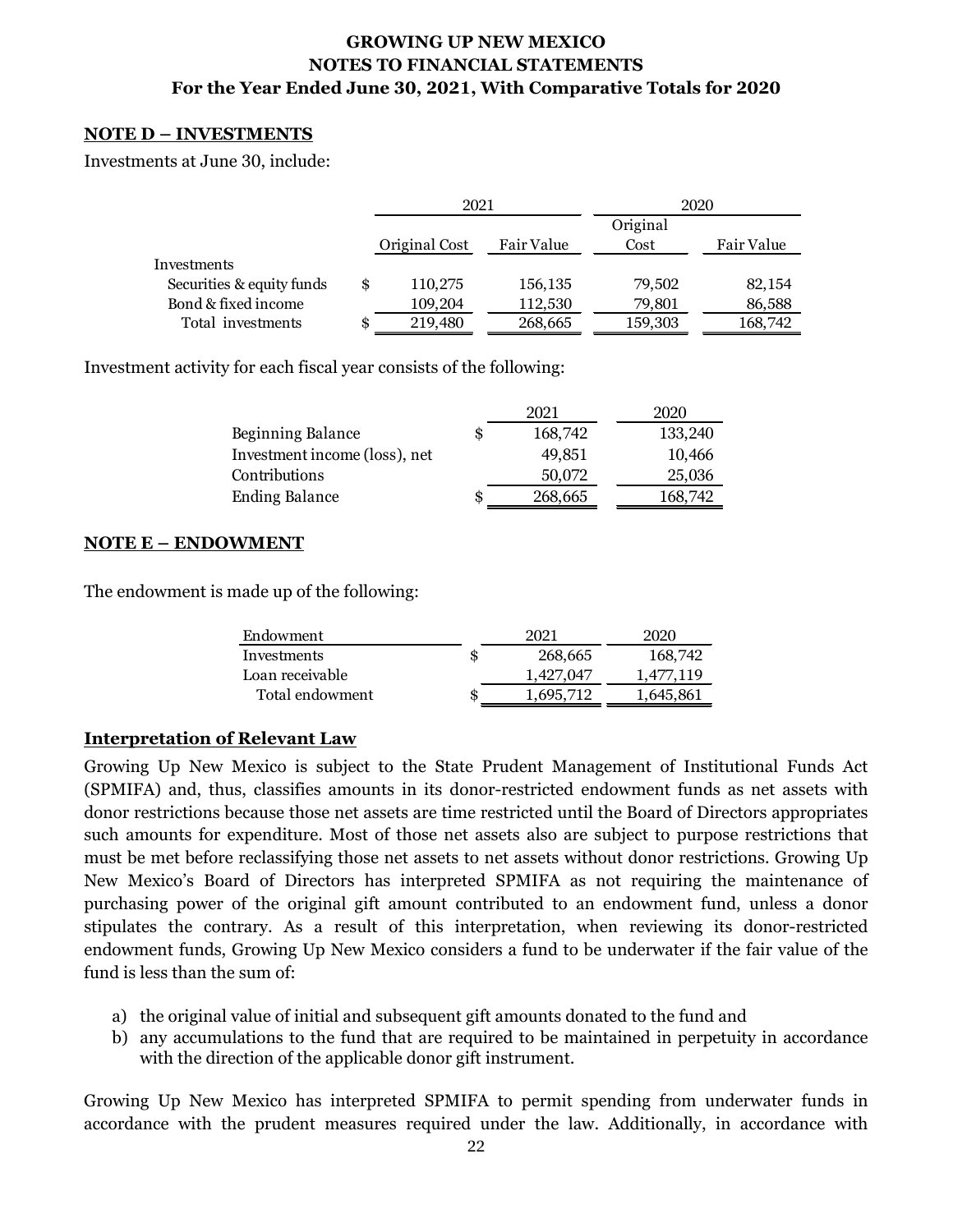SPMIFA, Growing Up New Mexico considers the following factors in making a determination to appropriate or accumulate donor-restricted endowment funds:

- (1) The duration and preservation of the fund
- (2) The purposes of the organization and the donor-restricted endowment fund
- (3) General economic conditions
- (4) The possible effect of inflation and deflation
- (5) The expected total return from income and the appreciation of investments
- (6) Other resources of the organization
- (7) The investment policies of Growing Up New Mexico.

Changes in endowment net assets as of June 30, 2021 are:

|                                             |    |                      | 2021         |           |
|---------------------------------------------|----|----------------------|--------------|-----------|
|                                             |    | <b>Without Donor</b> | With Donor   |           |
|                                             |    | Restrictions         | Restrictions | Total     |
|                                             |    |                      |              |           |
| Endowment net assets, beginning of the year | \$ | 10,466               | 1,635,395    | 1,645,861 |
| Activity                                    |    |                      |              |           |
| Investment income/(loss)                    |    | 49,851               |              | 49,851    |
| Endowment net assets, end of the year       | æ  | 60,317               | 1,635,395    | 1,695,712 |

Changes in endowment net assets as of June 30, 2020 are:

|                                             |                      | 2020         |           |
|---------------------------------------------|----------------------|--------------|-----------|
|                                             | <b>Without Donor</b> | With Donor   |           |
|                                             | Restrictions         | Restrictions | Total     |
|                                             |                      |              |           |
| Endowment net assets, beginning of the year | \$                   | 1,635,395    | 1,635,395 |
| Activity                                    |                      |              |           |
| Investment income/(loss)                    | 10,466               |              | 10,466    |
| Endowment net assets, end of the year       | \$<br>10,466         | 1,635,395    | 1,645,861 |

#### **Return Objectives and Risk Parameters**

Growing Up New Mexico has adopted investment and spending policies for endowment assets which attempt to provide a predictable stream of funding to programs supported by its endowment while seeking to maintain the purchasing power of the endowment assets. Endowment assets include those assets of funds with donor restrictions that must be held in perpetuity or for a donor- specified period(s). Under this policy, as approved by the Board of Directors the endowment assets are invested in a manner that is intended to produce results which exceed the price and yield results of investment vehicle specific benchmarks while assuming an appropriate level of risk. The investment policy calls for expectation of 4% plus the rate of the Consumer Price Index. Actual returns in any given year may vary from this amount.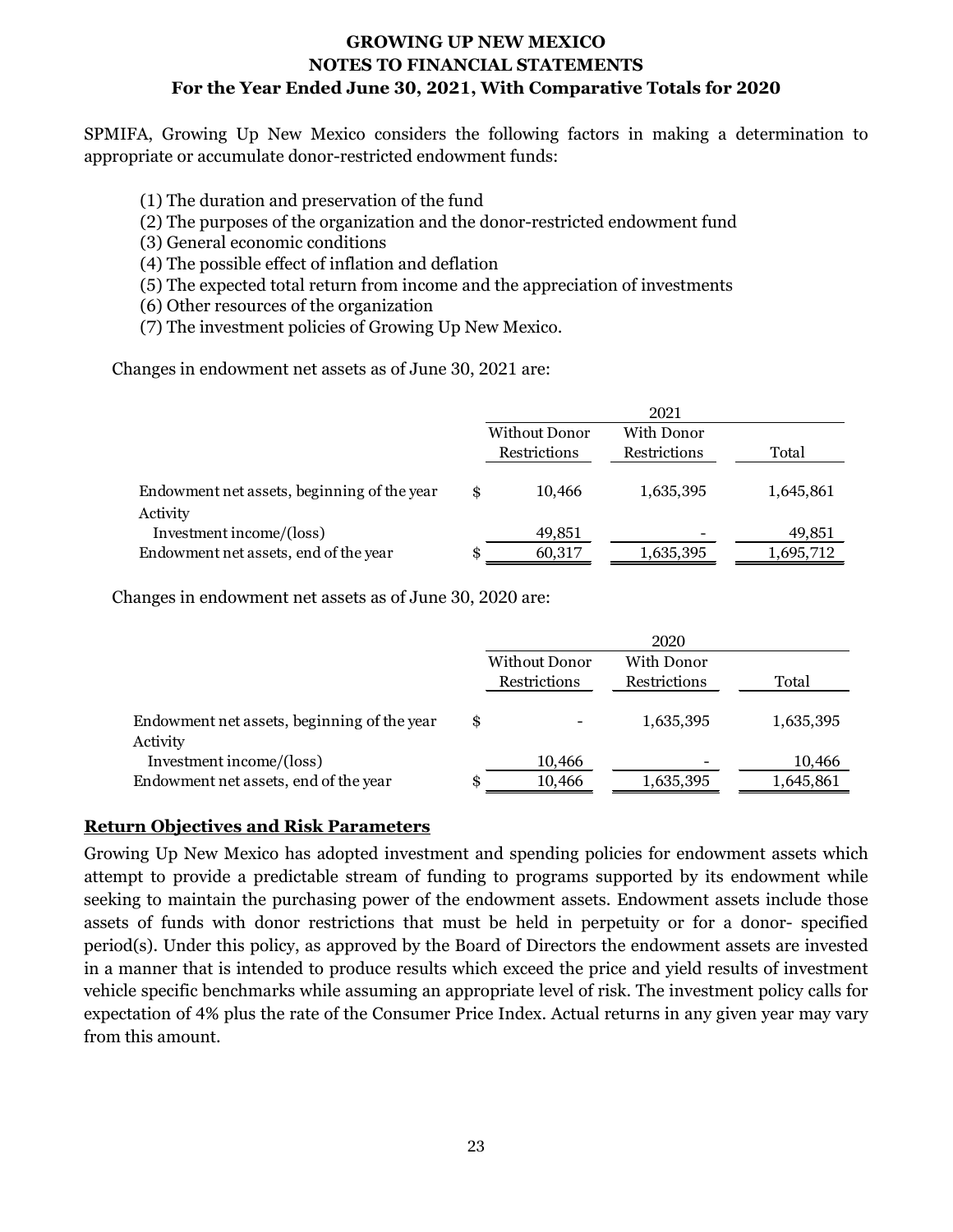### **Strategies Employed for Achieving Objectives**

To satisfy its long-term rate-of-return objectives, Growing Up New Mexico relies on a total return strategy in which investment returns are achieved through both capital appreciation (realized and unrealized) and current yield (interest and dividends). In the case of gifts by donors with permanent restrictions (endowment funds), preservation of the value of the original gift is the primary emphasis of Growing Up New Mexico. Growing Up New Mexico will target a diversified asset allocation of moderate long-term growth of principal and income, as well as stability within prudent risk parameters and constraints.

#### **Spending Policy and How the Investment Objectives Relate to Spending Policy**

In accordance with Growing Up New Mexico's investment policy approved by the Board of Directors, no distributions will occur beginning in fiscal year 2020 until the loan receivable is repaid.

#### **NOTE F - FAIR VALUES MEASURED ON RECURRING BASIS**

Under FASB ASC 820-10-05, the Financial Accounting Standards Board establishes a framework for measuring fair value in generally accepted accounting principles and expands disclosures about fair value measurements. This Statement reaffirms that fair value is the relevant measurement attribute. The adoption of this standard did not have a material effect on Growing Up New Mexico's financial statements as reflected herein. Growing Up New Mexico measures certain financial assets and liabilities at fair value on a recurring basis, including its derivative liabilities. Growing Up New Mexico's financial assets and liabilities are measured using inputs from the three levels of the fair value hierarchy.

The three levels are as follows:

# **Level 1**

Inputs to the valuation methodology are unadjusted quoted prices for identical assets or liabilities in active markets that the organization has the ability to access.

# **Level 2**

Inputs to the valuation methodology include:

- Quoted prices for similar assets or liabilities in active markets;
- Quoted prices for identical or similar assets or liabilities in inactive markets;
- Inputs other than quoted prices that are observable for the asset or liability; and
- Inputs that are derived principally from or corroborated by observable market data by correlation or other means.

If the asset or liability has a specified (contractual) term, the Level 2 input must be observable for substantially the full term of the asset or liability.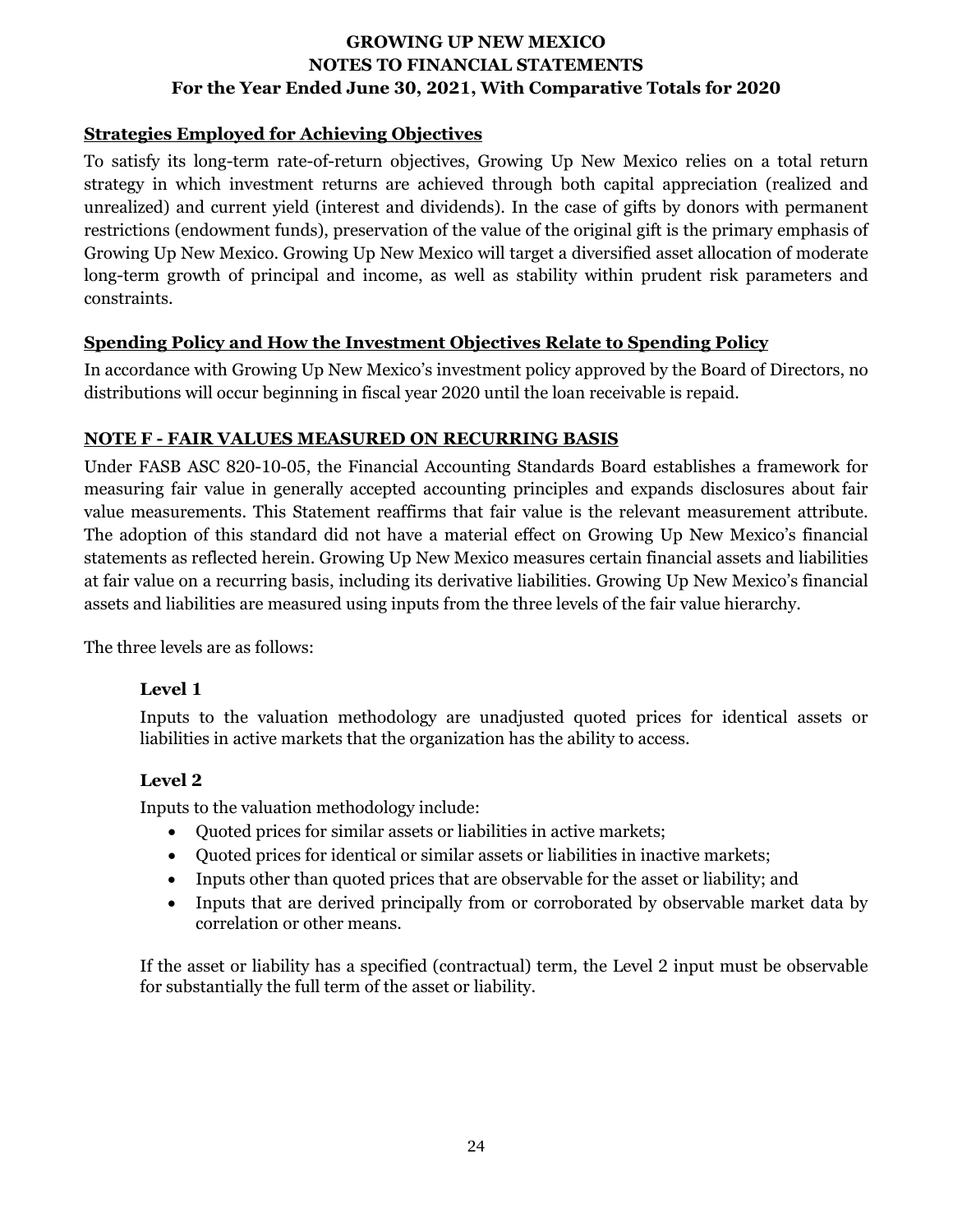#### **Level 3**

Inputs to the valuation methodology are unobservable and significant to the fair value measurement.

The fair value of investment securities is the market value based on the quoted market prices, when available, or market prices provided by recognized broker dealers. If listed prices or quotes are not available, fair value is based upon externally developed models that use unobservable inputs to the limited market activity of the instrument.

The following table sets forth value measurements of Growing Up New Mexico's financial assets within the fair value hierarchy.by level, measured at fair value as of June 30:

|             |              | Level 1 |  |  |
|-------------|--------------|---------|--|--|
|             | 2021<br>2020 |         |  |  |
| Investments | 268,665      | 168,742 |  |  |

The carrying amounts of cash and cash equivalents, receivables, payables, accrued expenses, and other liabilities approximate fair value due to the short maturity periods of these instruments. The fair value of long-term debt, if any, is the carrying value due to the adjustable market rate of interest.

#### **NOTE G – GRANTS & OTHER RECEIVABLES**

The accounts receivable aging summary at year end is follows:

|                                    |   | 2021    | 2020    |
|------------------------------------|---|---------|---------|
| Current $(1-30)$                   | S | 264,573 | 174,279 |
| Greater than 90 days               |   | 600,000 |         |
| Total grants and other receivables |   | 864,573 | 174,279 |

The non-current portion of the Delle Foundation grant receivable was \$400,000 as of June 30, 2021 and \$0 at June 30, 2020. Delle Foundation grant receivables with due dates extending beyond one year are presented at current value as the difference between current value and present value is immaterial.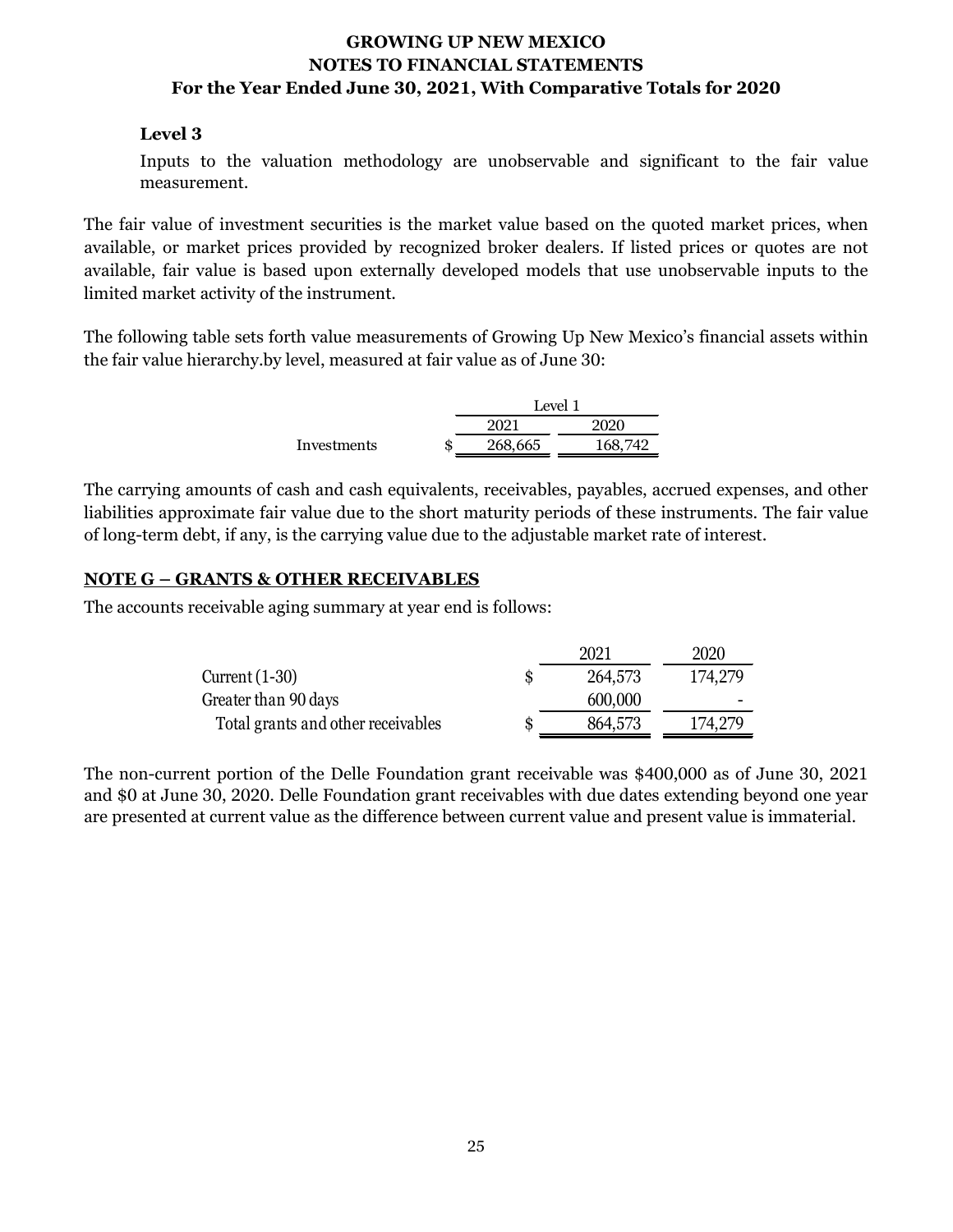Grants and other receivables at year end are as follows:

| Customer                               | 2021          | 2020    |
|----------------------------------------|---------------|---------|
| Delle Foundation                       | \$<br>600,000 |         |
| <b>CYFD Home Visiting COVID Relief</b> | 63,000        |         |
| CYFD First Born Home Visiting Program  | 55,114        | 63,806  |
| Christus St. Vincent                   | 50,000        |         |
| <b>CYFD Early PreK</b>                 | 33,766        |         |
| <b>CYFD PreK Extended Day</b>          | 27,621        | 24,647  |
| <b>CYFD PreK Jumpstart Program</b>     | 14,400        |         |
| SF County Navigation                   | 13,625        | 8,770   |
| Dolly Parton Imagination Library       | 4,762         | 19,314  |
| Central Region Educational Cooperative | 3,000         |         |
| <b>CYFD CACFP</b>                      | 2,207         | 2,559   |
| Other                                  | 374           | 353     |
| <b>CYFD Summer Start</b>               |               | 30,857  |
| Kids Kitchen, LLC                      |               | 12,299  |
| <b>CYFD PreK</b>                       |               | 2,494   |
| <b>State of New Mexico</b>             | (3,296)       | 9,180   |
| Total grants and other receivables     | \$<br>864,573 | 174,279 |

The amount of \$(3,296) is the result of an overpayment by the State of New Mexico.

As of June 30, 2021 and 2020, management estimates all receivables to be fully collectible; therefore, no provision for an allowance for uncollectible receivables has been recorded.

# **NOTE H – PLEDGES RECEIVABLE**

Campaign pledges receivable are comprised of the following unconditional promises to give at June 30:

|                                           | 2021     | 2020      |
|-------------------------------------------|----------|-----------|
| Campaign pledges receivables              | 160,893  | 135,876   |
| Less: allowance for uncollectible pledges | (12,650) | (11, 397) |
| Net campaign pledges receivable           | 148,243  | 124.479   |

All campaign pledges are expected to be received within one year.

In 2016, the Organization launched a capital campaign to obtain funding for the development of the Early Learning Center in collaboration with Santa Fe Public Schools. Capital campaign pledges receivable are comprised of the following unconditional promises to give at June 30:

|                                         |     | 2021     | 2020      |
|-----------------------------------------|-----|----------|-----------|
| Capital campaign pledges receivables    | \$. | 37.235   | 125,235   |
| Less: Discount to net present value     |     | (4, 435) | (13, 462) |
| Net capital campaign pledges receivable | -8  | 32,800   | 111,773   |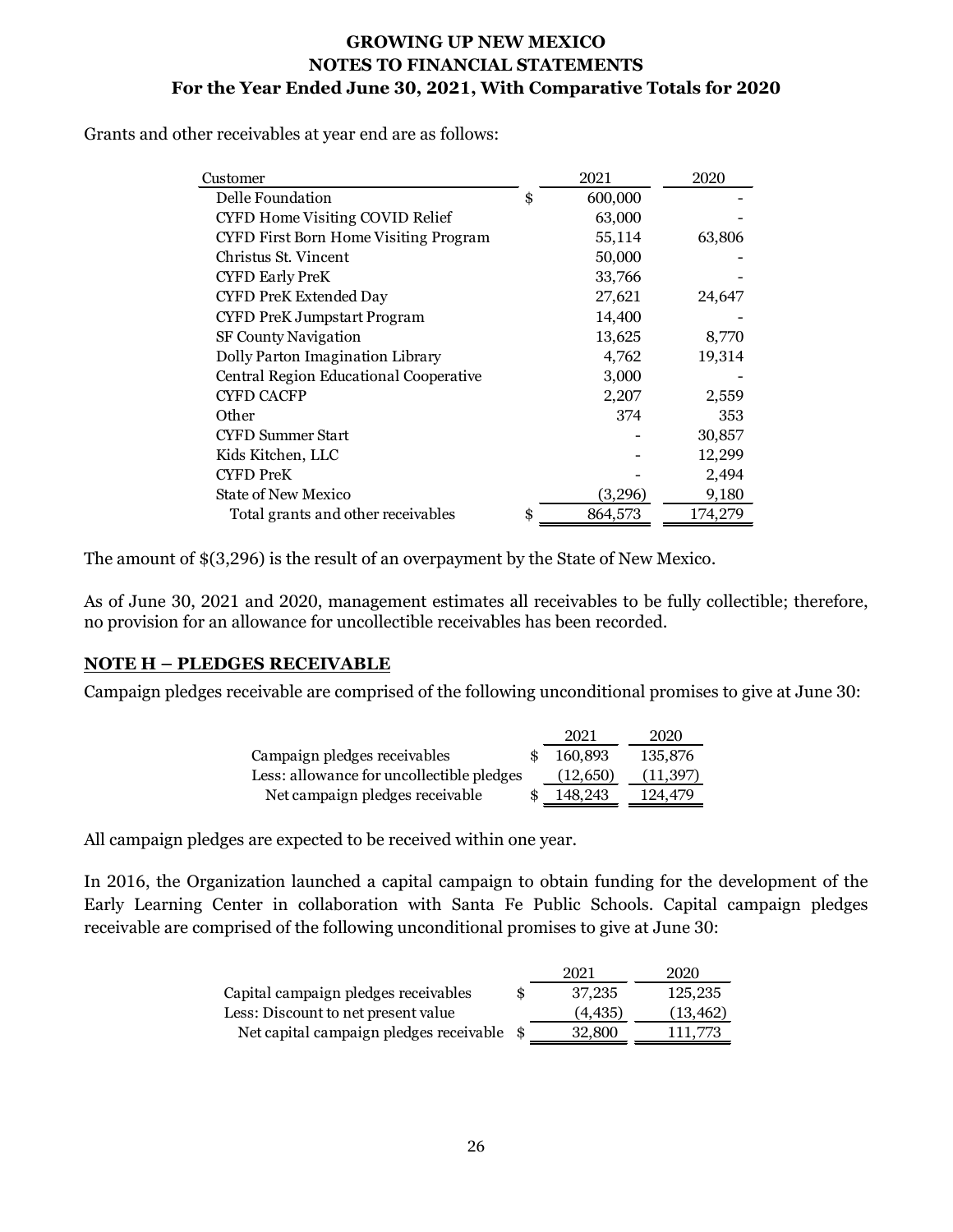Capital Campaign pledge receivable with due dates extending beyond one year have been discounted at a 3% annual rate based on historical review of uncollectable amounts. The capital campaign pledges receivables are restricted in use for costs and expenses of the Early Learning Center.

|                    |   | 202.   | 2020    |
|--------------------|---|--------|---------|
| Amounts due in:    |   |        |         |
| Less than one year |   | 12,000 | 80,000  |
| One to five years  |   | 25,235 | 45,235  |
| Total              | S | '.235  | 125,235 |
|                    |   |        |         |

#### **NOTE I – SECURITY DEPOSIT**

Growing Up New Mexico has security deposits related to their office space and equipment rent. Security deposits are as follows at June 30:

|                   | 2021        | 2020  |
|-------------------|-------------|-------|
| Security deposit  | \$<br>1.975 | 1.975 |
| Equipment deposit | 465         | 465   |
| Total deposits    | \$<br>2.440 | 2.440 |

#### **NOTE J – PROPERTY, EQUIPMENT, AND DEPRECIATION**

Property and equipment consisted of the following at June 30:

|                                        | 2020            | Additions  | Deletions  | 2021        |
|----------------------------------------|-----------------|------------|------------|-------------|
| Property and equipment not depreciated |                 |            |            |             |
| <b>CIP</b>                             | \$<br>114,630   |            | (114, 630) |             |
| Property and equipment depreciated     |                 |            |            |             |
| Building and building improvements     | 3,838,229       | 33,848     |            | 3,872,077   |
| Leasehold improvements                 | 148,056         |            |            | 148,056     |
| Furniture & equipment                  | 37,670          |            |            | 37,670      |
| Computer equipment and other           | 68,169          |            |            | 68,169      |
| Total property and equipment           | 4,206,754       | 33,848     | (114, 630) | 4, 125, 972 |
| Less: accumulated depreciation         |                 |            |            |             |
| Building                               | (185, 134)      | (102, 118) |            | (287, 252)  |
| Leasehold improvements                 | (143, 122)      | (262)      |            | (143, 384)  |
| Furniture & equipment                  | (37, 174)       | (475)      |            | (37, 649)   |
| Computer equipment and other           | (64, 949)       | (1,605)    |            | (66, 554)   |
| Total accumulated depreciation         | (430, 379)      | (104, 460) |            | (534, 839)  |
| Total property and equipment, net      | \$<br>3,776,375 | (70, 612)  | (114, 630) | 3,591,133   |

Growing Up New Mexico wrote off its construction in progress, which was related to architectural plans for a baby wing at Kaune. Considering current conditions and requirements, the Baby Wing project has been restructured.

Depreciation expense for the years ended June 30, 2021 and 2020 was \$104,460 and \$112,479, respectively.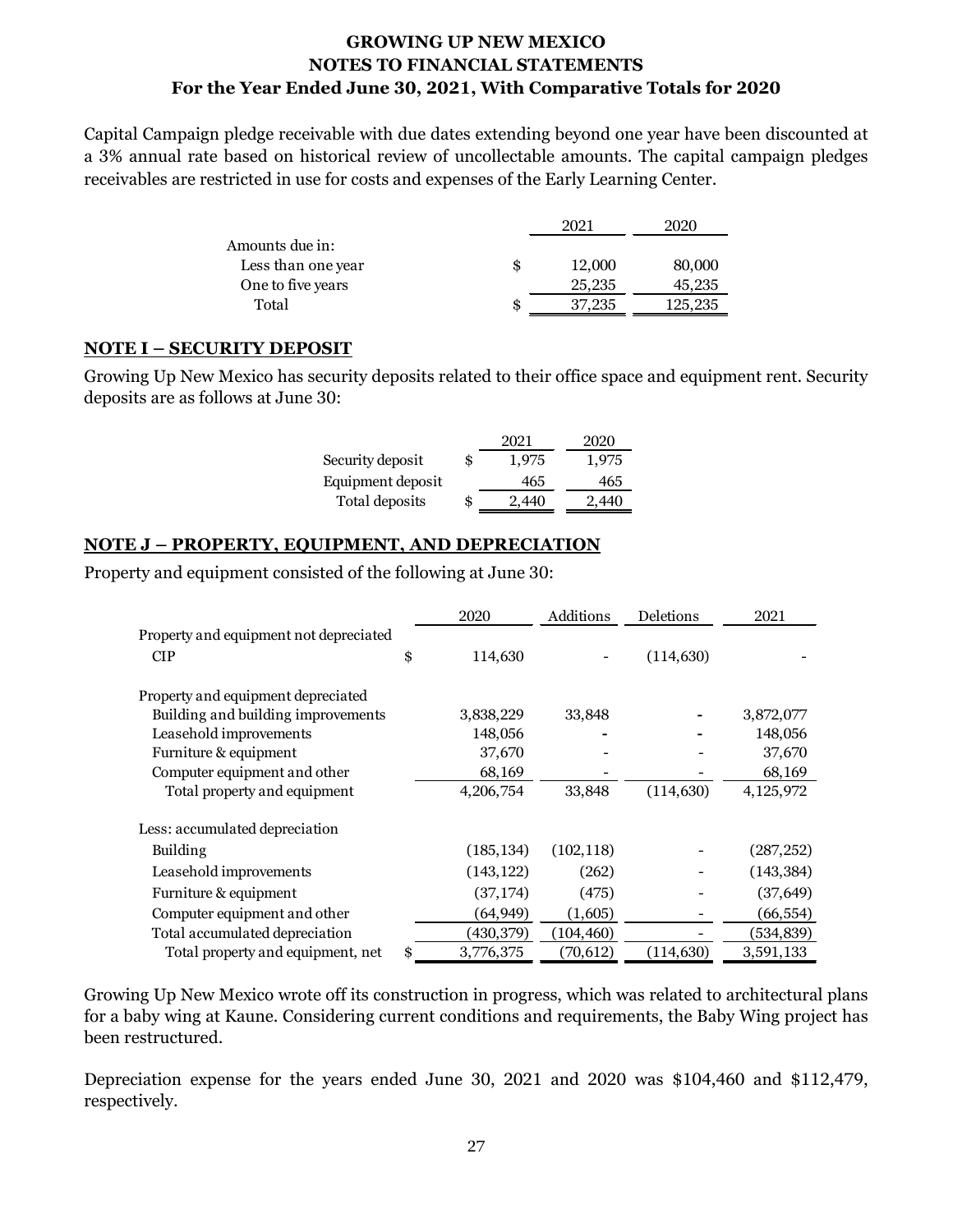#### **NOTE K – ACCRUED LIABILITIES**

Accrued liabilities at June 30, consist of the following:

|                                    | 2021          | 2020    |
|------------------------------------|---------------|---------|
| Accrued annual leave               | \$<br>70,809  | 58,597  |
| Accrued payroll                    | 76.242        | 63,581  |
| Accrued payroll taxes and benefits |               | 3.940   |
| Total accrued liabilities          | \$<br>147.051 | 126,118 |

#### **NOTE L – NOTES AND LOANS PAYABLE**

Growing Up New Mexico had the following changes in notes and loans payable during the year:

|                                               | 2020    | Additions                | Forgiven  | Repayment  | 2021    |
|-----------------------------------------------|---------|--------------------------|-----------|------------|---------|
| Santa Fe Community Foundation Loan            | 214,840 | $\overline{\phantom{a}}$ |           | (48,124)   | 166,716 |
| Century Bank Line of Credit                   | 115,000 | $\overline{\phantom{0}}$ |           | (115.000)  |         |
| Paycheck Protection Program Loan (CARES Act.) | 435,000 | $\overline{\phantom{a}}$ | (435.000) | -          | -       |
| Total notes and loans payable<br>æ            | 764.840 | -                        | (435.000) | (163, 124) | 166,716 |

Notes payable consist of the following as of June 30:

|                                                              | 2021          | 2020    |
|--------------------------------------------------------------|---------------|---------|
| Unsecured, uncollateralized loan with Santa Fe Community     |               |         |
| Foundation for \$250,000. Proceeds of the loan to be used    |               |         |
| solely for advancing the implementation of child and parent  |               |         |
| services at the Santa Fe Early Learning Center at Agua Fria. |               |         |
| Quarterly payments of principal and interest at 3% beginning |               |         |
| December 31, 2019. All outstanding principal and interest    |               |         |
| due September 2024.                                          | \$<br>166,716 | 214,840 |
|                                                              |               |         |
| Total interest expense                                       | \$<br>5.911   | 7,238   |
|                                                              |               |         |
|                                                              | 2022 \$       | 49,583  |
|                                                              | 2023          | 51,088  |

2024 52,638 2025 13,407

Total \$ 166,716

2026 Thereafter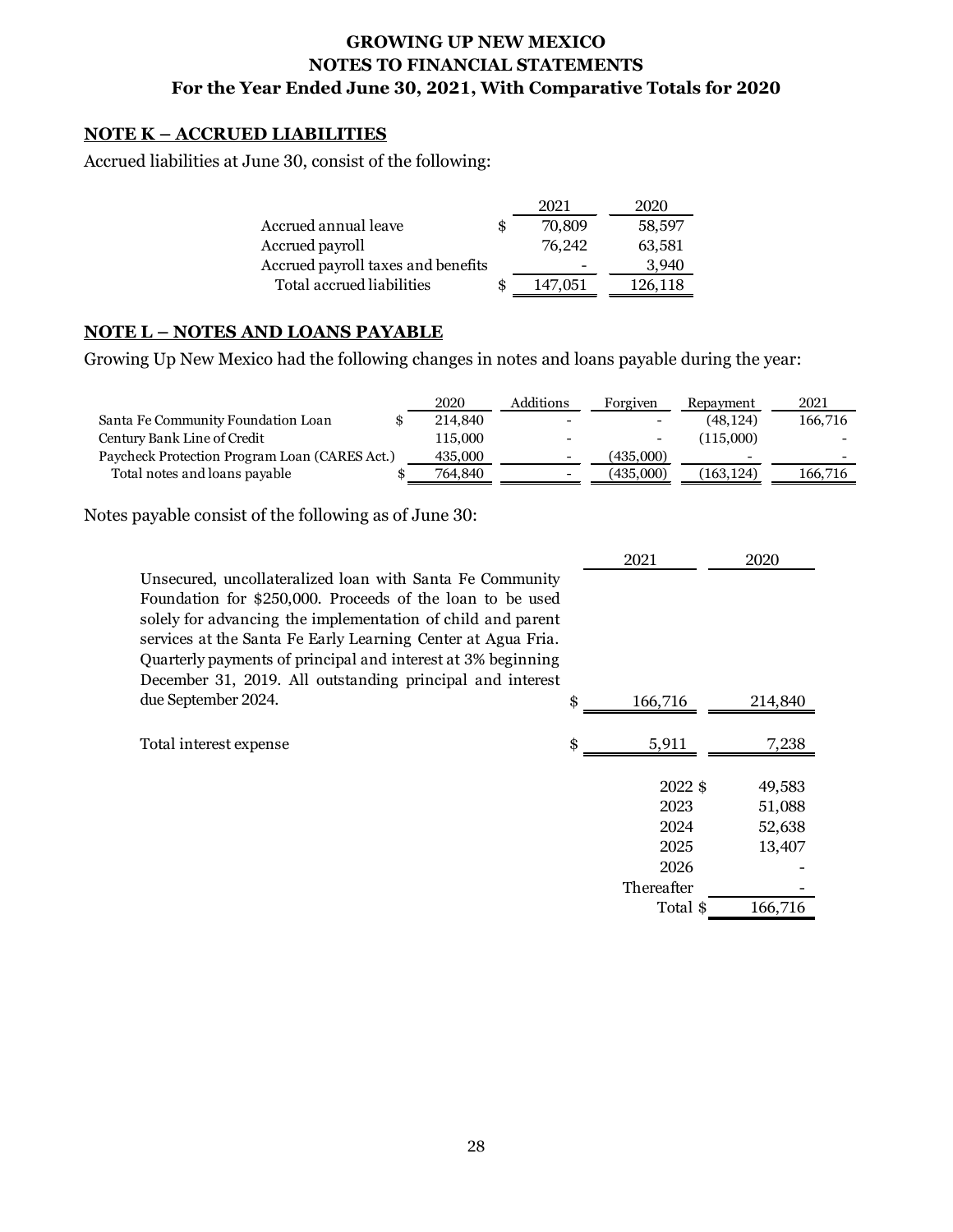In addition, the line of credit balance outstanding was as follows:

|                                                                                                                                                                                                                                                                                                                                                                                                                                           | 2021  | 2020    |
|-------------------------------------------------------------------------------------------------------------------------------------------------------------------------------------------------------------------------------------------------------------------------------------------------------------------------------------------------------------------------------------------------------------------------------------------|-------|---------|
| On February 20, 2020, Growing Up New Mexico took out a<br>variable rate non-disclosable revolving line of credit loan<br>with a limit of \$250,000 at Century Bank. The current interest<br>rate is 5.00%. Starting in March 20, 2020, Growing Up New<br>Mexico paid a regular monthly payment of all accrued unpaid<br>interest due as of each payment date. All outstanding<br>principal was paid during 2021, with the final principal |       |         |
| payment made on February 5, 2021.                                                                                                                                                                                                                                                                                                                                                                                                         | \$    | 115,000 |
| Total interest expense                                                                                                                                                                                                                                                                                                                                                                                                                    | 3.267 | 5.511   |

For the years ended June 30, the following summarizes the principal and interest on notes payable:

|                             |    | 2021    | 2020    |
|-----------------------------|----|---------|---------|
| Principal outstanding       |    |         |         |
| Current portion             | \$ | 49.583  | 598,124 |
| Non-current portion         |    | 117,133 | 166,716 |
| Total principal outstanding | \$ | 166,716 | 764,840 |
|                             |    |         |         |
| Total interest expense      | £. | 9.178   | 12,782  |
|                             |    |         |         |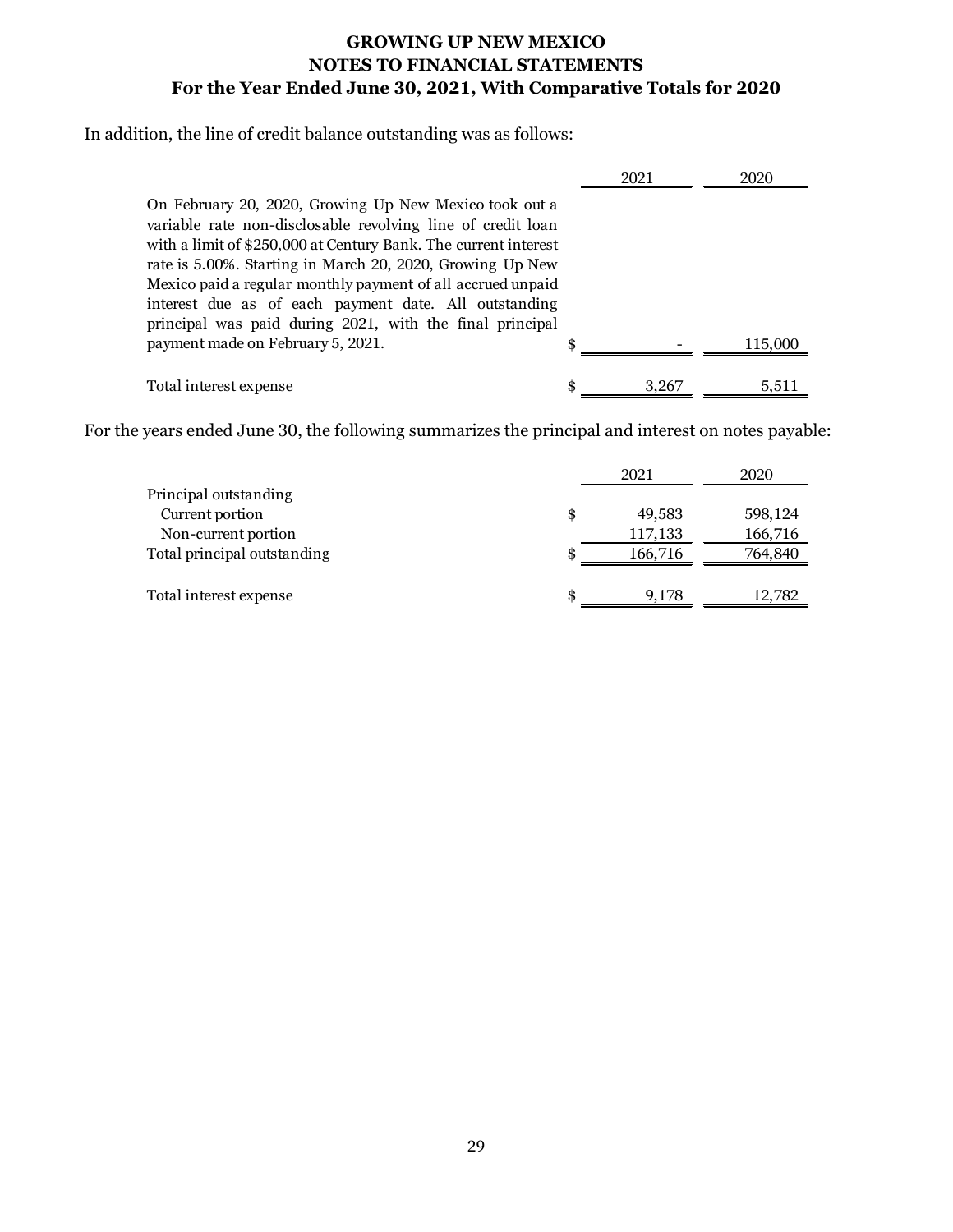#### **Intercompany Endowment Payable/Receivable**

In 2020, Growing Up New Mexico formalized their repayment terms with its Endowment Fund and began repaying the Endowment Fund for prior year distributions. This balance is not shown on the statement of financial position.

|                                                                                                                                                                                                                                                                                                                                                                                                                                                                                                                                                                                                                                                                                                        | 2020            | Additions |           | Repayment                                                         | 2021                                                                     |
|--------------------------------------------------------------------------------------------------------------------------------------------------------------------------------------------------------------------------------------------------------------------------------------------------------------------------------------------------------------------------------------------------------------------------------------------------------------------------------------------------------------------------------------------------------------------------------------------------------------------------------------------------------------------------------------------------------|-----------------|-----------|-----------|-------------------------------------------------------------------|--------------------------------------------------------------------------|
| Endowment Fund Promissory Note                                                                                                                                                                                                                                                                                                                                                                                                                                                                                                                                                                                                                                                                         | \$<br>1,477,119 |           |           | (50,072)                                                          | 1,427,047                                                                |
| On July 20, 2019, Growing Up New Mexico formalized a<br>promissory note from the Endowment Fund for \$1,502,155<br>related to previous year distributions for the purchase and<br>renovations of the Kaune Elementary School. The promise to<br>pay was effective on January 31, 2020. There is a yearly<br>interest rate of 5% charged on the unpaid balance. Interest is<br>paid yearly starting on December 31, 2020. Monthly principal<br>payments in the amount of \$4,172.65 will commence on or<br>before January 31, 2020. One final payment of principal and<br>accrued interest will be paid on or before January 31, 2050.<br>This internal loan is eliminated on the face of the financial |                 |           |           |                                                                   |                                                                          |
| statement.                                                                                                                                                                                                                                                                                                                                                                                                                                                                                                                                                                                                                                                                                             |                 | \$        | 1,427,047 |                                                                   | 1,477,119                                                                |
|                                                                                                                                                                                                                                                                                                                                                                                                                                                                                                                                                                                                                                                                                                        |                 |           |           | 2022 \$<br>2023<br>2024<br>2025<br>2026<br>Thereafter<br>Total \$ | 50,072<br>50,072<br>50,072<br>50,072<br>50,072<br>1,176,687<br>1,427,047 |

#### **NOTE M –NET ASSETS WITH DONOR RESTRICTIONS**

Various contributions have been restricted by donors. Net assets with donor restrictions related to assets restricted for program use are as follows:

| Net Assets with Donor Restrictions in Purpose/Time          | 2020    | Additions | Released    | 2021      |
|-------------------------------------------------------------|---------|-----------|-------------|-----------|
| Outstanding pledge contributions                            | 124,479 | 148.243   | (124, 479)  | 148,243   |
| Early Learning Programs (Santa Fe Children's Project)       | 81,177  | 972,773   | (402,744)   | 651,206   |
| <b>Bridges to Opportunity</b>                               |         | 150,000   | (17, 536)   | 132,464   |
| New Mexico Early Childhood Project                          | 308,933 | 813.644   | (585,040)   | 537,537   |
| Capital campaign contributions                              | 304,753 | 9.027     | (34,062)    | 279,718   |
| Family, Friends, and Neighbors                              | 82,080  | 434.939   | (180, 431)  | 336,588   |
| Growing Up NM Emergency fund                                | 1,314   |           |             | 1,314     |
| Total Net Assets with Donor Restrictions in Purpose/Time \$ | 902,736 | 2,528,626 | (1,344,292) | 2,087,070 |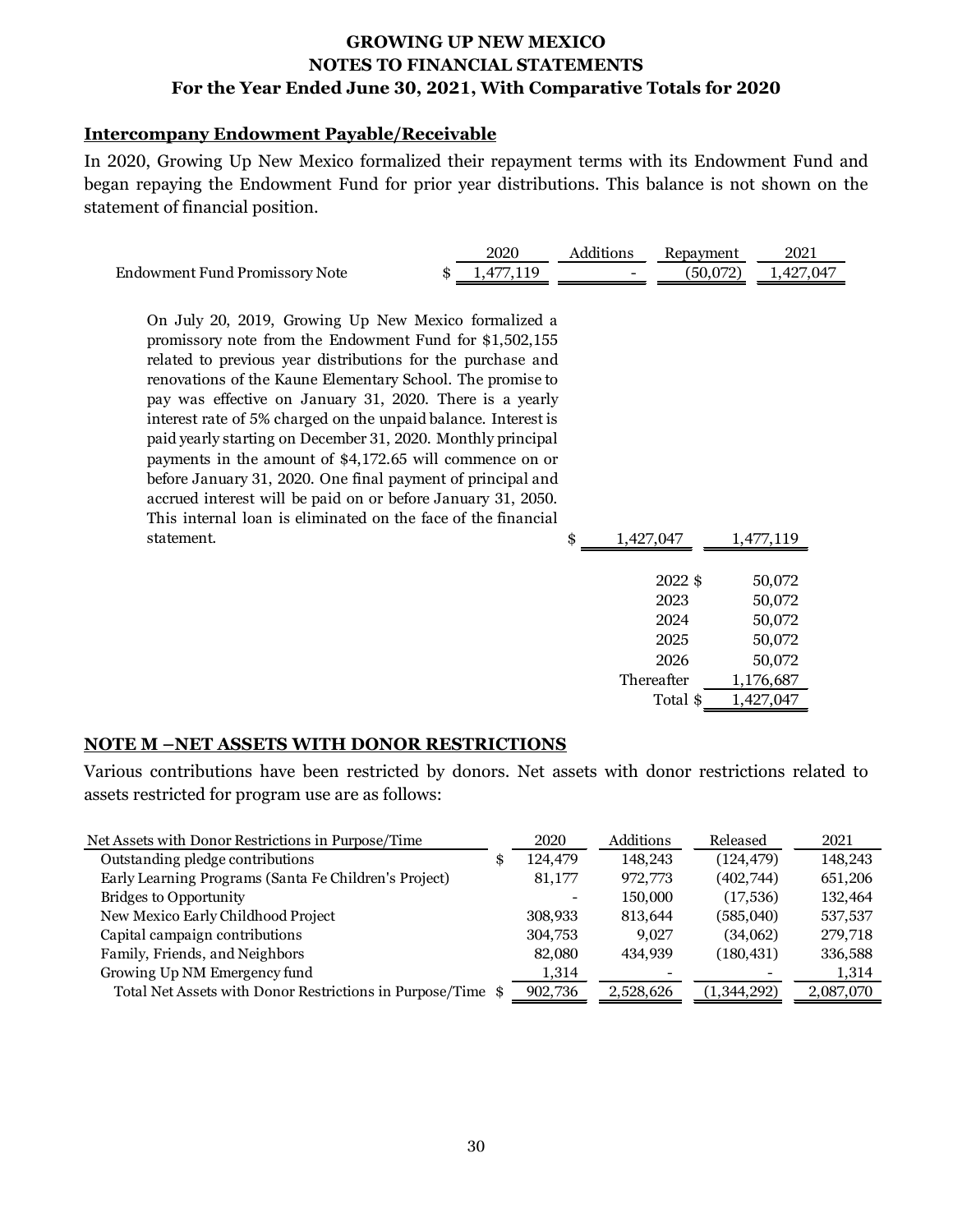#### **NOTE N – USE OF FACILITY AND IN-KIND CONTRIBUTIONS**

Growing Up New Mexico had the following exchange of services for use of facility and in-kind donation revenues at June 30:

Use of Facility:

- Growing Up New Mexico provides crucial services to the city of Santa Fe and surrounding communities, and in exchange for those services, the Board of Education of the Santa Fe Public Schools has provided the use of a facility for Growing Up New Mexico's Early Learning Community Collaboration Compact program and administrative activities. This is provided for through a lease agreement between the parties in which the rental fee is offset by the amount of allowable costs incurred to provide the early learning services. The amount of expense incurred surpasses the amount of rent charged, and so the use of the facility is recorded as in-kind revenue for the amount that would have otherwise been paid. The initial lease was for the period of January 1, 2015 through December 30, 2019, and is currently on its third and final consecutive one-year extension ending December 31, 2022 (see Note O).
- A second lease agreement between Growing Up New Mexico and Kids Kitchen, LLC, for commercial kitchen space, provides for donation of the space at fair market value in exchange for the preparation of meals for local children. This is also accounted for as use of facility in exchange for services in the amount that would otherwise have been paid for the lease.

At year end, Growing Up New Mexico recognizes in-kind contributions and use of facilities in exchange for services as follows:

|                                               | 2021    | 2020    |
|-----------------------------------------------|---------|---------|
| Use of facilities in exchange for services \$ | 106,100 | 106,100 |
| Donated stock                                 | 13,625  |         |
| In-kind equipment                             | 2,328   | 350     |
| In-kind donation of fundraising prizes        | 1,300   | 800     |
| In-kind advertising                           |         | 3,000   |
| Total<br>S                                    | 123,353 | 110,250 |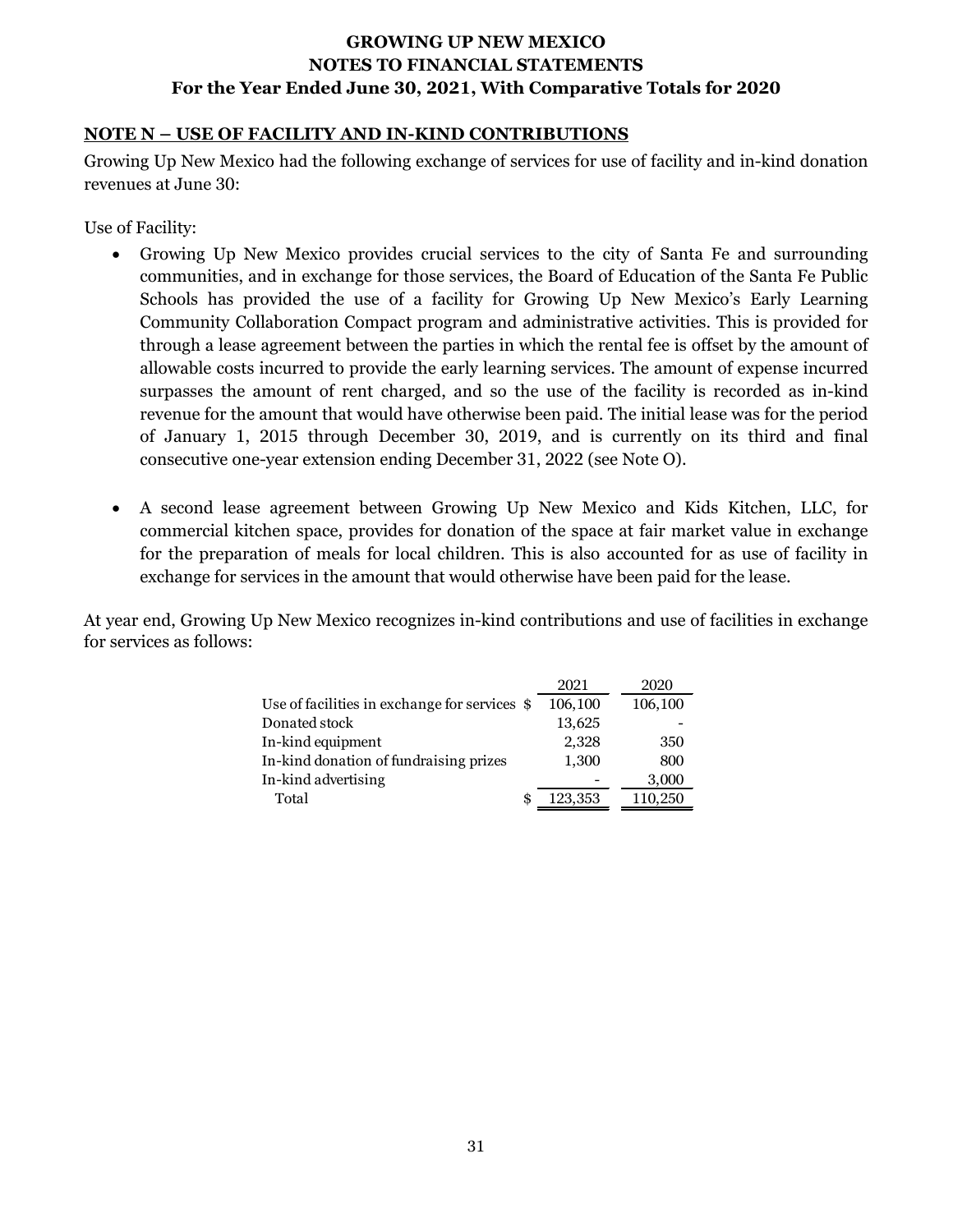#### **NOTE O – OPERATING LEASES**

Growing Up New Mexico rents office space and equipment under multiple leases that expire in various months during fiscal years 2021 and 2026. Monthly payments range from \$26 to \$5,343 and the lease terms range from 1 year to 10 years. These leases have been accounted for as operating leases by Growing Up New Mexico.

Minimum future lease payments as of June 30, 2021, are as follows:

| Year       |         |
|------------|---------|
| ending     | Amount  |
| $2022$ \$  | 105,183 |
| 2023       | 55,786  |
| 2024       | 52,905  |
| 2025       | 51,000  |
| 2026       | 46,750  |
| Thereafter |         |

Lease expenses for the years ended June 30, 2021 and 2020 were \$127,768 and \$127,219, respectively.

Beginning January 1, 2015, Growing Up New Mexico entered into a lease agreement with the Board of Education of the Santa Fe Schools (Board), to rent the Agua Fria Elementary School for administrative office space and service space for the Early Learning Community Collaboration Compact programs. The lease is subject to the prior approval of the New Mexico State Board of Finance. The term of the lease is for five years, beginning on January 1, 2015 or the date the lease is approved by the State Board of Finance, whichever is later, and ending December 30, 2019. The lease may be renewed annually for not more than three consecutive one-year period.

Growing Up New Mexico is required to pay base rent of \$94,100 per year. However, the annual rent payment for base rent will be offset by the amount of the Allowable Costs, as defined in the agreement, incurred by Growing Up New Mexico to provide the services to the Santa Fe Schools at Agua Fria Elementary School. Growing Up New Mexico submits monthly certification of allowable costs of services which details the amount of resources spent on behalf of Growing Up New Mexico by program and type, in order to, ensure the monthly allowable costs equal or exceed the base rent. Any amount of offset which exceeds the amount of base rent will be credited against the next month's base rent. If the lease is terminated for any reason, then any credit due to Growing Up New Mexico from Board will be treated as a donation of services to Board as a governmental entity and the Board will have no payment obligation to Growing Up New Mexico for any credit balance. Any deficiencies will be paid by Growing Up New Mexico. It is management's belief that it is unlikely that allowable costs would not exceed base rent amount due. Any credits due to Growing Up New Mexico at termination will be treated as a donation of services. In-kind revenue and expense related to this lease is \$94,100.

Either party has the right to terminate the lease for breach by the other party of any material condition of the lease, subject to the provisions outlined in the lease agreement. Growing Up New Mexico can terminate the lease by providing written notice to the Board, at least 60 days prior to either the end of the original term or the expiration of any renewals, if applicable.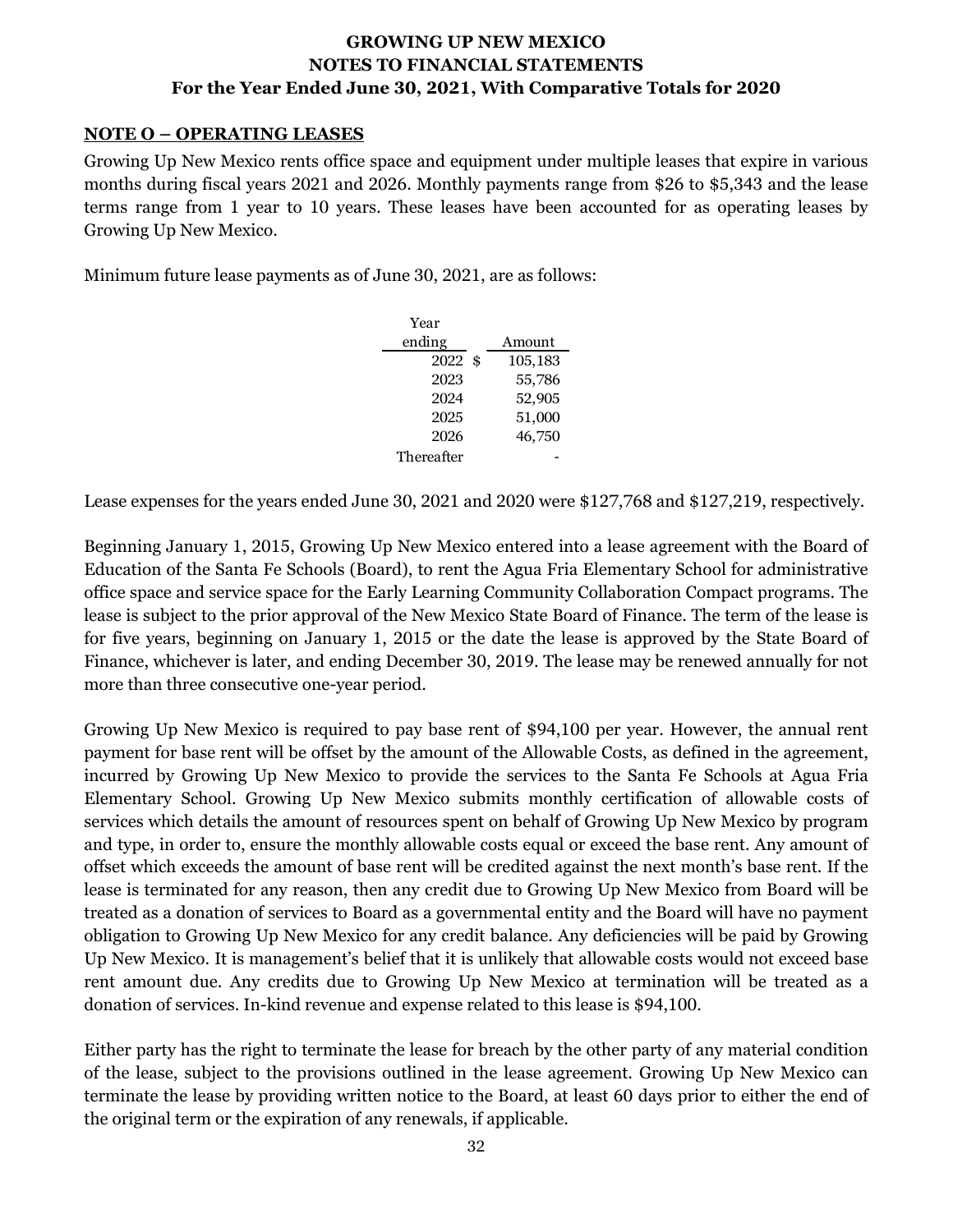#### **NOTE P – JOINT COST ALLOCATIONS**

Growing Up New Mexico did not participate in joint activities during the 2021 year or the 2020 year that required allocations.

#### **NOTE Q – CONCENTRATION OF MARKET AND BUSINESS RISK**

#### **Economic Dependency**

Growing Up New Mexico receives a significant portion of its revenue in the form of grants, contracts, and other contributions. Growing Up New Mexico expects these grants, contracts, and awards to continue into the foreseeable future. If, however, a significant portion of these funds are not continued, Growing Up New Mexico's ability to continue all programs would be diminished. The following is a summary of concentrations from contributions and grants as of June 30:

| Concentrations                          |   | 2021      | 2020      |
|-----------------------------------------|---|-----------|-----------|
| Contributions, grants, and contracts \$ |   | 5,404,948 | 4,038,159 |
|                                         |   |           |           |
| Total revenue                           | S | 6,058,367 | 4,507,672 |
| Concentration percentage                |   | 89%       | 90%       |

#### **Geographical Concentration**

Growing Up New Mexico's operations are concentrated in the areas including and around Santa Fe, New Mexico. The organization also directly supports statewide policy work as well as the development of family leaders through a statewide Family Leadership Council.

#### **NOTE R – PROGRAM EXPENSES**

Designations distributed for the years ended June 30, 2021 and 2020 are as follows:

| <b>Reading Quest</b><br>\$<br>2,940<br><b>SFCF Empty Stocking Fund</b><br>200<br>Partners in Education |            |
|--------------------------------------------------------------------------------------------------------|------------|
|                                                                                                        |            |
|                                                                                                        |            |
|                                                                                                        | 150<br>150 |
| The Interfaith Community Shelter<br>150                                                                | 150        |
| Literacy Volunteers of Santa Fe<br>100                                                                 | 100        |
| Santa Fe Children's Museum<br>100                                                                      | 100        |
| Santa Fe Community College Foundation<br>100                                                           | 100        |
| Life Center Foundation                                                                                 | 1,063      |
| Kitchen Angels                                                                                         | 213        |
| Adelante                                                                                               | 200        |
| Santa Fe Habitat for Humanity                                                                          | 179        |
| Santa Fe Community Foundation                                                                          | 150        |
| The Food Depot                                                                                         | 100        |
| All others                                                                                             | 4,353      |
| Total donor designations<br>\$<br>3,740                                                                | 6,858      |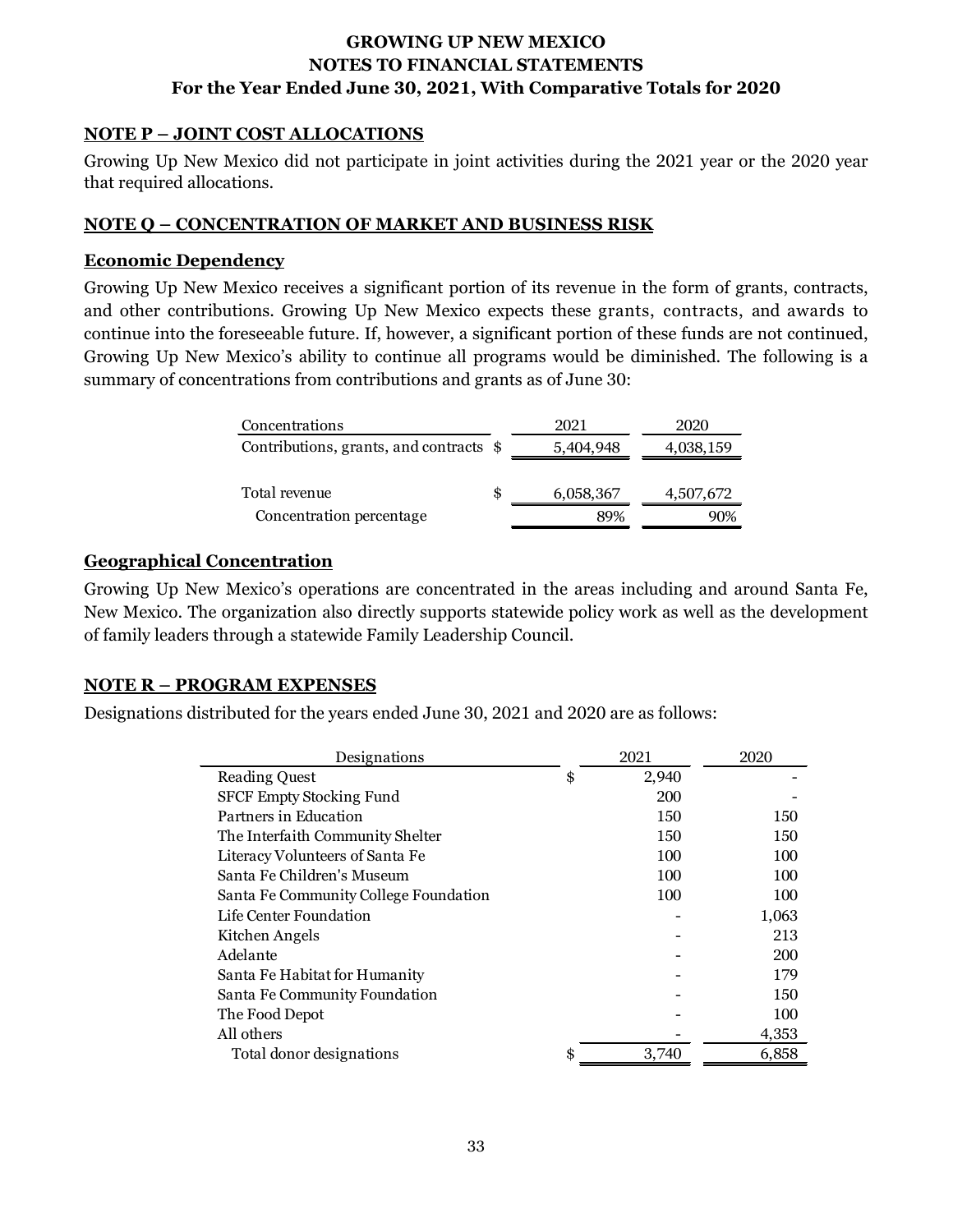#### **NOTE S – JOINT VENTURE**

In July 2018, Growing Up New Mexico entered into a joint venture with The Food Depot, a food bank located in Santa Fe, New Mexico, and created the nonprofit organization, Kids Kitchen, LLC, which is housed at Growing Up New Mexico's Early Learning Center at Kaune, and for which Growing Up New Mexico served as fiscal agent through February 5, 2021. The Food Depot assumed fiscal agent responsibilities for Kids Kitchen from February 5, 2021 forward. Growing Up New Mexico and The Food Depot have a 50/50 interest in Kids Kitchen, LLC. The purposes for which Kids Kitchen, LLC was organized are:

- Providing meals to youth under various government sponsored and reimbursed food and food insecurity programs;
- Providing meals on a paid basis to other interested youth and senior oriented programs and institutions;
- Providing job training for persons in the Members' service area; and
- Conducting, assisting or supporting other endeavors in keeping with the missions and charters of its Members.

Beginning September 2018, Kids Kitchen, LLC began paying Growing Up New Mexico \$5,000 per month for accounting and HR services. This revenue was recorded as administrative fees by Growing Up New Mexico. In September 2020, it was mutually agreed to discontinue these fees, and Growing Up New Mexico issued a credit to Kids Kitchen for the June, July and August 2020 administrative fees paid.

The following table is a breakdown of support, revenue, and expenses, presented on Growing Up New Mexico's statement of activities, as noted in the table of contents, for the fiscal years ended June 30:

|                                          | 2021          | 2020    |
|------------------------------------------|---------------|---------|
| Support and revenue                      |               |         |
| Other income                             |               |         |
| Kids Kitchen expense reimbursement       | \$<br>88,872  | 156,111 |
| Administrative fees                      |               | 50,000  |
| Use of facility in exchange for services | 12,000        | 12,000  |
| Total support and revenue                | \$<br>100,872 | 218,111 |
|                                          |               |         |
| Expenses                                 |               |         |
| Personnel expenses                       | \$<br>82,075  | 149,534 |
| Use of facility in exchange for services | 12,000        | 12,000  |
| Supplies                                 | 5,799         | 1,616   |
| Administrative expense credited          | 5,000         |         |
| Licenses, fees, permits, and taxes       | 374           | 282     |
| Telephone and internet                   | 285           | 766     |
| Training and education                   | 247           |         |
| Marketing and development                | 60            | 20      |
| Repairs and maintenance                  | 12            | 234     |
| Printing and postage                     |               | 26      |
| Dues and subscriptions                   |               | 49      |
| Utilities                                |               | 3,584   |
| Total expenses                           | \$<br>105,852 | 168,111 |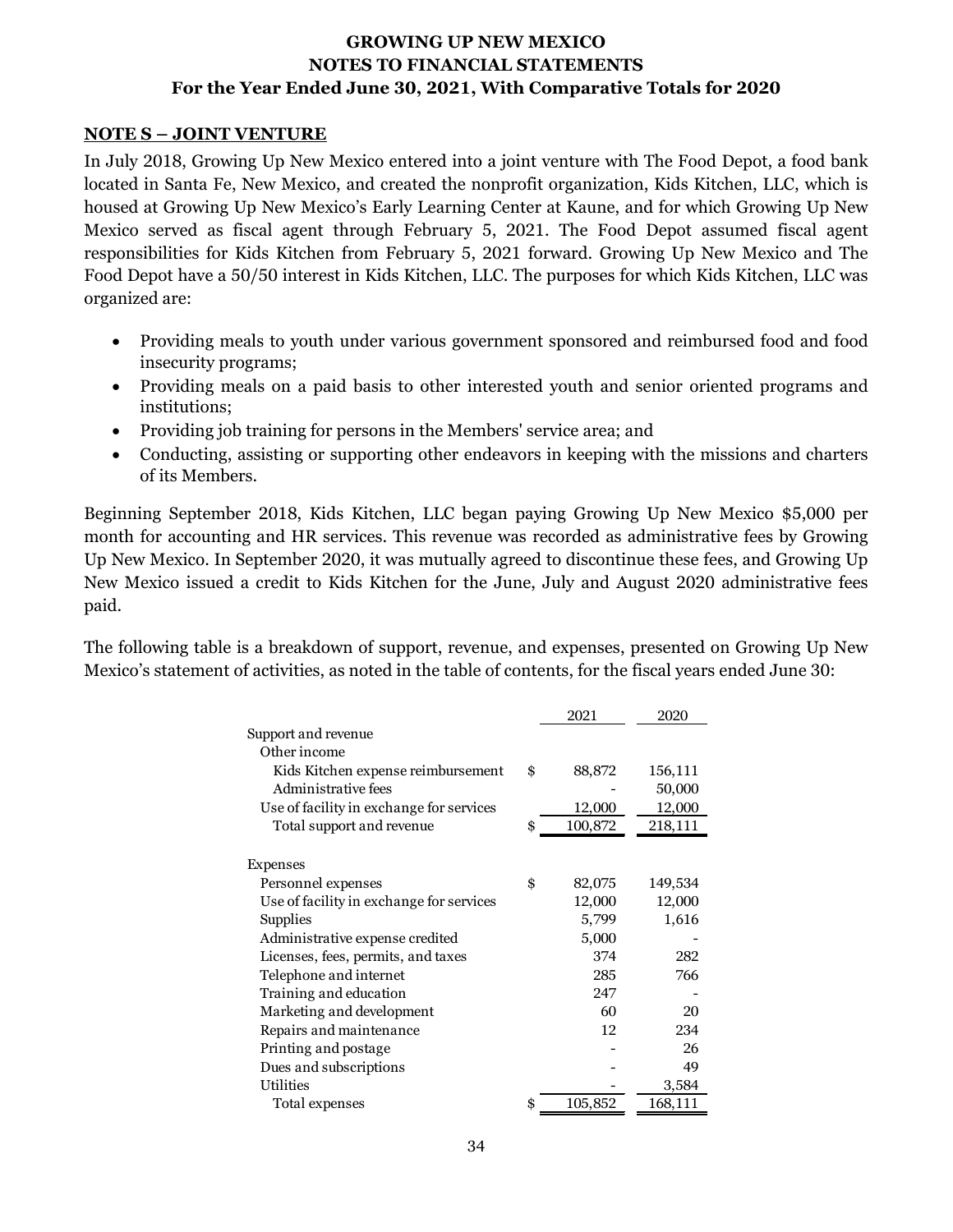#### **NOTE T – EVALUATION OF SUBSEQUENT EVENTS**

Subsequent events are events or transactions that occur after the statement of financial position date but before the financial statements are issued. Growing Up New Mexico recognizes in the financial statements the effects of all subsequent events that provide additional evidence about conditions that existed at the date of the statement of financial position, including the estimates inherent in the process of preparing the financial statements. Growing Up New Mexico's financial statements do not recognize subsequent events that provide evidence about conditions that did not exist at the date of the statement of financial position but arose after the statement of financial position date and before financial statements are available to be issued. The organization has evaluated subsequent events through January 5, 2022, which is the date the financial statements were available to be issued.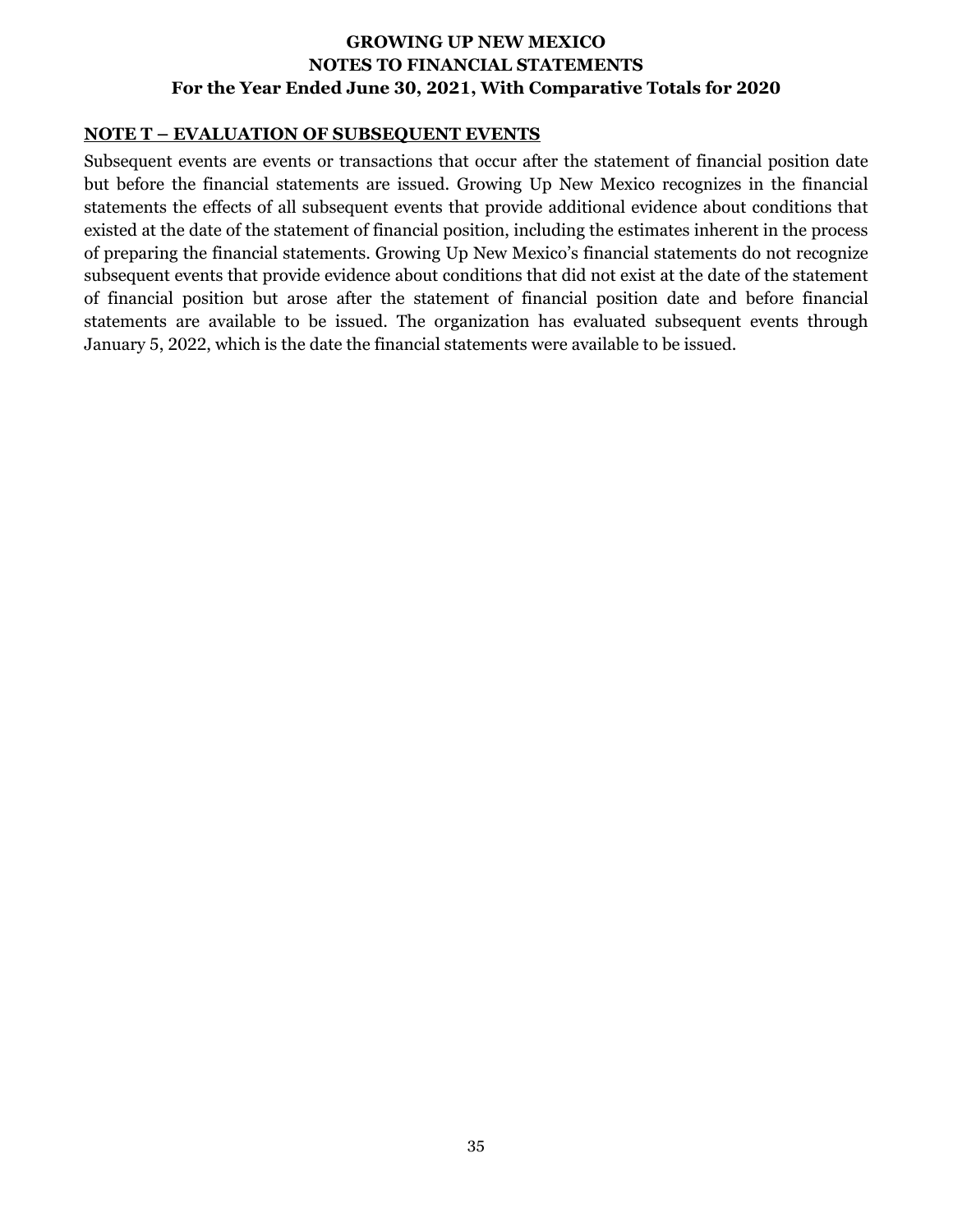

# **INDEPENDENT AUDITOR'S REPORT ON INTERNAL CONTROL OVER FINANCIAL REPORTING AND ON COMPLIANCE AND OTHER MATTERS BASED ON AN AUDIT OF FINANCIAL STATEMENTS PERFORMED IN ACCORDANCE WITH** *GOVERNMENT AUDITING STANDARDS*

The Board of Directors of Growing Up New Mexico Santa Fe, New Mexico

We have audited, in accordance with the auditing standards generally accepted in the United States of America and the standards applicable to financial audits contained in *Government Auditing Standards* issued by the Comptroller General of the United States, the financial statements of Growing Up New Mexico (a nonprofit organization), which comprise the statement of financial position as of June 30, 2021, and the related statements of activities, functional allocation of expenses, and cash flows for the year then ended, and the related notes to the financial statements, and have issued our report thereon dated January 5, 2021.

#### **Internal Control Over Financial Reporting**

In planning and performing our audit of the financial statements, we considered Growing Up New Mexico internal control over financial reporting (internal control) to determine the audit procedures that are appropriate in the circumstances for the purpose of expressing our opinion on the financial statements, but not for the purpose of expressing an opinion on the effectiveness of Growing Up New Mexico's internal control. Accordingly, we do not express an opinion on the effectiveness of Growing Up New Mexico's internal control.

A *deficiency in internal control* exists when the design or operation of a control does not allow management or employees, in the normal course of performing their assigned functions, to prevent, or detect and correct, misstatements on a timely basis. A *material weakness* is a deficiency, or a combination of deficiencies, in internal control such that there is a reasonable possibility that a material misstatement of the entity's financial statements will not be prevented or detected and corrected on a timely basis. A *significant deficiency* is a deficiency, or a combination of deficiencies, in internal control that is less severe than a material weakness, yet important enough to merit attention by those charged with governance.

Our consideration of internal control was for the limited purpose described in the first paragraph of this section and was not designed to identify all deficiencies in internal control that might be material weaknesses or significant deficiencies.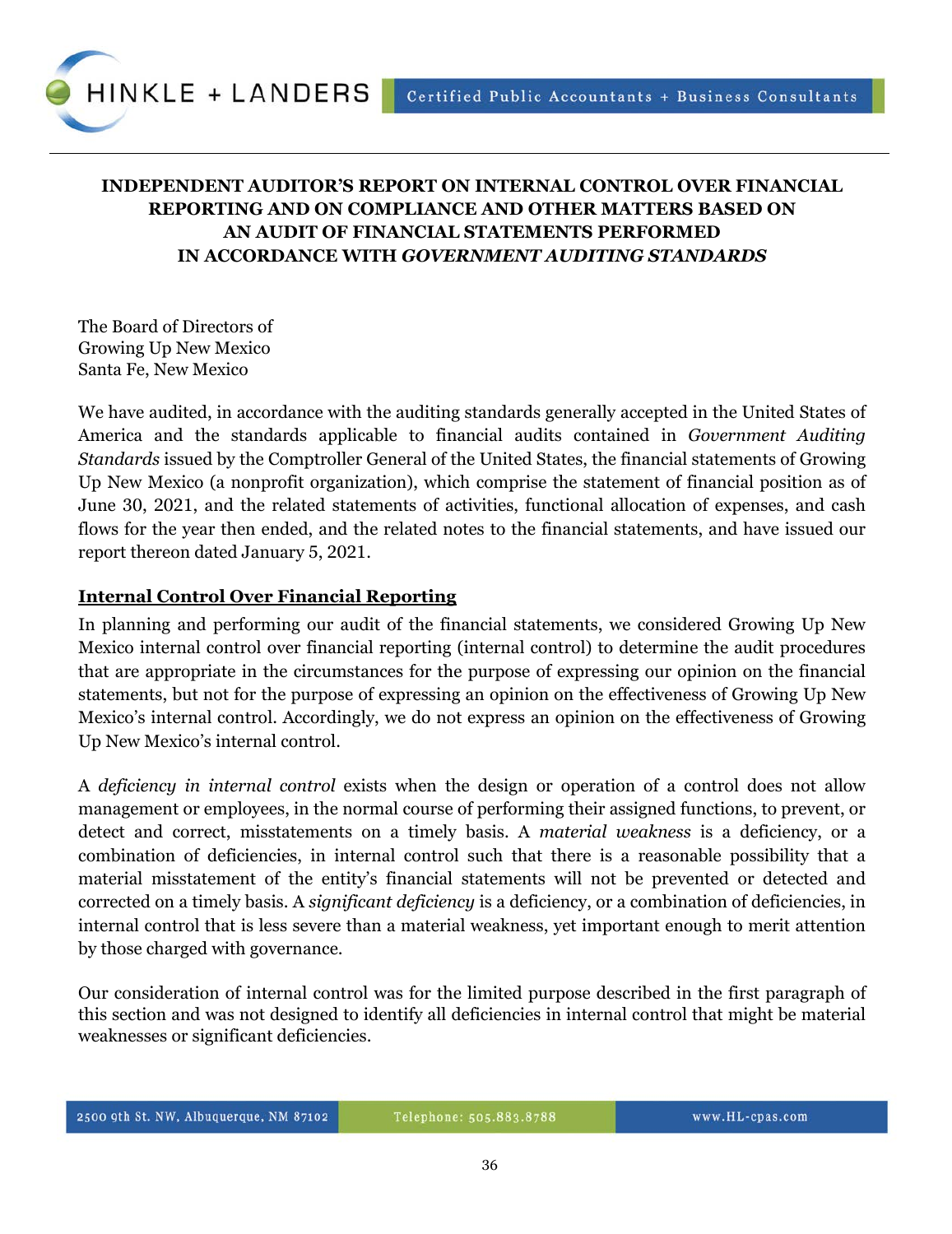January 5, 2022 Independent Auditor's Report on Internal Control over Financial Reporting and on Compliance and Other Matters Based on an Audit of Financial Statements Performed in Accordance with *Government Auditing Standards*, continued

Given these limitations, during our audit we did not identify any deficiencies in internal control that we consider to be material weaknesses. However, material weaknesses may exist that have not been identified.

# **Compliance and Other Matters**

As part of obtaining reasonable assurance about whether Growing Up New Mexico's financial statements are free of material misstatement, we performed tests of its compliance with certain provisions of laws, regulations, contracts, and grant agreements, noncompliance with which could have a direct and material effect on the determination of financial statement amounts. However, providing an opinion on compliance with those provisions was not an objective of our audit, and accordingly, we do not express such an opinion. The results of our tests disclosed no instances of noncompliance or other matters that are required to be reported under *Government Auditing Standards*.

# **Purpose of this Report**

The purpose of this report is solely to describe the scope of our testing of internal control and compliance and the results of that testing, and not to provide an opinion on the effectiveness of the organization's internal control or on compliance. This report is an integral part of an audit performed in accordance with *Government Auditing Standards* in considering the organization's internal control and compliance. Accordingly, this communication is not suitable for any other purpose.

Hinkle & Landers, P.C.

Hinkle + Landers, PC Albuquerque, NM January 5, 2022